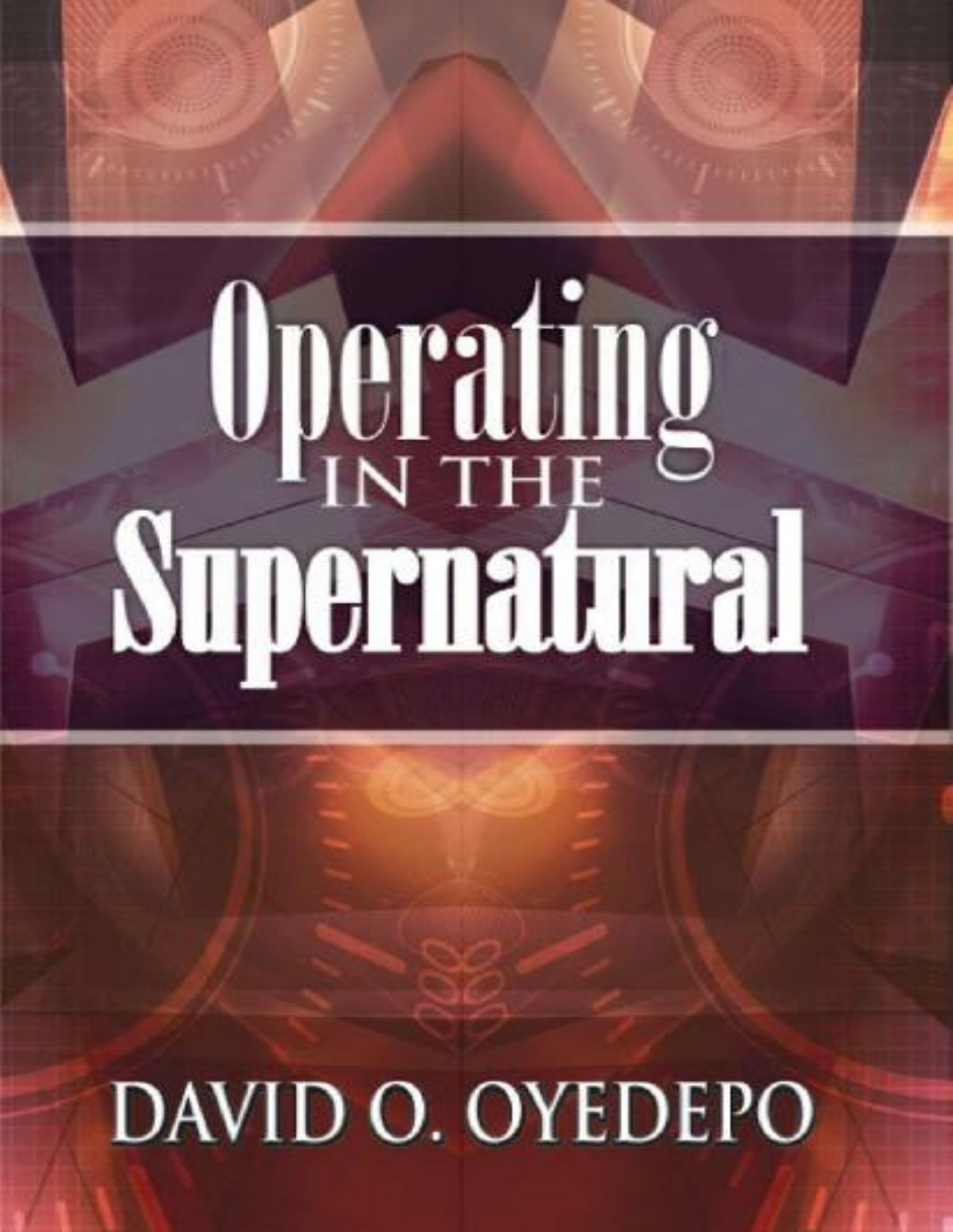# **Contents**

- 1. [Introduction](#page-4-0)
- 2. [Chapter](#page-6-0) ONE
	- a. [Understanding](#page-6-1) Your Root In The Supernatura
	- b. You Are A Spirit Being
	- c. You Have The Mind Of [Christ](#page-9-0)
	- d. You Carry Divine [Presence](#page-13-0)
- 3. [Chapter](#page-16-0) TWO
	- a. Working The [Supernatural](#page-16-1)
	- b. You Must [Believe](#page-17-0)
	- c. Possess A Far-Above Mentality
- 4. [Chapter](#page-20-0) THREE
	- a. The Stirring Rod For The [Supernatural](#page-21-0)
	- b. The [Word](#page-21-1) Of God
	- c. Be [Grateful](#page-28-0)
- 5. [Chapter](#page-30-0) FOUR
	- a. The [Name](#page-30-1) Of Jesus
	- b. It Is Full Of [Wonders](#page-32-0)
	- c. It Is [AGift](#page-33-0)
	- d. [AStrong](#page-35-0) Tower
	- e. It Is [Anointed](#page-36-0)
- 6. [Chapter](#page-39-0) FIVE
	- a. Return To Your [Supernatural](#page-39-1) Roots!
	- b. [Know](#page-40-0) Who You Are!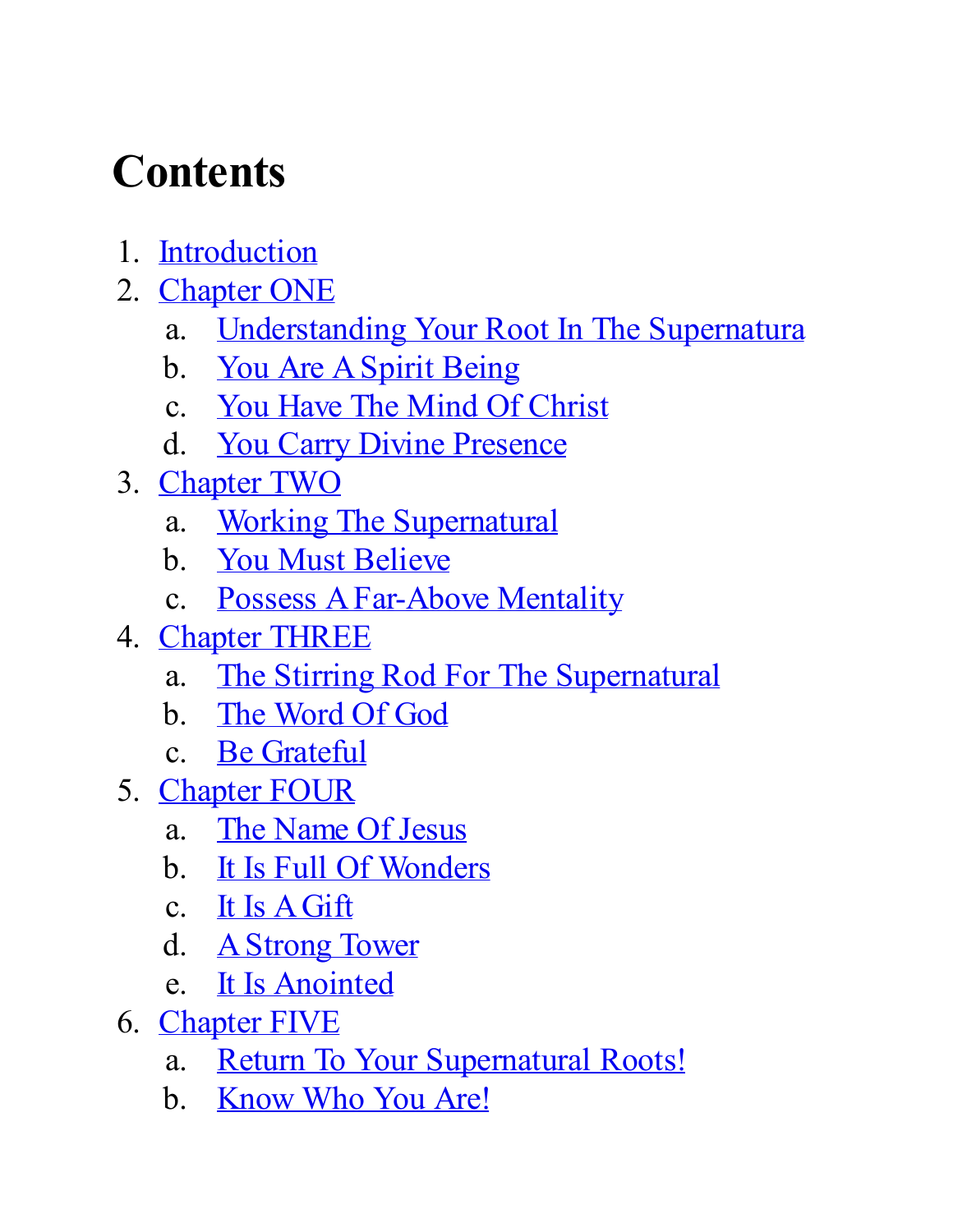c. Only Belie[ve!](#page-45-0)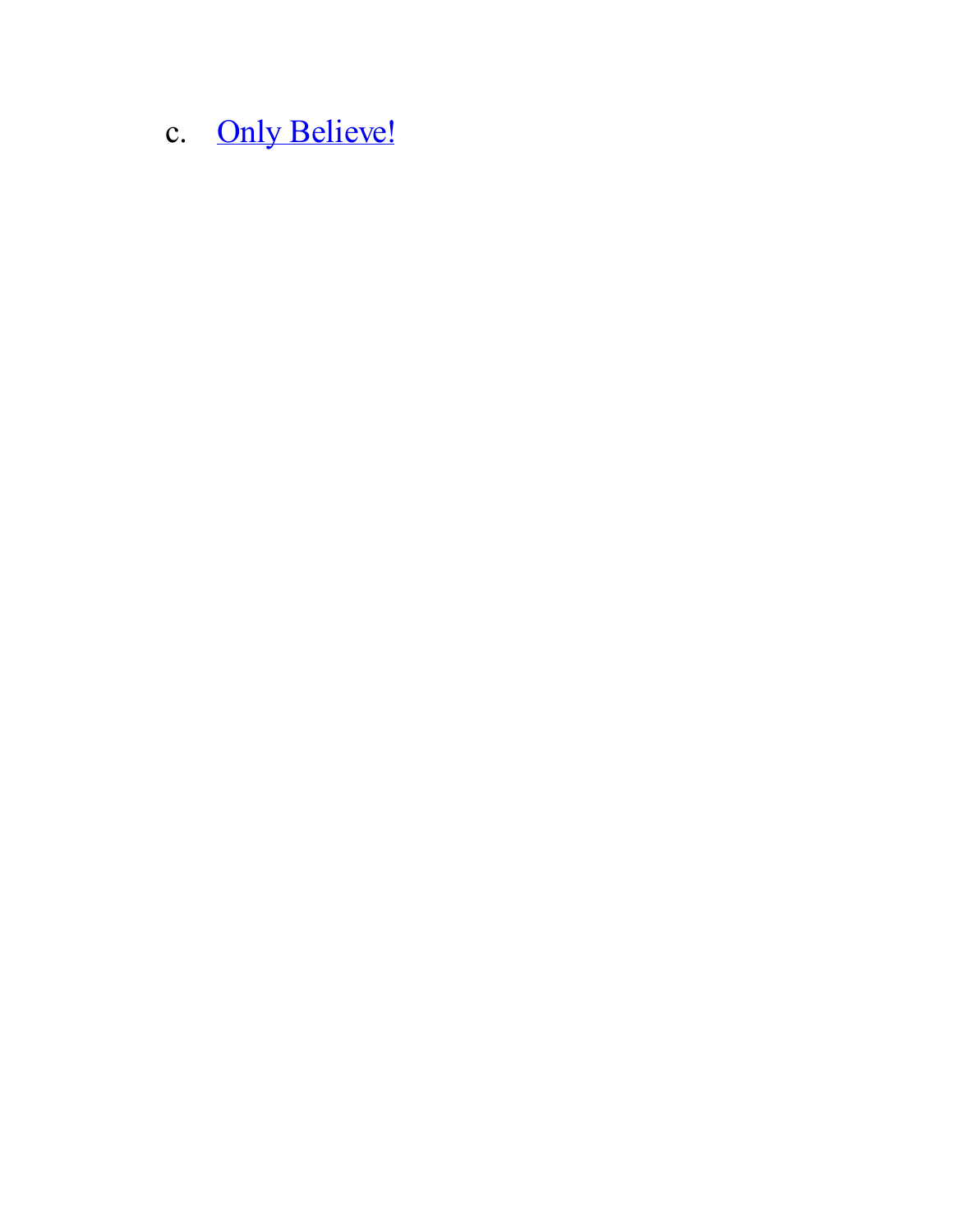OPERATING IN THE SUPERNATURAL Copyright © November 2004 by: Dr David O. Oyedepo ISBN 978-2905-21-6 Published in Nigeria by: DOMINION PUBLISHING HOUSE All rights reserved. No portion of this book may be used without the written permission of the publisher, with the exception of brief excerpts in magazines, articles, reviews, etc. DOMINION PUBLISHING HOUSE Faith Tabernacle, Km 10, Idiroko Road,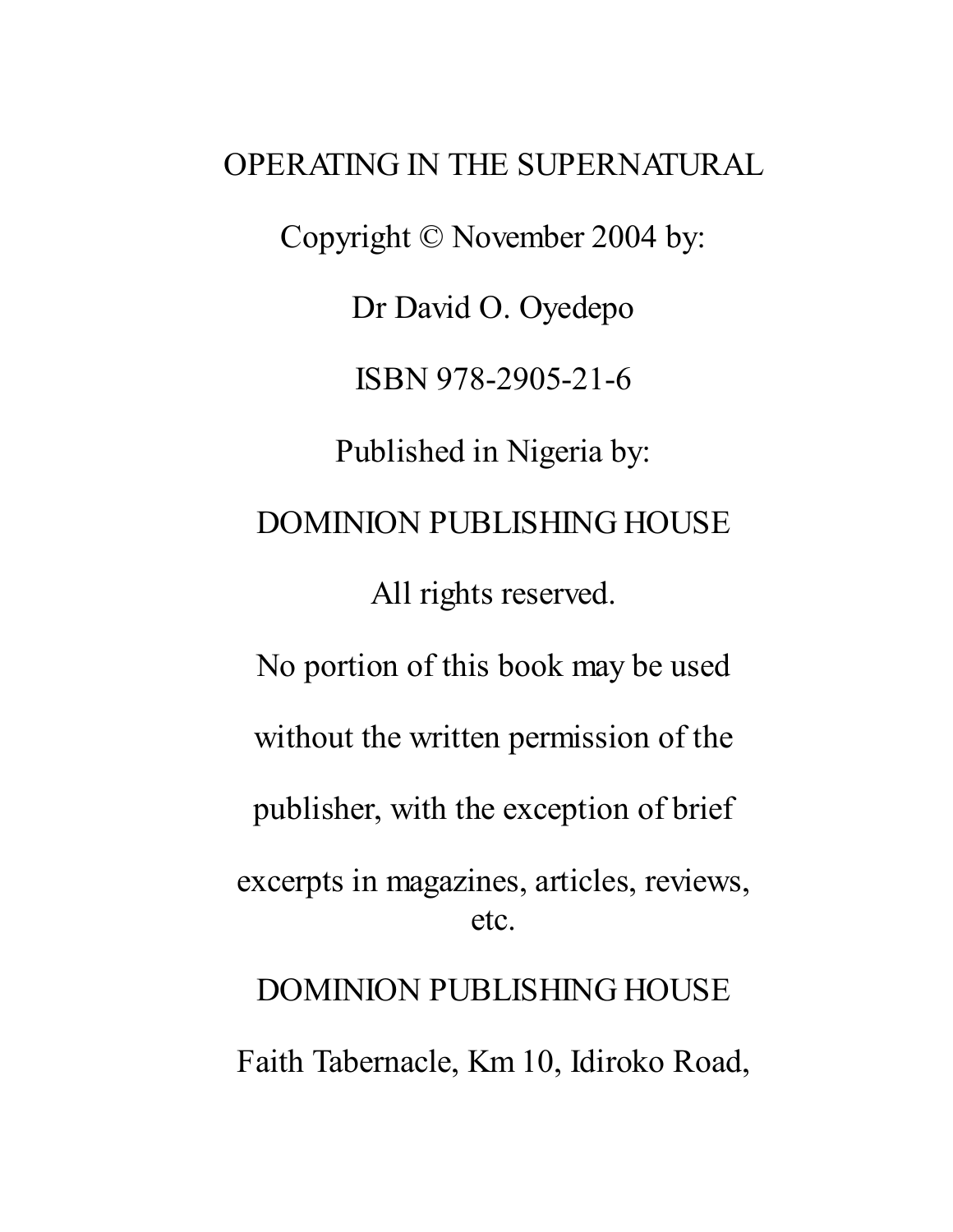#### Canaan Land, Ota - Lagos, Nigeria.

Tel: 234-01-7747546, 7747547, 7747548

E-mail:info@domionlinestore.org

#### Visit:

http://www.davidoyedepoministries.org

www.domionlinestore.org

All Scripture quotations are from the King James Version of the Bible, except otherwise stated.

#### **Introduction**

<span id="page-4-0"></span>I believe the supernatural is the true root of Christianity. What do I mean by this? Consider this: the virgin birth of Jesus Christ is a miracle. His strange understanding at age 12, which amazed the doctors of the law is also a miracle. His ministry of signs and wonders cannot be denied. They said He has done all things well! He has made the blind to see, the deaf to hear, and the dumb to speak. His death and resurrection is perhaps the greatest of all miracles.

Our foundation as believers is defined in Ephesians 2:20: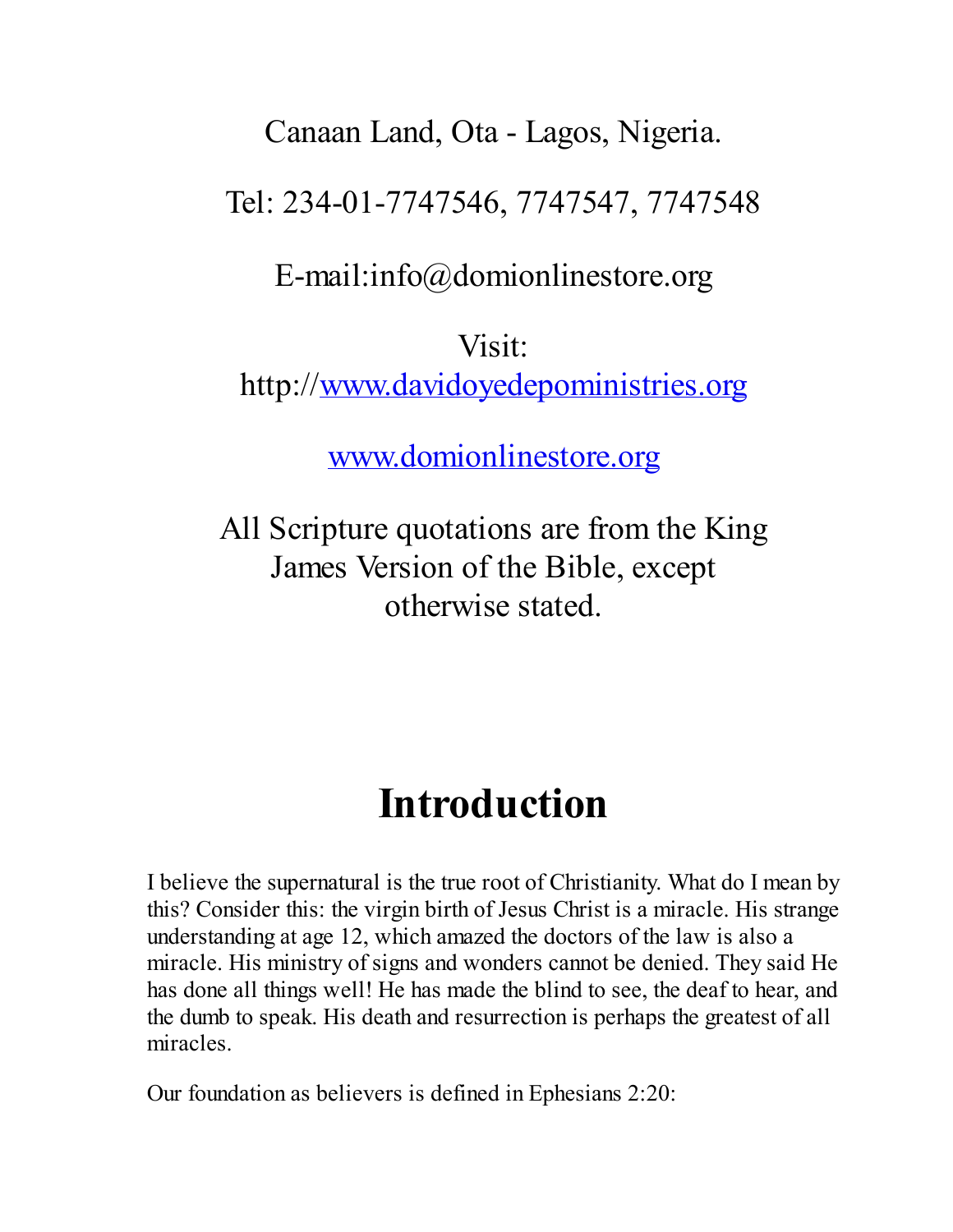And are built upon the foundation of the apostles and prophets, Jesus Christ himself being the chief corner stone.

We are built on the foundations of the apostles, with Christ Himself being the chief corner stone! That means Christ and the apostles are our foundation in the Christian race. Therefore, whatever we see in Christ and the apostles is what is in store for us, that is God's design for us.

Note that the apostles' calls were miracle calls. Jesus said to Peter, "Follow me, and I will make you fishers of men." A miracle call was what brought him into the faith. Think of Andrew, Nathaniel, and Matthew; they all had miracle calls into the faith; they had a training in the miraculous. He sent them out, first the twelve, and later seventy, and they all returned with testimonies. He asked them, "When I sent you without purse, and scrip, and shoes, lacked ye any thing?" They said, "Nothing!" They didn't take money along, and yet they had no lack on the way.

Christ is our root in the faith; and everything about Him is a miracle. Therefore, if we as Christians disregard the place of the supernatural in our lives and walk here on earth, we will become spiritually impotent. Not only that, when we disregard the place of the supernatural, we will also become spiritually vulnerable to every wicked manoeuvring of the devil, as the supernatural is the security of our destiny in Christ.

The supernatural is very relevant to our human needs today, because we are confronted daily with spiritual forces. The Bible says we wrestle not against flesh and blood, but against principalities, against powers, and against rulers of this wicked world and wicked spirit in high places. So, you must operate in the supernatural to be able to deal with them.

The supernatural is the only thing that differentiates the Christian faith from all other faiths. The supernatural is the proof of the Christian faith. This is because every need answers to a miracle, every challenge bows to a wonder, and every desire surrenders to a sign. When you take your place in God, every devil will no doubt give way to you on earth.

Note that the supernatural is not reserved for only a few, but is for all. The Bible says,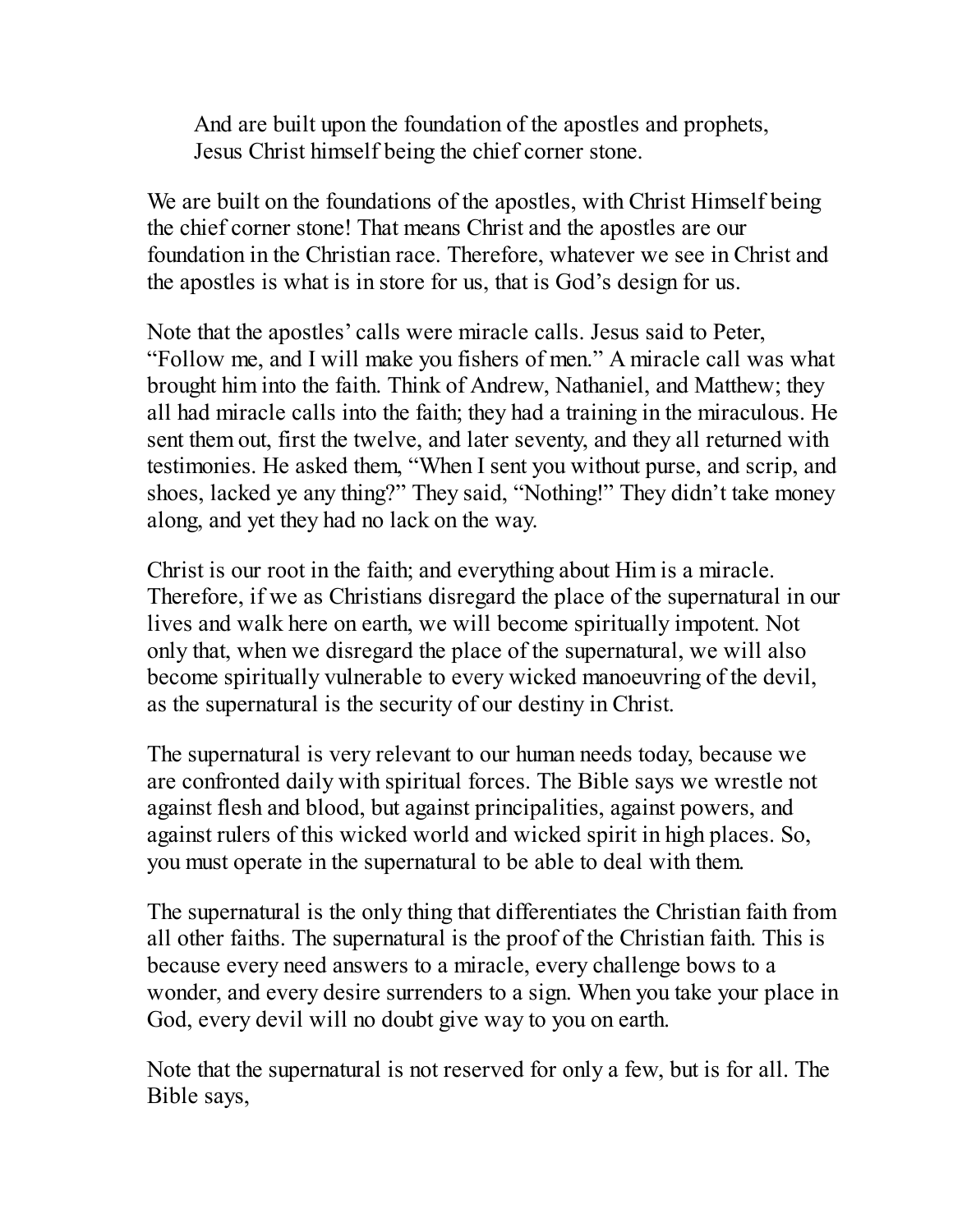"These signs shall follow them that believe" (Mk. 16:17).

As long as you are a believer, you are expected to operate in the supernatural. It is for all. The supernatural is not the exclusive preserve of special ministers of the gospel such as Apostles, Prophets, Evangelists, Pastors, Teachers, Archbishops, Bishops and what have you. So, I'd like you to set yourself for a baptism of the supernatural as you read this book. From henceforth, you will constantly think supernatural thoughts and take supernatural steps.

I hope to be able to initiate you into this realm of the supernatural, where your true worth as a Christian will be delivered. "For the earnest expectation of the creature waiteth for the manifestation of the sons of God" (Rom. 8:19). That's you! The world is waiting for your manifestations! I believe that before you get to the end of this book, you would have been fully initiated into a world of signs and wonders, because that is where you actually belong.

We will be looking purely in the word of God, and showing what the supernatural is. As you see it, you will believe it, and when you believe it, you are sure to become it.

# Chapter ONE

#### <span id="page-6-1"></span><span id="page-6-0"></span>Understanding Your Root In The Supernatural

In this chapter, we are going to be considering the questions: Who am I? Where am I from? What am I worth? These are very vital questions that must first be answered, for you to operate in the supernatural. I believe if you truly understand who you are, where you are from, and your worth in Christ, then you will cheaply command the supernatural.

The supernatural is what validates Christianity; nothing defines Christianity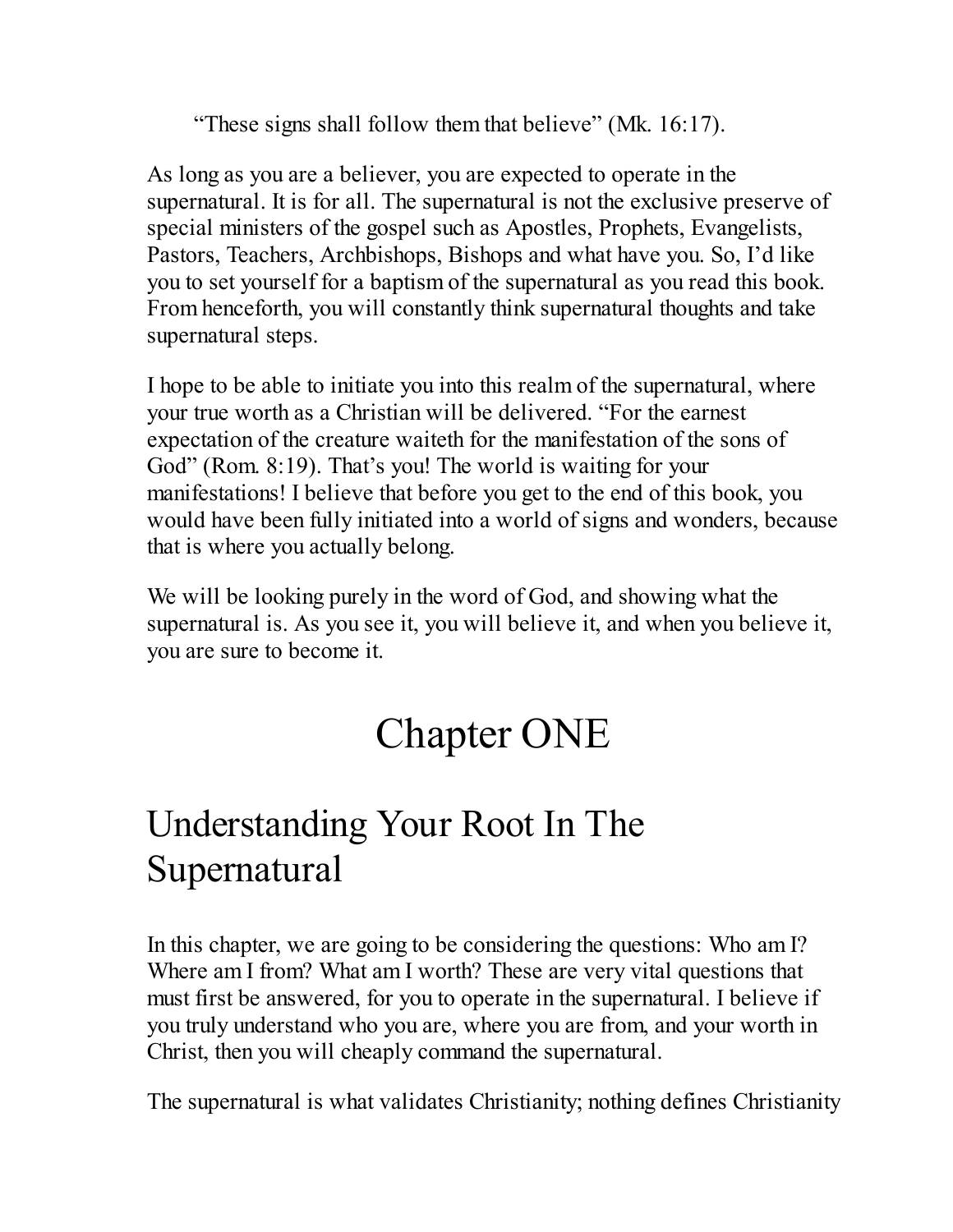as the supernatural. The future of every believer, therefore, defined by his understanding of his root. He must know who he is, where he's from, and what he's worth, otherwise he may never have a worth on earth.

They came to John and asked him, "Who art thou? Are you Elias or one of the prophets?" He said, "No", because he knew who he was. "I am the voice of the one crying in the wilderness", he said. He knew what he carried. Many don't know who they are, what they are worth, or what they carry; that's why it's so easy for them to fail.

I want to show you your root in Christ; and if you can see it, it will change your perspective, giving you your place in destiny.

#### <span id="page-7-0"></span>You Are A Spirit Being

Jesus, answering Nicodemus' question on how to be born again, said in John 3:6:

That which is born of the flesh is flesh; and that which is born of the Spirit is spirit.

At new birth, you are not born again a spiritual being; you are born again a spirit being. New birth makes you a spirit being in human flesh.

Adam was a supernatural personality in the garden. He operated in the class of God. Adam single-handedly named all the animals in the garden, all the fowls in the air, and all the fishes in the waters. God brought everything He created before Adam to name, and whatever name Adam called them, that was the name by which they were called. He was in the class of God, so he thought like Him. Adam was a supernatural being.

What made him supernatural was the spirit that was alive in him. But at the fall, his spirit-man died, and Adam was reduced to a natural being. However, when Jesus came, what died in Adam was restored back to man through salvation. So, every redeemed child of God carries in his body today whatever virtues Adam carried in the garden before the fall. That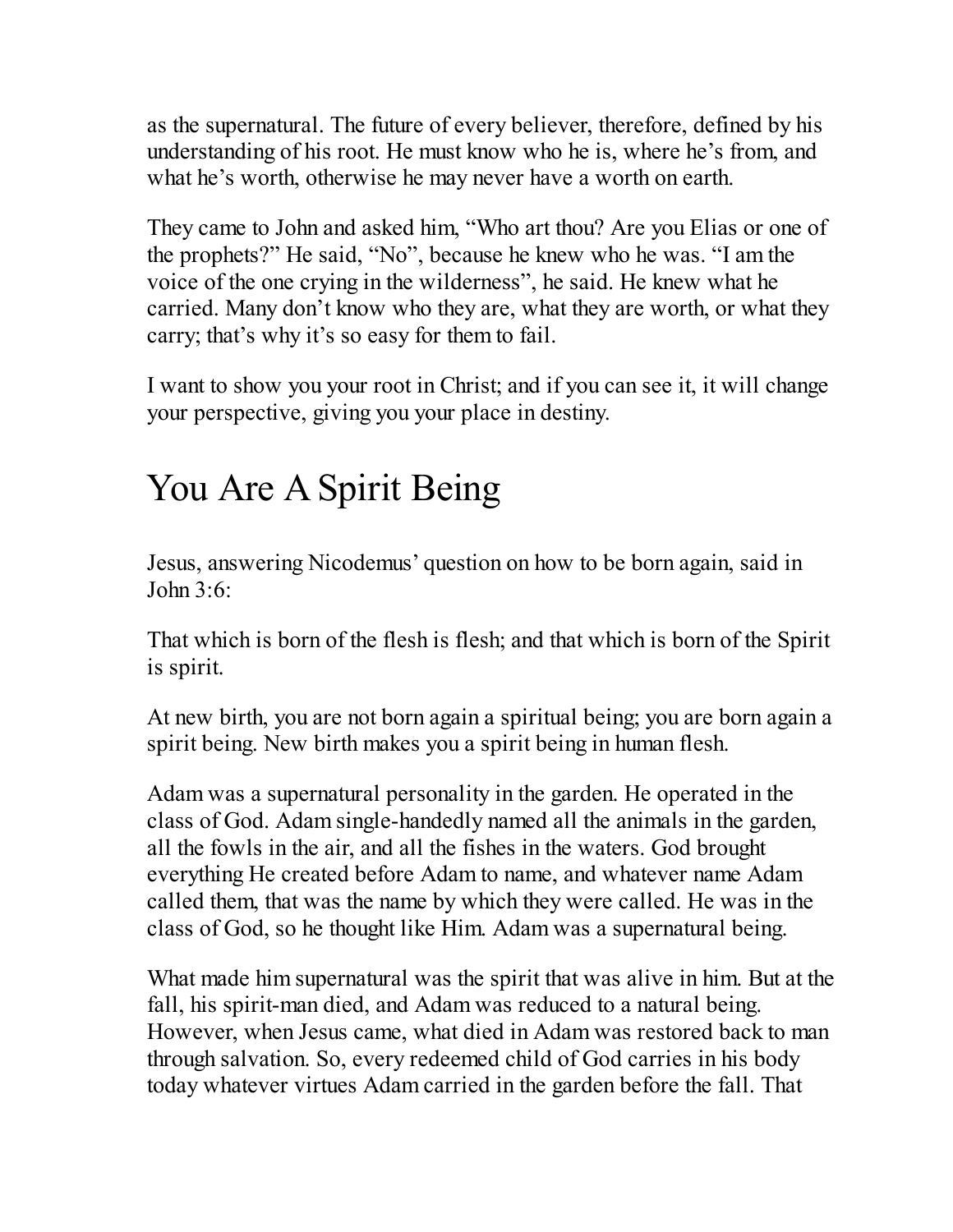which is born of the flesh is flesh, and that which is born of the Spirit is spirit, not spiritual.

Jesus again tells us in John 4:24 that God is a Spirit.

God is a Spirit: and they that worship him must worship him in spirit and in truth.

That means new birth enables you to share divinity with God. That which is born of the Spirit is spirit, and God is a Spirit! Adam was in the class of God when his spirit-man was yet alive. He shared divinity with God. God always came down in the cool of the day to have fellowship with him; they were in council together.

You need to understand that new birth is not merely an adjustment of lifestyle. New birth is a miracle of recreation. New birth is a regeneration, a restoration of your human dignity under God. It is restoring dominion back to mankind. If you understand this, you will throw sickness, disease, and frustrations away. You will shake them all off you, casting them into the fire.

"That which is born of the Spirit is spirit."

Who are you? If you are born again, then you are a spirit being inhabiting a human body. What then does this imply?

The Holy Ghost speaking through Isaiah prophesied thus:

Therefore the Lord himself shall give you a sign; Behold, a virgin shall conceive, and bear a son, and shall call his name Immanuel.

Butter and honey shall he eat, that he may know to refuse the evil, and choose the good.

- Isaiah 7:14-15

In a world of dead men and women, when you are born again, you become a sign among men. Redemption makes you a spirit being, which makes you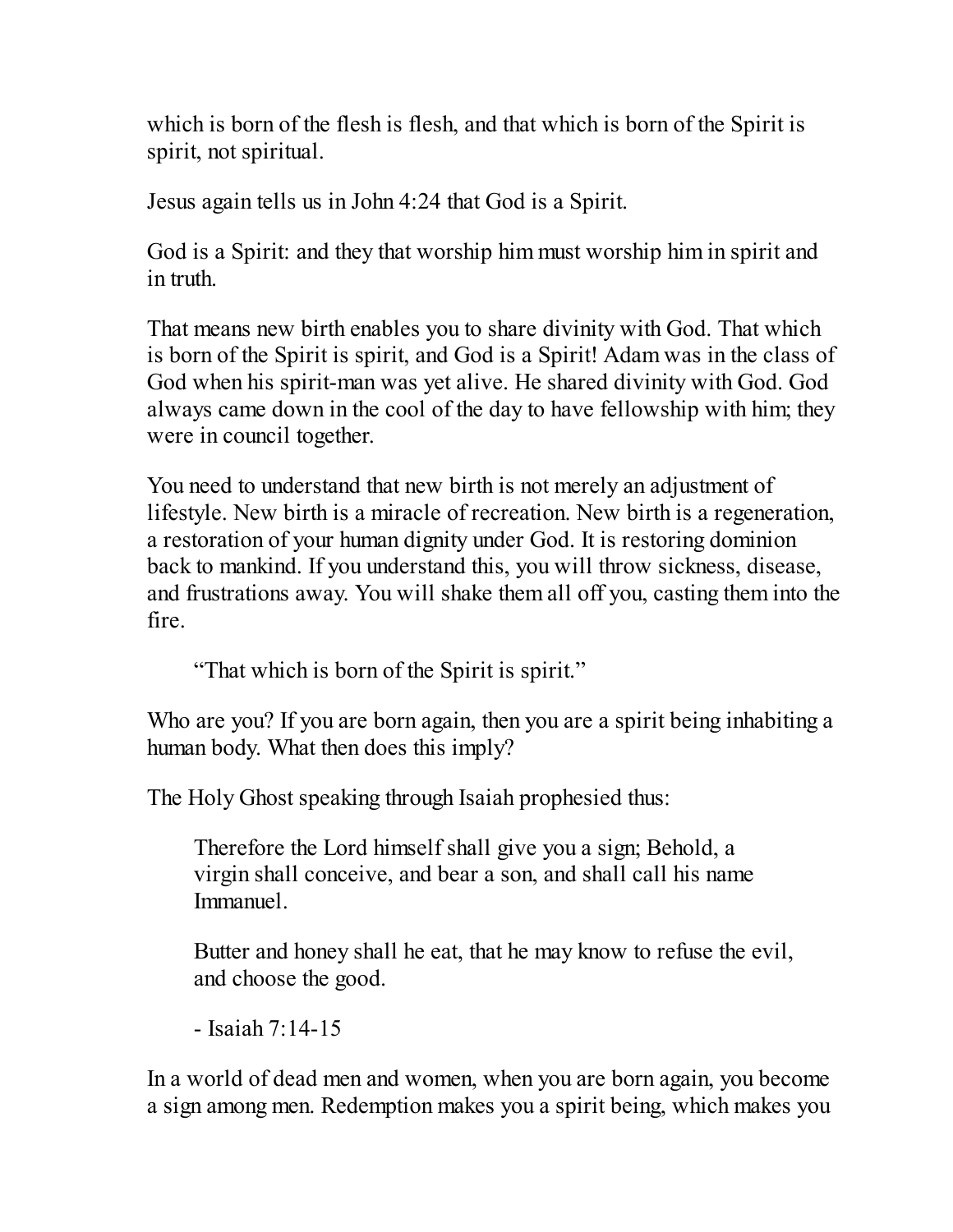a living sign among men.

Who am I? You are a spirit operating in human flesh. But if you don't know this and walk in its reality, or when you disregard the supernatural, you become vulnerable to every wicked act of the devil. Jesus knew who He was so much so that He became the greatest headache of the enemy. He said to the Pharisees:

…Ye are from beneath; I am from above: ye are of this world; I am not of this world.

- John 8:23

Hear what the word says, "The wind bloweth where it listeth, and thou hearest the sound thereof, but canst not tell whence it cometh, and whither it goeth: so is every one that is born of the Spirit" (Jn. 3:8). When you are born of the Spirit you become a sign among men. They can't tell where you are coming from, but they can't deny your effect. That's going to be your experience from now.

#### <span id="page-9-0"></span>You Have The Mind Of Christ

By this new spirit quickened in you at salvation, according to the word of God, you also now have the mind of Christ.

For who hath known the mind of the Lord, that he may instruct him? But we have the mind of Christ.

- 1 Corinthians 2:16

What does this mean? The Bible says:

In the beginning was the Word, and the Word was with God, and the Word was God.

The same was in the beginning with God.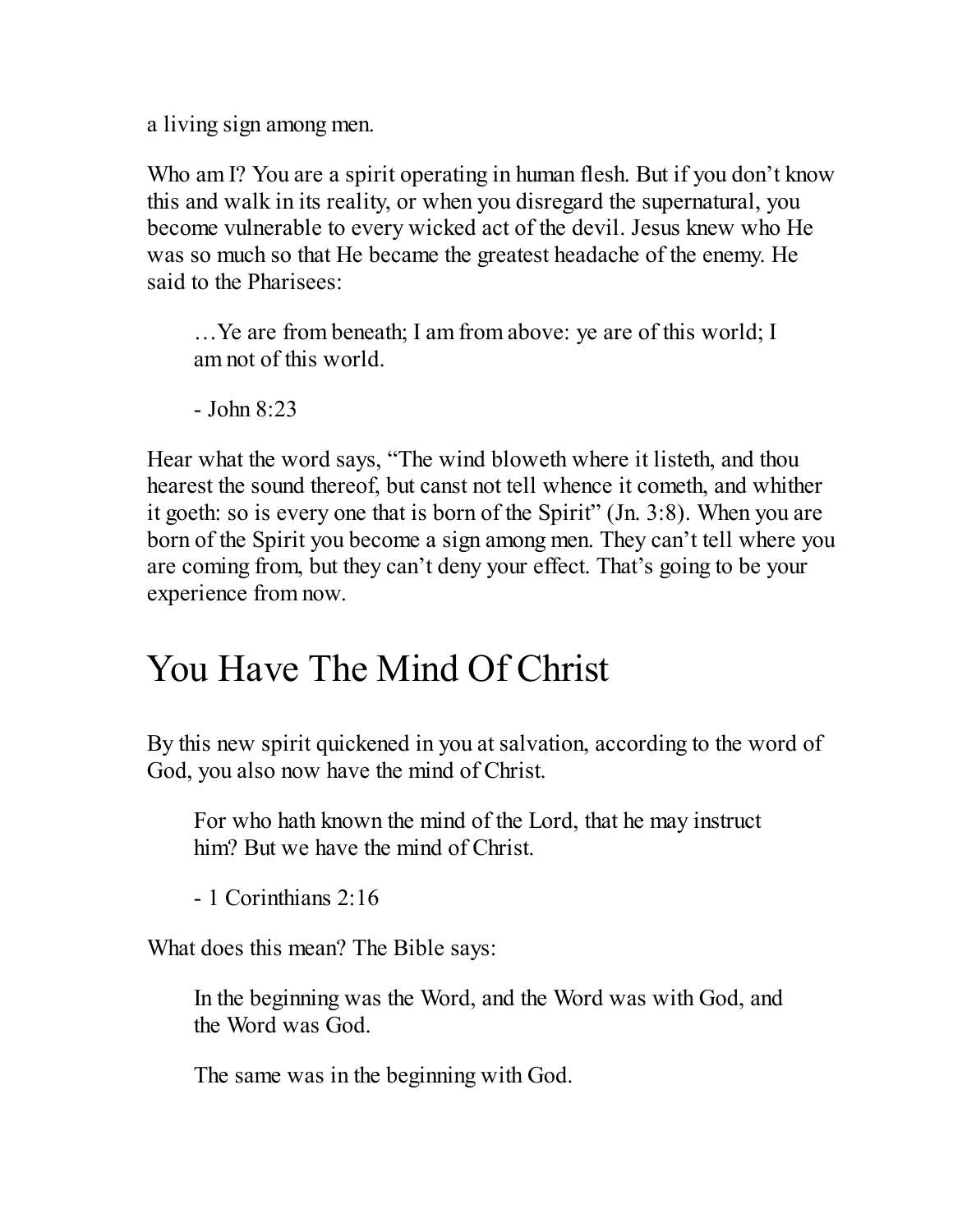All things were made by him; and without him was not any thing made that was made.

 $-$  John 1:1-3

That same word is called Christ; and the Bible says you have His mind. That means you have the creative mind of Christ by reason of redemption. When the earth was without form and void, the mind of Christ came on the scene, and now we talk about the earth being the Lord's and the fullness thereof, the world and all that dwell therein (Ps. 24:1).

That means, therefore, that by the creative wisdom of God at work in you, your life can no longer be void. By the creative wisdom of God working in you by reason of redemption, darkness can no longer cover your life. Your life can never become empty again by reason of the creative wisdom of God deposited in you at salvation. That wisdom created the earth and the fullness thereof. Therefore, you cannot be stranded any more in life, as you will always know what to do in any given situation. Since you carry the mind of Christ, that is the Creator's mind, you will always know what to do to provoke a miracle; you will always know what steps to take to move God to act on your behalf.

I'll like you to understand that I'm not talking about intellectualism; I'm talking about spiritual intelligence, about supernatural insight. With the mind of Christ at work in you, you will be operating at God's frequency in approaching every given situation in your life, thereby commanding the supernatural at will.

By virtue of new birth you are a spirit being dwelling in a human body. Also by virtue of new birth, you have the creative mind of Christ. There was a spiritual transplant of your mind. Christ's mind replaced yours at salvation. And when the earth was without form and void, the wisdom of God created all that God desired. The same way, the wisdom of God in you should go to work to create whatever is missing in your life. See how this brother in testimony below put the creative mind of Christ in him to work, to avert shame and failure.

*"I want to thank God for what He did in my life after last*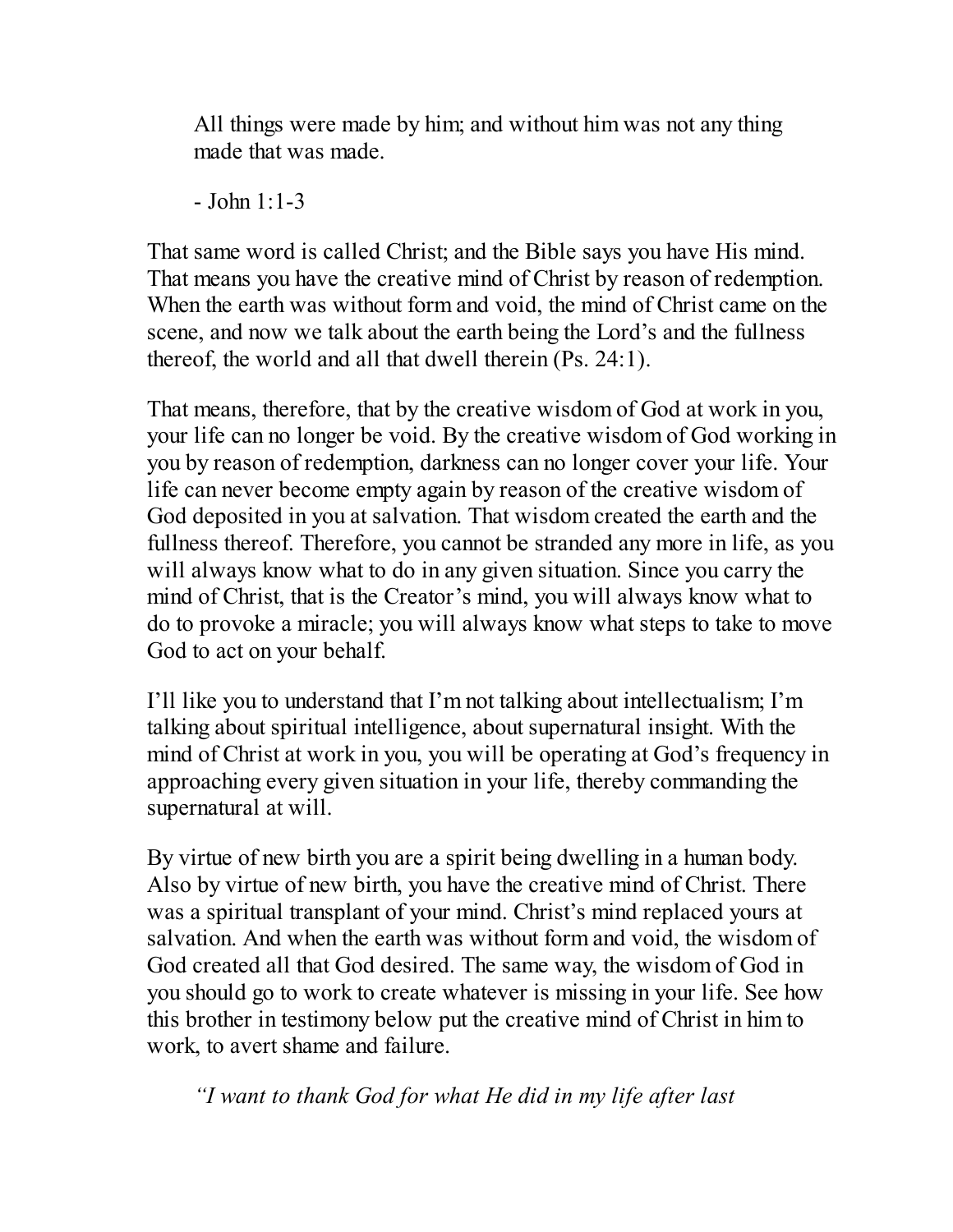*Sunday's impartation service. During the impartation I told God that I wanted the kind of success the Bishop has recorded.*

*I was called for a meeting at one of our of ices at Ikoyi on Tuesday. The following day, I was told, 'We want you to go to Kaduna right away, because we have a problem at the refinery there, and you just have to solve it.' We had installed the system at the Kaduna refinery, but it suddenly stopped working. We'd sent people abroad on training on this equipment, but they just couldn't solve the problem. I wondered why I should be called to do the job. I told them I couldn't go that Wednesday, that I would go on Thursday. The truth was that I was actually shaking.*

*When I got to the refinery on Thursday, I was taken to meet the Manager, who said, 'We were told that you are an expert on this job, that they've sent you on several courses on this job. So, it's either you solve this problem or we write of your company.' I said, 'God can do it. Let's go to the location.' He said I would first have to tour the other bosses of ices. I was taken to the of ices of the Special Depot Manager, the Area Manager; in short, we went everywhere. Everywhere we went, he said, 'This is the man. If he can't do it, then we will write of their company.'*

*After two hours we went to the site. The boss there said, 'If you want to pray, pray, because if you can't solve this problem there is no way out.' Another man there said, 'This is Kaduna refinery, and we don't take mistakes.' He asked for my name, and commented that I was from the south. But I told myself, 'I'm from above.' We were about seven on the platform, and they said, 'Let us see how you are going to do it.'*

*At that instance, I remembered that I had touched the garment of the man of God during the impartation. I said to myself, 'I cannot pray now because these people are here. But when Christ wanted to feed the 5,000, He only gave thanks, because He had prayed earlier, and I have prayed before coming. Also*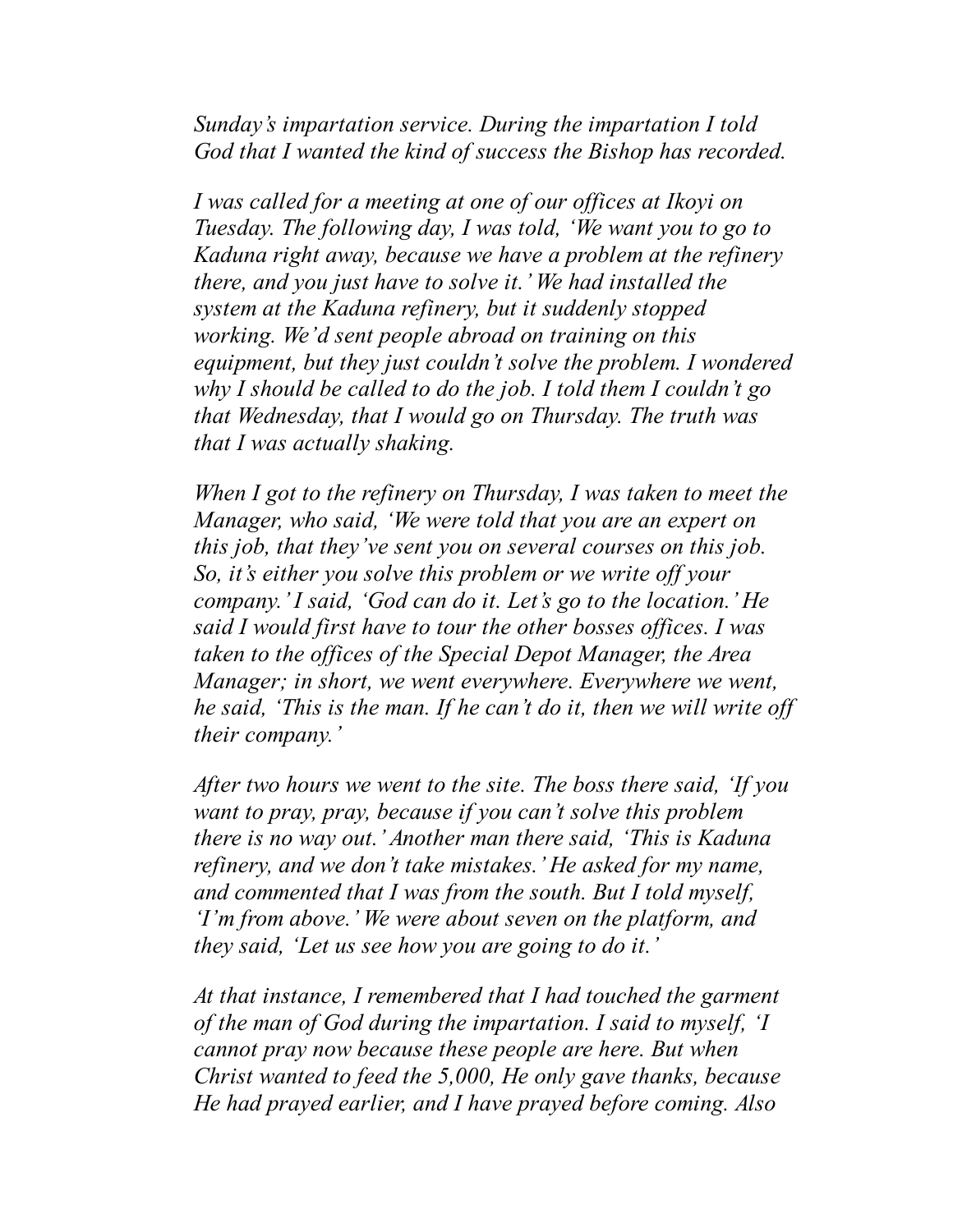*when He wanted to raise Lazarus from the dead, He merely said, "Lazarus, come forth!" He didn't pray, because He had prayed earlier.' So, I just laid my hands on the equipment and said, 'God, You will do it.'*

*There were two problems: one had been for one year, and the other for six months. I said to the people, 'Let us go to the sixmonths-old problem.' I said to God, 'You will solve this problem.' I instructed that they turn on the equipment. I examined it, and the problem was still there. I told them to turn it of and open the panel. When they opened the panel, I saw wires, and I was like, 'God, what do I do?' And I heard the Holy Spirit say, 'Check terminals 132 and 134.'*

*I picked up the meter and tested the voltage. My eyes immediately went to the setting of one of the boards, and I saw that the voltage I was getting was dif erent from what was set, and I said, 'God, thank You' for showing me what the problem was. I turned the knob and told them to turn on the equipment. Lo and behold, it worked! We went over to the second problem, where I checked exactly the same thing I did at the first one. I corrected the setting, and on turning the equipment on, lo and behold, it worked also! Both equipment are working now."*

He became a celebrity overnight by the creative mind of Christ at work in him!

The Bible says in Psalm 104:24:

O LORD, how manifold are thy works! in wisdom hast thou made them all: the earth is full of thy riches.

So, the creative wisdom of God generates manifold works, all kinds of work. No wonder they said of Jesus, "From whence hath this man these things? and what wisdom is this which is given unto him, that even such mighty works are wrought by his hands?" (Mk. 6:2). From henceforth, you will start generating mighty works in all facets of life.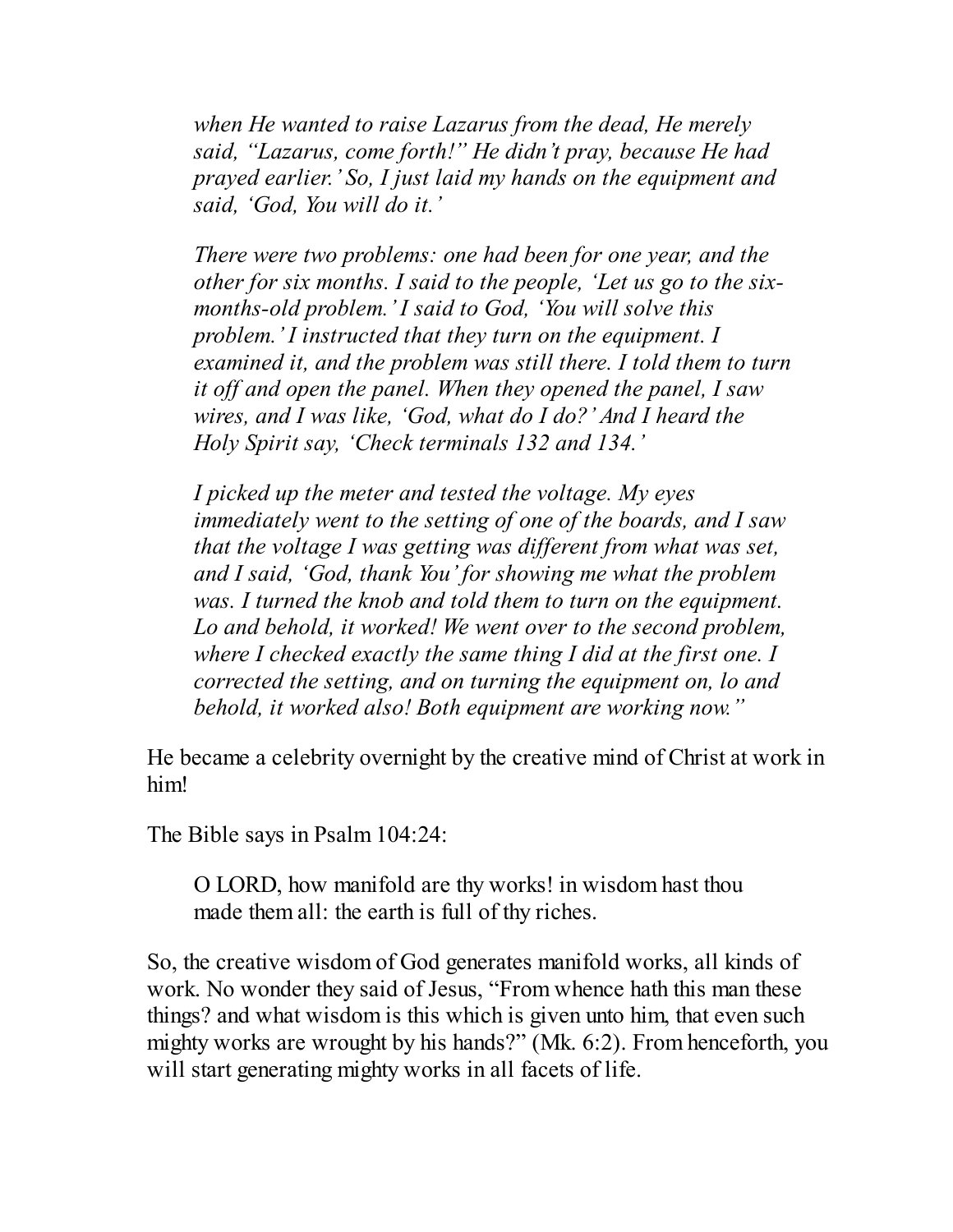The creative dimension of His wisdom is what establishes you in the realm of the supernatural. Jesus knew what He would do to feed five thousand people in the wilderness, and as a result, five loaves and two fishes was more than enough to feed the crowd, and they even gathered twelve baskets after all had eaten. To operate in the supernatural, you must understand that you share the creative ability of Christ; therefore, you can never be stranded anymore. You will always know what to do.

#### <span id="page-13-0"></span>You Carry Divine Presence

Your root in the supernatural also guarantees you God's presence always. Divine presence is one of the great virtues of redemption. Jesus said to His disciples:

…All power is given unto me in heaven and in earth.

Go ye therefore, and teach all nations, baptizing them in the name of the Father, and of the Son, and of the Holy Ghost:

Teaching them to observe all things whatsoever I have commanded you: and, lo, I am with you alway, even unto the end of the world. Amen.

- Matthew 28:18-20

"Lo, I am with you alway, even unto the end of the world." That means God is with you always! Your relationship with God has been re-established by virtue of new birth. Isaiah prophesied that a virgin shall conceive and bear a child, and his name shall be called Emmanuel, that is God with us (Isa. 7:14). God that had hitherto turned His face away from us has now turned His face back to us! His name shall be called Emmanuel!

Divine presence is a principal factor in the school of the miraculous. Hear what the Bible says in Acts 10:38:

How God anointed Jesus of Nazareth with the Holy Ghost and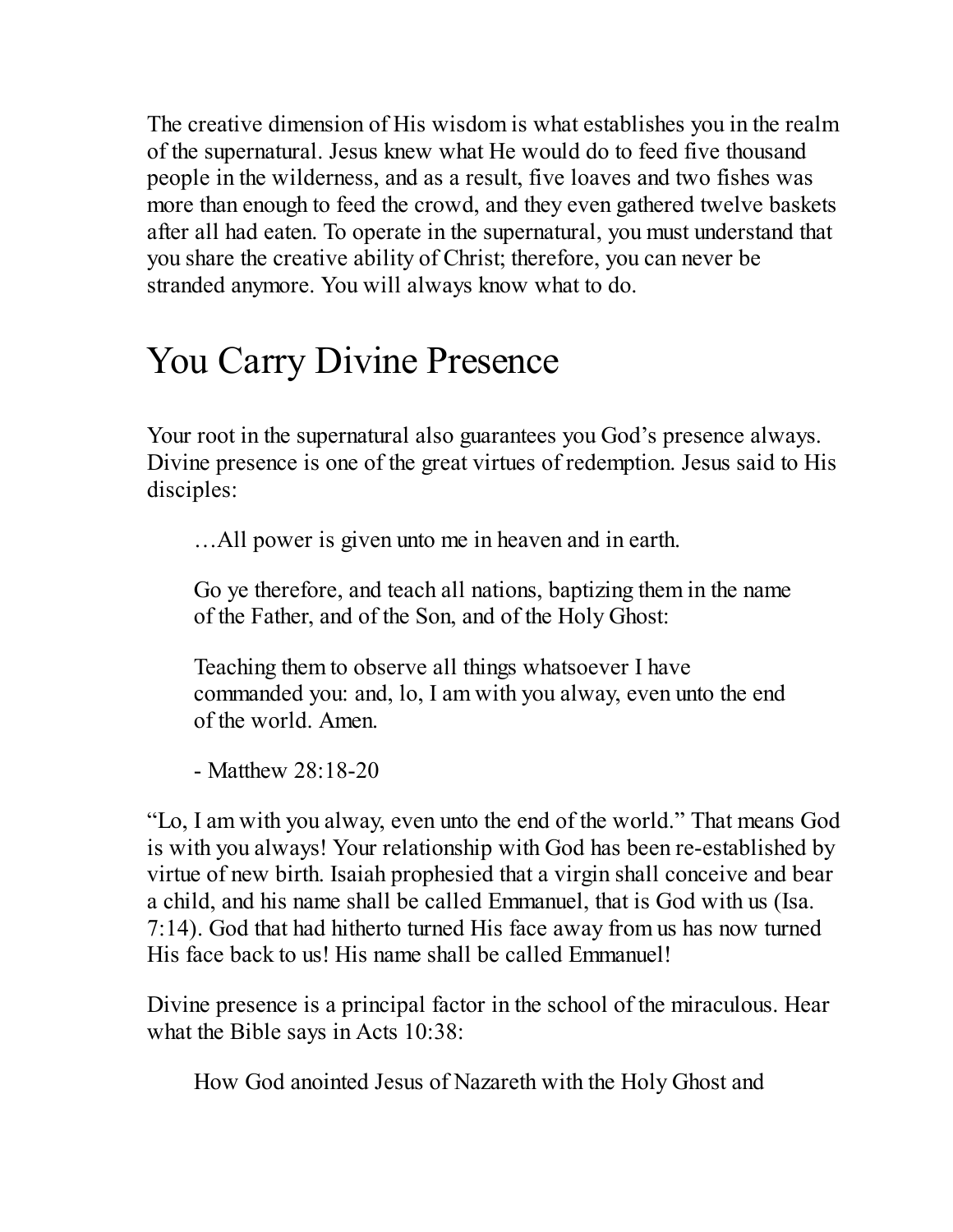with power: who went about doing good, and healing all that were oppressed of the devil; for God was with him.

Jesus went about doing good and healing all them that were oppressed of the devil because God was with Him. So, the new birth qualifies you to have God as your companion. "I am with you always, even unto the close of the age." And if God is with you, the miraculous becomes the order of the day in your life. Israel enjoyed divine presence throughout their journey in the wilderness, no wonder no obstacle could stand before them.

When Israel went out of Egypt, the house of Jacob from a people of strange language;

Judah was his sanctuary, and Israel his dominion.

The sea saw it, and fled: Jordan was driven back.

The mountains skipped like rams, and the little hills like lambs.

What ailed thee, O thou sea, that thou fleddest? thou Jordan, that thou wast driven back?

Ye mountains, that ye skipped like rams; and ye little hills, like lambs?

Tremble, thou earth, at the presence of the Lord, at the presence of the God of Jacob;

Which turned the rock into a standing water, the flint into a fountain of waters.

- Psalm 114:1-8

Obstacles will always disappear at God's presence.

The apostles went forth and preached everywhere, God also working with them (Mk. 16:20). God was working with them, confirming the words they spoke with signs following. God was there!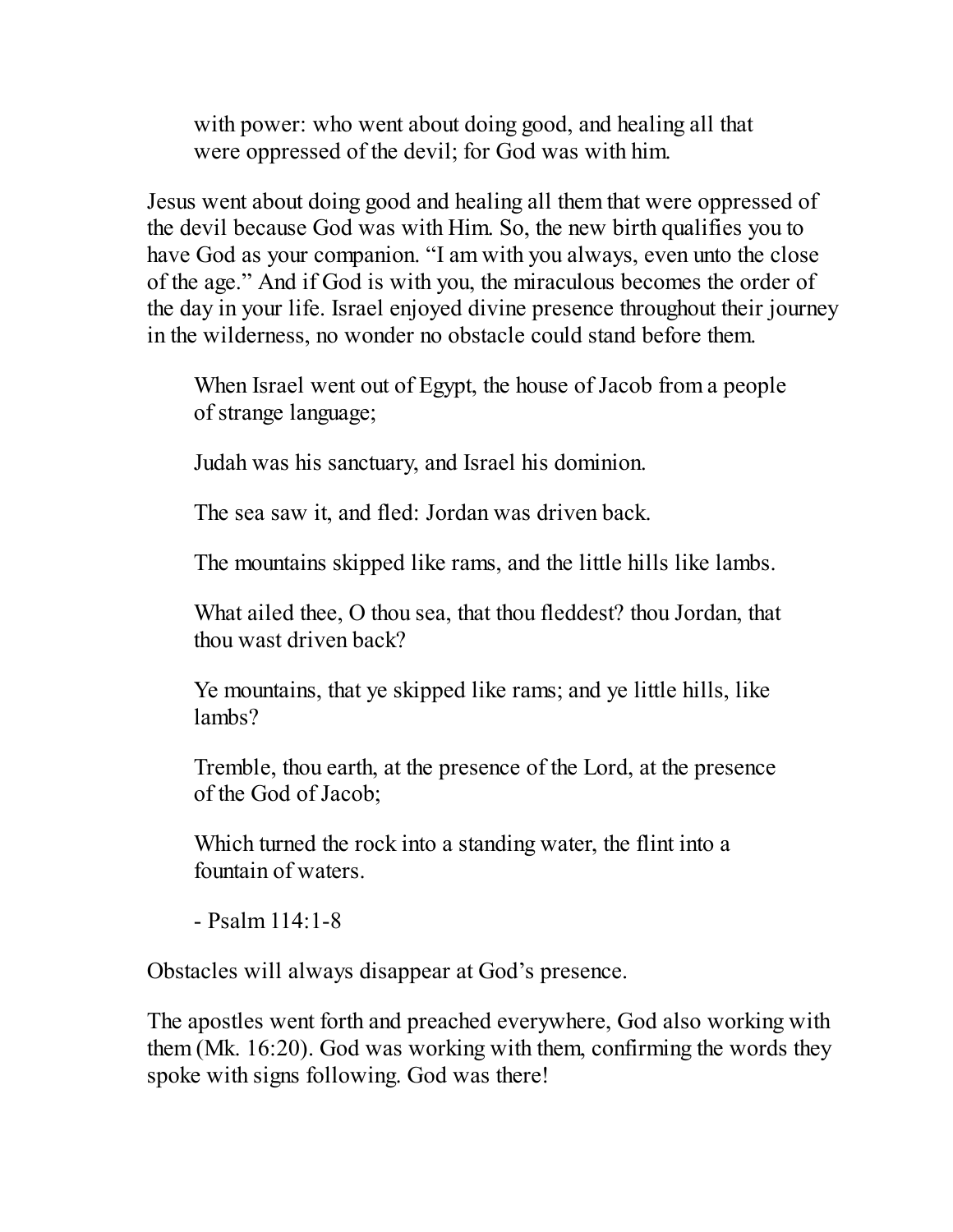And God wrought special miracles by the hands of Paul:

So that from his body were brought unto the sick handkerchiefs or aprons, and the diseases departed from them, and the evil spirits went out of them.

- Acts 19:11-12

God, God, God! God was at work! When you are born again, you qualify to carry divine presence, which qualifies you to operate in the supernatural.

New birth makes you a spirit being, it entitles you to a mind transplant, and so you possess the creative abilities of God. New birth also entitles you to carry divine presence, which guarantees the operation of the supernatural. When God is there, things happen on their own accord. If God be for us, who or what can be against us? Instead, everything must bow to us. The consciousness of God's abiding presence with you entitles you to operate in the supernatural naturally.

You have your root in Christ as the chief corner stone, and you also have your root in the apostles. But when any branch disconnects from its root, it withers. Likewise, when a believer disconnects from the reality of the supernatural he withers away like a branch. You can't disconnect from your root and still bear fruits; you can't disconnect from your root and still produce proofs.

The Church of Jesus had a supernatural birth in the upper room. They heard them glorifying God in their respective languages when the Holy Ghost came on them. That means everyone in the body of Christ is born into a supernatural world. So, let's stop thinking natural thoughts, that's why we suffer natural limitations. We have disconnected from our roots, that's why we have stopped producing proofs. You can't produce proofs when you disconnect from your roots.

As a spirit being, you have nothing to do with sickness anymore, nothing to do with frustration and failure, nothing to do with every molestation and harassments. Every question in a man's life answers naturally to the supernatural. Martha said to Jesus concerning Lazarus in John 11:39-44,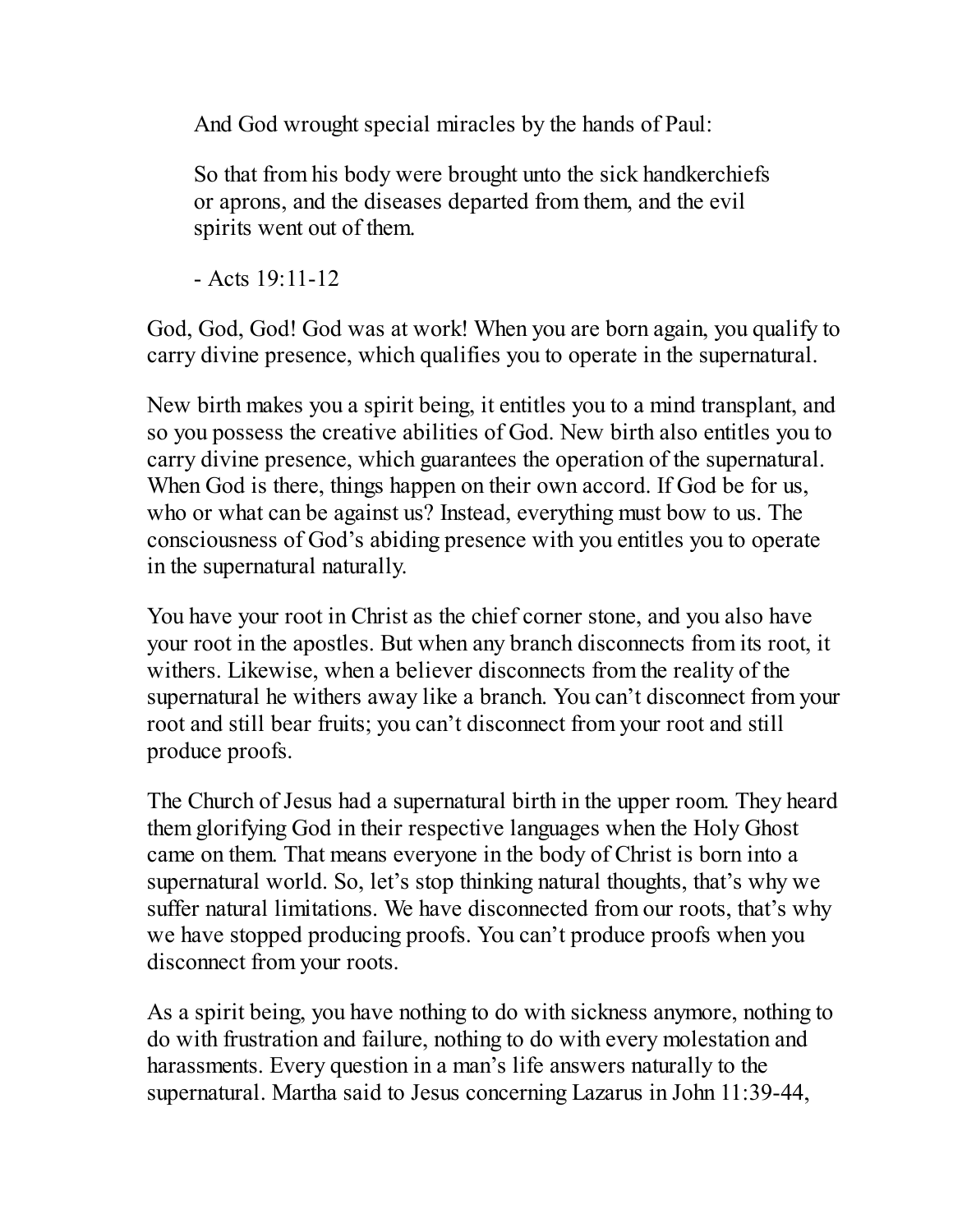"Oh he's been dead four days, and he's already smelling." But Jesus said, "Believe me, and your brother shall live again." He then turns and declares, "Lazarus, come forth", and he that was dead came forth! Again, you remember how as they were carrying the only son of the widow of Nain out to be buried, Jesus stopped them, touched the coffin, and the dead man came back to life (Lk. 7:11-15)!

Every challenge that will ever face any man answers to the authority of the supernatural, and you as a believer are a supernatural personality on the earth. As a spirit being, carrying divine presence and the creative wisdom of God, you are simply a sign to your world. And the Bible says, I and the children whom God has given me are for signs and for wonders in Israel (Isa. 8:18). So you are for signs, you are for wonders. From henceforth, what men will wonder at will begin to happen in your life.

# Chapter TWO

#### <span id="page-16-1"></span><span id="page-16-0"></span>Working The Supernatural

The supernatural is your birthright, if you are born again. It is what authenticates Christianity. We have also seen your root in the supernatural. The question then is: what does it take to operate in that realm that I have been born into? You are born into a supernatural world, true. But what does it take to function in that capacity?

One of the gifts of the Holy Spirit listed in 1 Corinthians 12:10 is the gift of the working of miracles.

Now concerning spiritual gifts, brethren, I would not have you ignorant.

For to one is given by the Spirit the word of wisdom; to another the word of knowledge by the same Spirit;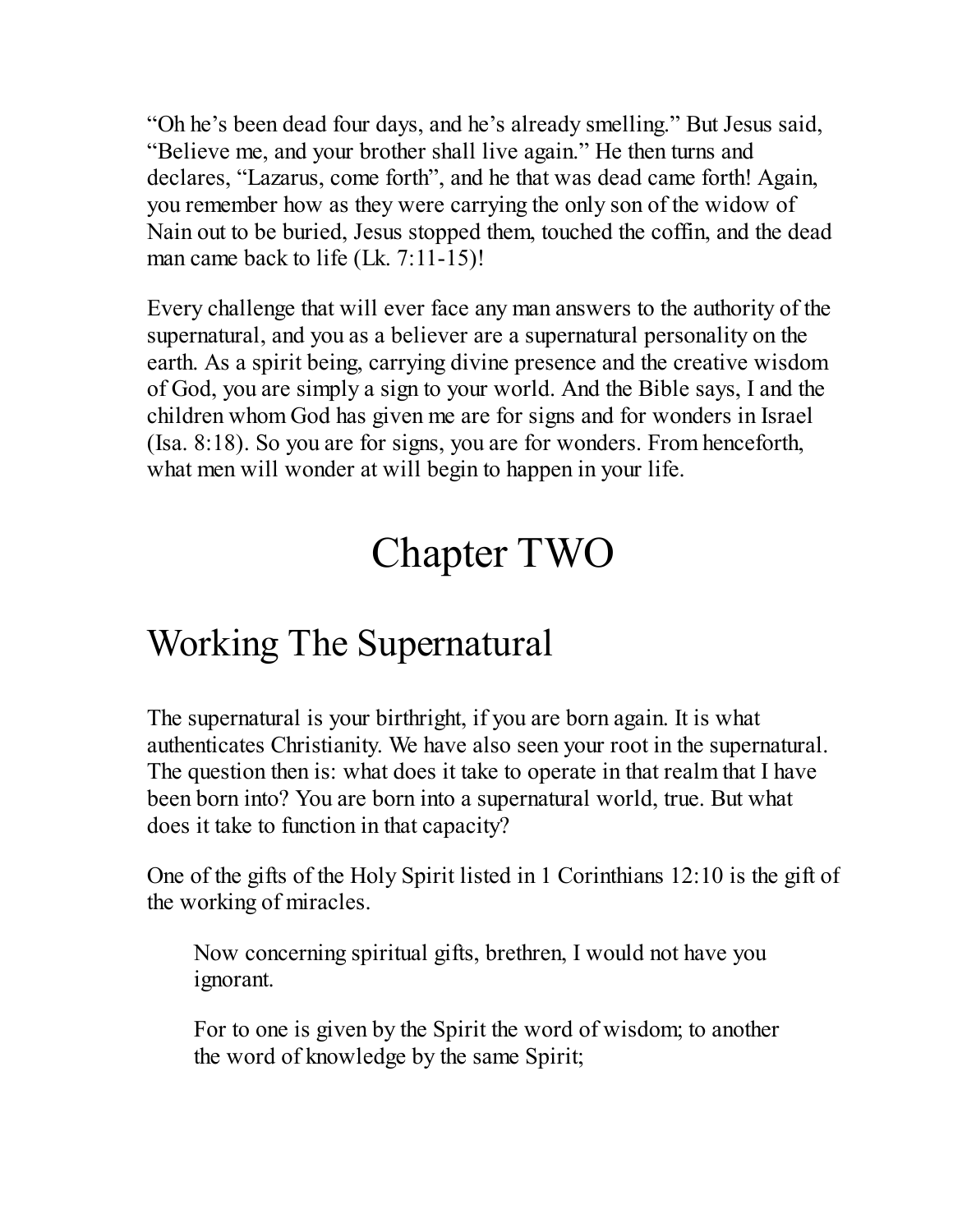To another faith by the same Spirit; to another the gifts of healing by the same Spirit;

To another the working of miracles; to another prophecy; to another discerning of spirits; to another divers kinds of tongues; to another the interpretation of tongues:

- 1 Corinthians 12:1,8-10

So, miracles or the supernatural is not a thing you wait for; it's a thing you work at. It's not the gift of "waiting for miracles", but the gift of the working of miracles. The supernatural is worked at.

Again, the question is: what does it take to work the supernatural?

#### <span id="page-17-0"></span>You Must Believe

To work the supernatural, you must believe that you are created for it. Faith is a sure foundation for supernatural manifestations. You must believe that you are created for signs and for wonders, because Jesus said these signs will only follow them that believe.

And these signs shall follow them that believe; In my name shall they cast out devils; they shall speak with new tongues;

They shall take up serpents; and if they drink any deadly thing, it shall not hurt them; they shall lay hands on the sick, and they shall recover.

- Mark 16:17-18

You have to first believe that you are created to work signs and wonders before they can follow you. You can't be in command of signs and wonders except you first believe.

It's one thing to know it, but another thing to believe it. "For unto us was the gospel preached, as well as unto them: but the word preached did not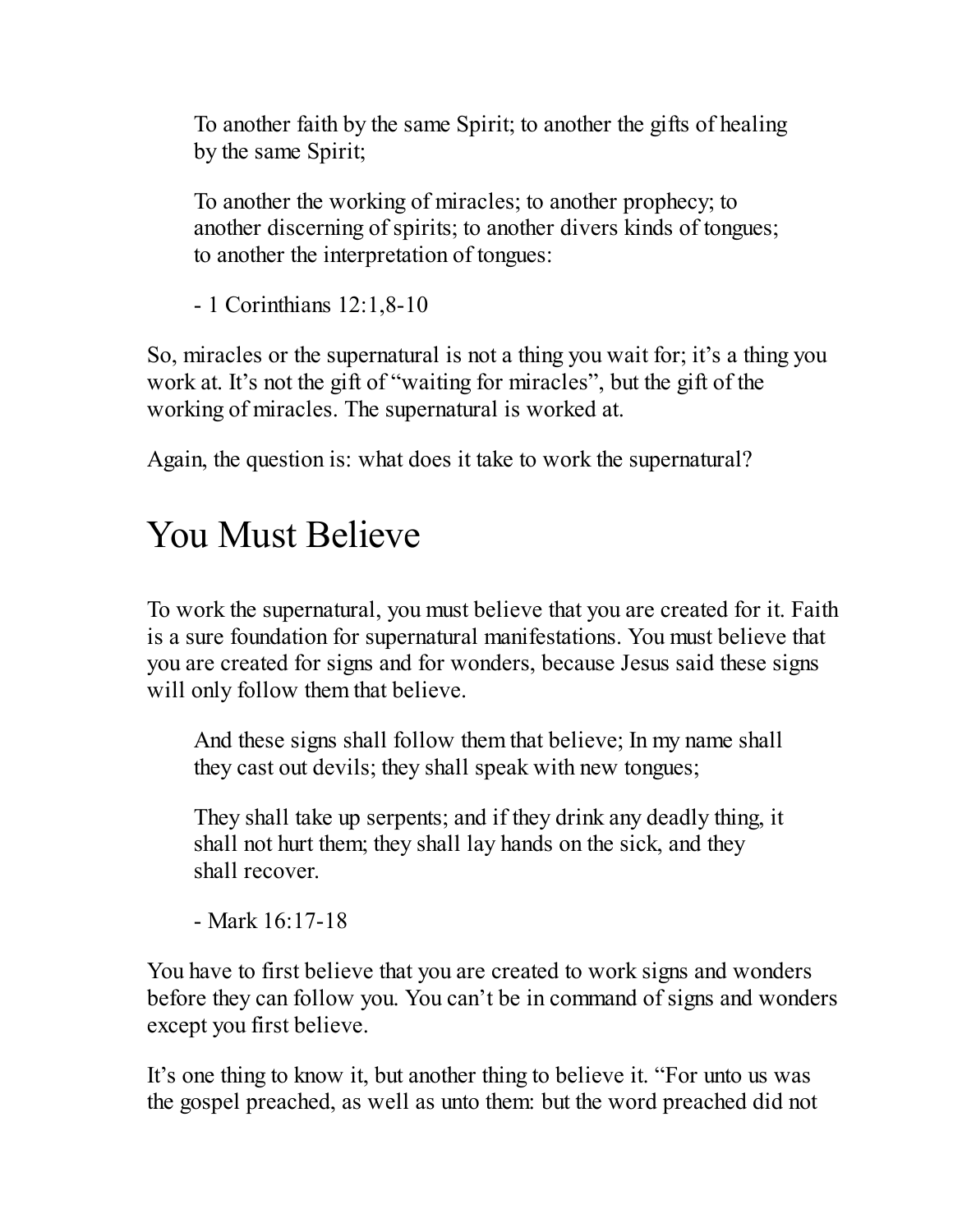profit them, not being mixed with faith in them that heard it" (Heb. 4:2). You have to believe in the supernatural before it can produce for you.

You must believe that you are created for signs and for wonders, and that redemption makes you a sign and a wonder. "For these signs shall follow them that believe, in my name they shall cast out devils…" And they went forth believing, and God was working with them, confirming the word with signs following (Mk. 16:17-20).

#### <span id="page-18-0"></span>Possess A Far-Above Mentality

If you are going to be a distributor of signs and wonders, you must know what it means to become a living wonder yourself. You fall too cheaply to the devil's lies, that's why many Christians look so miserable. Everything the devil tells them is more important to them than what God says.

But you need a far-above mentality to operate effectively in the supernatural. The Bible says:

And hath raised us up together, and made us sit together in heavenly places in Christ Jesus.

- Ephesians 2:6

Far above all principality, and power, and might, and dominion, and every name that is named, not only in this world, but also in that which is to come:

And hath put all things under his feet, and gave him to be the head over all things to the church.

- Ephesians 1:21-22

He said you are seated together with Him in heavenly places, far above principalities and powers, rulers of this wicked world and wicked spirits in heavenly places. You are far above wicked spirits in high places, HIV and AIDS carrying spirits, cancer carrying spirits, mental blockage spirits,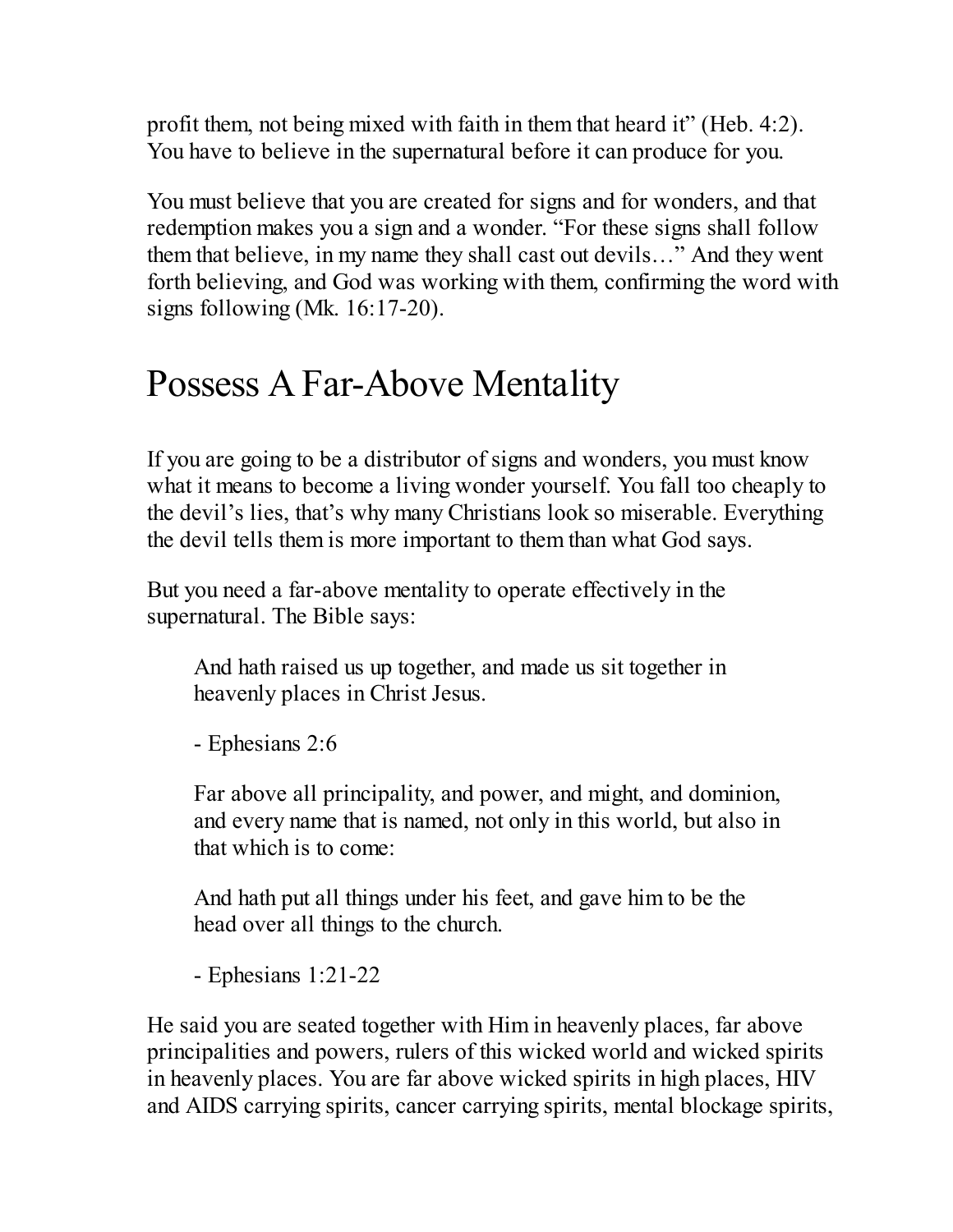spirits of confusion, suicide spirits, etc. Oh, He's made us to sit together with Him in heavenly places, far above where the devil can reach you!

Every sickness, by biblical definition, is an oppression of the devil. That was why Jesus went about healing all them that were oppressed of the devil (Acts 10:38). You have listened too much to the scientific "fact" that mosquito bit is what has given you malaria. If everybody bitten by mosquito has malaria, who then will be left in town?

You have been redeemed by the blood of the Lamb. The same mosquito that bit you, bit a sinner who lives in the kingdom of darkness, and he doesn't have malaria. Why is it then you that is born again, redeemed by the blood, that is suffering from malaria? That means it's an oppression. It's not mosquito that has given you malaria, but the devil that is oppressing your health, so as to make you a victim of life.

Every time science is opposed to the truth, it is falsehood, and you must declare it as such.

O Timothy, keep that which is committed to thy trust, avoiding profane and vain babblings, and oppositions of science falsely so called:

- 1 Timothy 6:20

The truth is that He took your infirmities; He bore you sicknesses (Matt. 8:17). That is the truth! And if science says there is an infirmity in your body that becomes falsehood. Let God be true and all devils liars. Therefore comfort ye, comfort ye my people, speak comfortably unto Zion, and say to her that her warfare is accomplished. You warfare is accomplished! Your own case is settled; now, go on behalf of Christ and begin to settle the cases for others! Say to the devil, "Satan you have no place in my life anymore. I have been redeemed by the blood of the Lamb. I have been translated into the kingdom of His own dear Son, far above where are you now!"

This far-above mentality is a powerful qualifier for operating effectively in the supernatural. Where you are Satan can't come. You are far above!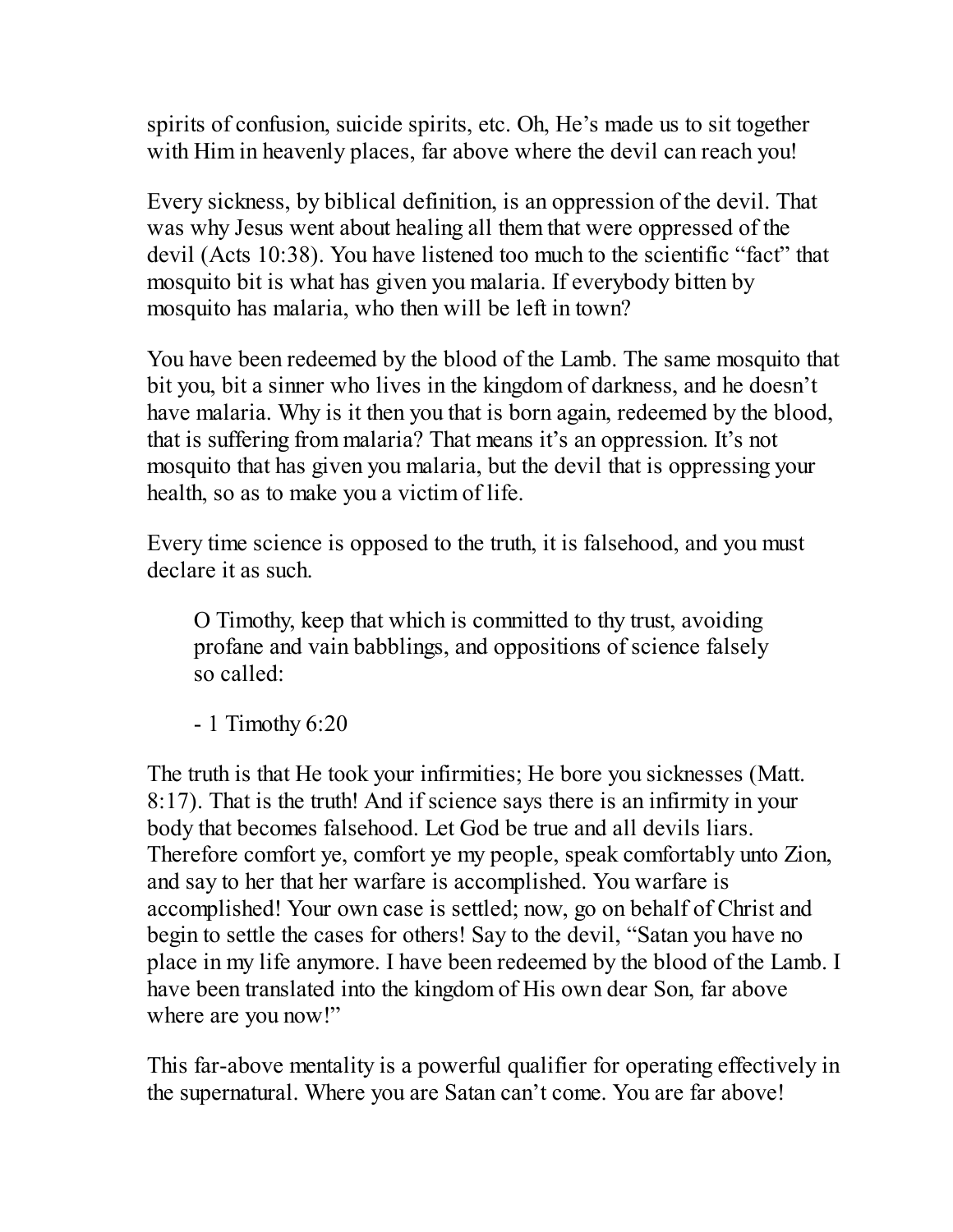Many years ago, a doctor tested me and said, "Oh, your blood pressure is high." I said, "Not mine." He said, "Check", but I said, "It's not necessary." He said, "Do you speak English?" I said, "I think I do. I'm not telling you I don't have high blood pressure; I'm saying I cannot have it." You wonder what the difference is? When you tell a man that he's pregnant and he gets worried, it means he has lost his mind, because a man cannot be pregnant. The same way a redeemed soul who is conscious of the value of his redemption cannot be called sick.

I've never known the name of any high blood pressure medication. Since the day I had that exchange with the doctor, the thought of maybe I have high blood pressure has never crossed my mind. The devil was only looking whether I was available to be oppressed, but my understanding of the word was superior to his attempt.

Satan is looking for who to oppress, and he takes advantage of people's ignorance to locate his victims. The moment you are ignorant of your worth as a believer, you become a victim of his oppression. But you are a farabove heavenly citizen on this earth; you are not where Satan can reach you to oppress you. Therefore, every trace of oppression in your life is cursed now, in the precious name of Jesus.

You need a far-above mentality to work the supernatural. Before we got married, Satan came to me and said, "Now that you have gone about setting other people free from barrenness, come and show me how you will have children." I immediately said to him, "Satan, you will be surprised that I will not pray about it." All you need is to know better than your enemy, and you will take him for a ride. I declare that you are above barrenness, you are above tuberculosis, you are above renal failure, you are above liver problems and every skin disease. You are above oppressions of nightmares, you are above moving objects in your body, and deformities. Whatever does not look like God is not God's agenda for you.

<span id="page-20-0"></span>So, go forth and begin to manifest the supernatural, for it is your birthright!

# Chapter THREE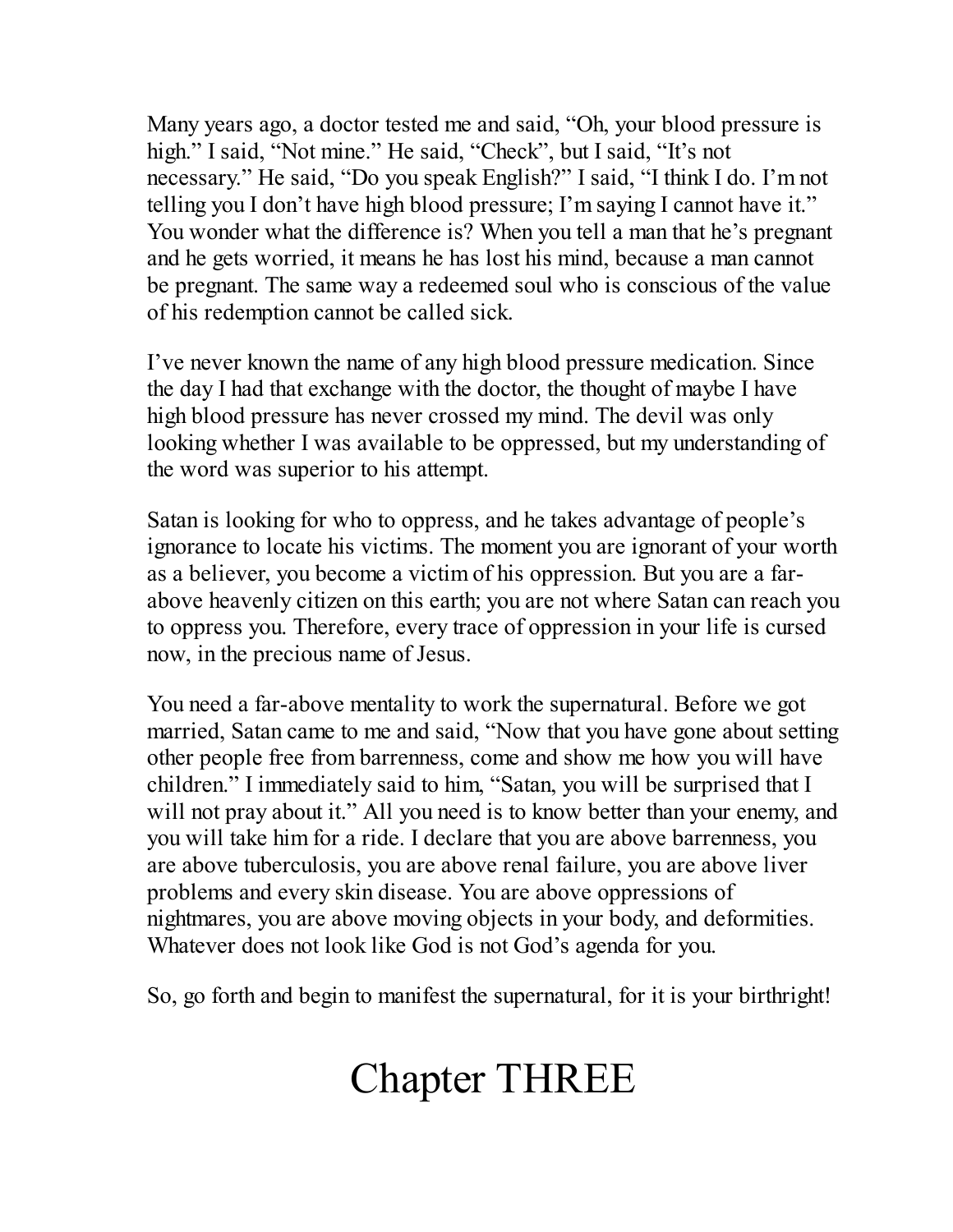#### <span id="page-21-0"></span>The Stirring Rod For The Supernatural

With what then do I work the signs and the wonders? Now you know it is to be worked, not to be waited for; because if you wait you will waste. You don't wait for the supernatural; you work it! But, with what do I work this works?

Let me start with this illustration. There was a pool at the sheep market in Jerusalem, called the pool of Bethesda. By this pool lay all manner of sick people, waiting for the angel of the Lord that comes in there once in a while to stir the water for a miracle. And anyone that first steps into that water after the angel has stirred it is made whole (Jn. 5:1-4).

At new birth a well of water springing up unto eternal life came alive in you. You remember the story in John 4, of the woman that met Jesus at the Samaritan well. He said to her, I will give you this water and it will become in you a well of water springing up unto eternal life. You received that pool of water at new birth, but that pool of water is impotent until it is stirred.

It is after the stirring that the forces inside the water can come alive. An angel of the Lord always came into that place to stir the water. And what are angels? They are messengers of God for us. I also know from God's word that He sent His word, and healed them, and delivered them from their destructions (Ps. 107:20). So, when the word of God goes in to stir that pool of water that carries the virtues of eternal life, and you act according to the dictates of that word, you are made whole of every disease in your body.

#### <span id="page-21-1"></span>The Word Of God

The word of God is God's messenger, just as His angels. Inside you is that pool of life; but that pool of life cannot produce without being stirred up. God's word is what God uses to stir up that water, to provoke the supernatural. So, when God's word comes, the miracle power inside that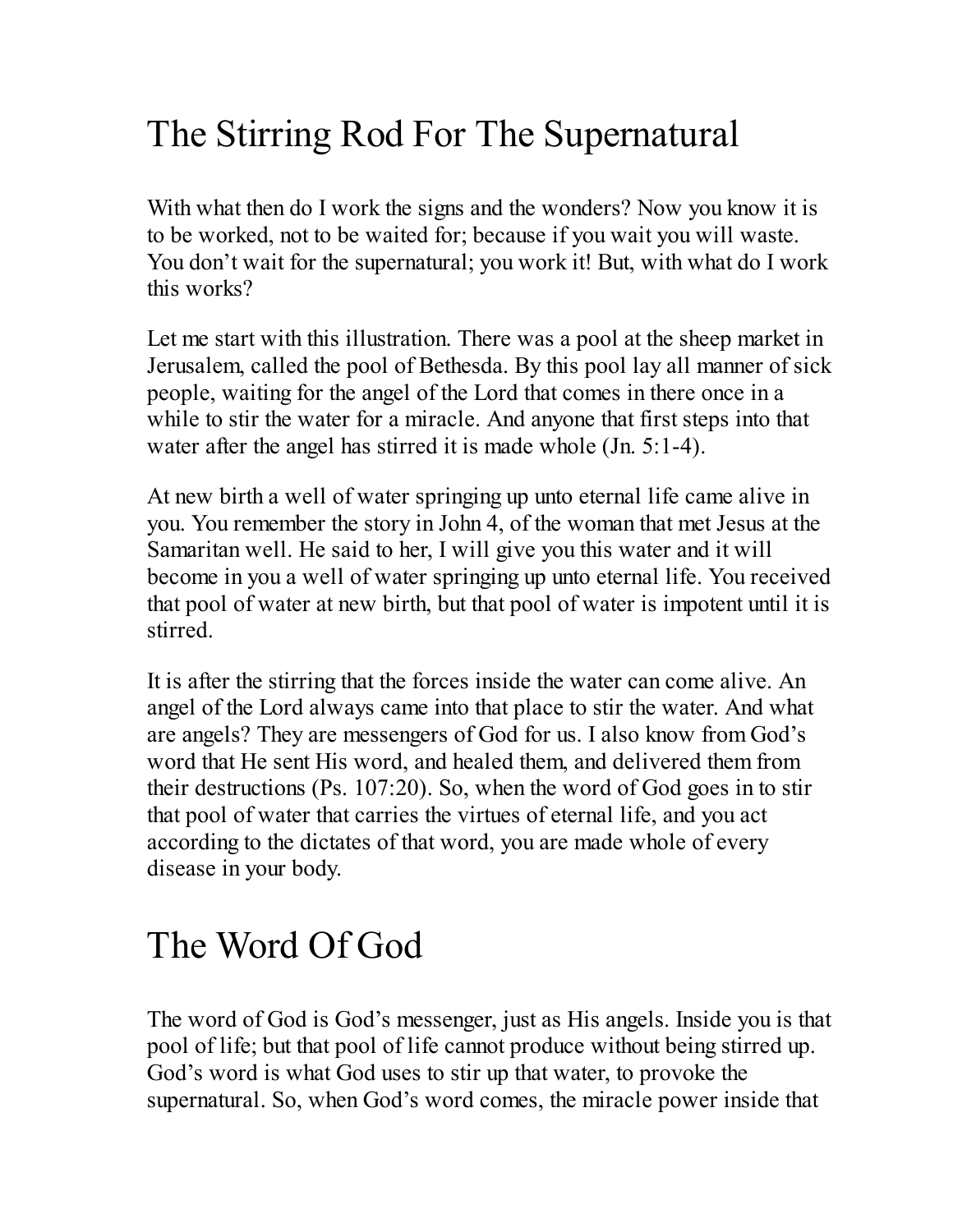water comes alive in you.

When God inaugurated the ministry of signs and wonders, He did that by the hand of His servant Moses. By a strong hand and an outstretched arm, with signs and wonders He brought Israel out of Egypt.

And thou shalt take this rod in thine hand, wherewith thou shalt do signs.

- Exodus 4:17

God placed the instrument for the working of miracles in the hands of Moses. But what is this rod?

And there shall come forth a rod out of the stem of Jesse, and a Branch shall grow out of his roots:

And the spirit of the LORD shall rest upon him, the spirit of wisdom and understanding, the spirit of counsel and might, the spirit of knowledge and of the fear of the LORD;

And shall make him of quick understanding in the fear of the LORD…

- Isaiah 11:1-3

This prophecy in Isaiah 11 is a messianic prophecy that points to the earthly ministry of Christ. It referred to Him as the rod. He was also the rock in the wilderness that gave them water for a refreshing. Jesus was the rod in the hand of Moses. What does this connote? Do I then go to a carpenter and ask that he makes me a rod?

In the beginning was the Word, and the Word was with God, and the Word was God.

The same was in the beginning with God.

All things were made by him; and without him was not any thing made that was made.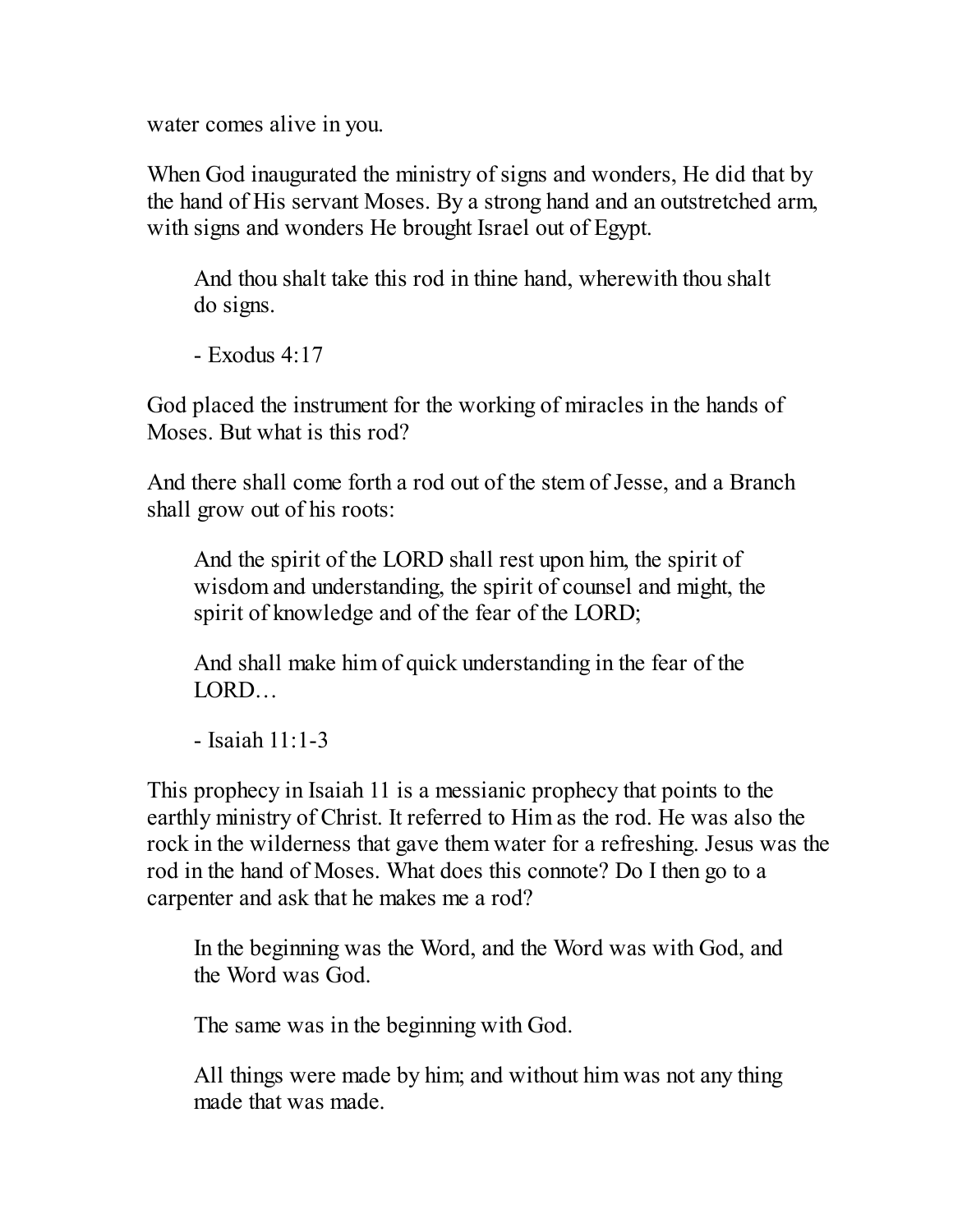In him was life; and the life was the light of men.

And the light shineth in darkness; and the darkness comprehended it not.

- John 1:1-5

That rod is Christ in prophecy. It means He is the living word of God, the light emitting and the life-transforming word. In that word is light, and that light is the life of men. Inside that word is what gives life to dying men.

Going back to Exodus 4:17, we can therefore interpret it this way: "And thou shall take this word in thy hand wherewith thou shall do signs." So, we work the word to produce the wonders. It is the working of the word of God that produces the wonders you desire. It is the word of God in your hand that produces the wonders of your life. "And thou shall take this word in thy hand wherewith thou shall do signs."

In the first miracle that Jesus did, it was the rod He used. In John chapter 2, they wanted wine. Wine had finished at the wedding, and imminent shame was looming. But Mary said to them when they consulted her, "Whatever He tells you to do, do it." When you do what the rod commands, the miraculous is inevitable. When you do what the word commands, wonders are brought to bear on the situation. Whatever He tells you to do, do it.

Whatever He tells you to do, do it, because in the doing of the word lies the wonders that you desire. Whatever He tells you to do, do it; not religiously, but do it believing that faithful is He who has spoken it and who is up to performing it. Do it in faith! Whatever He tells you to do, do it!

There is nothing magical about the miraculous. Miracles are no accidents; they are the deliberate acts of God provoked by the desperate faith of men in the living word of God. When your faith comes alive on every scriptural demand, and you respond to them positively, you birth signs and wonders at will.

There is no "abracadabra" about the supernatural. The supernatural draws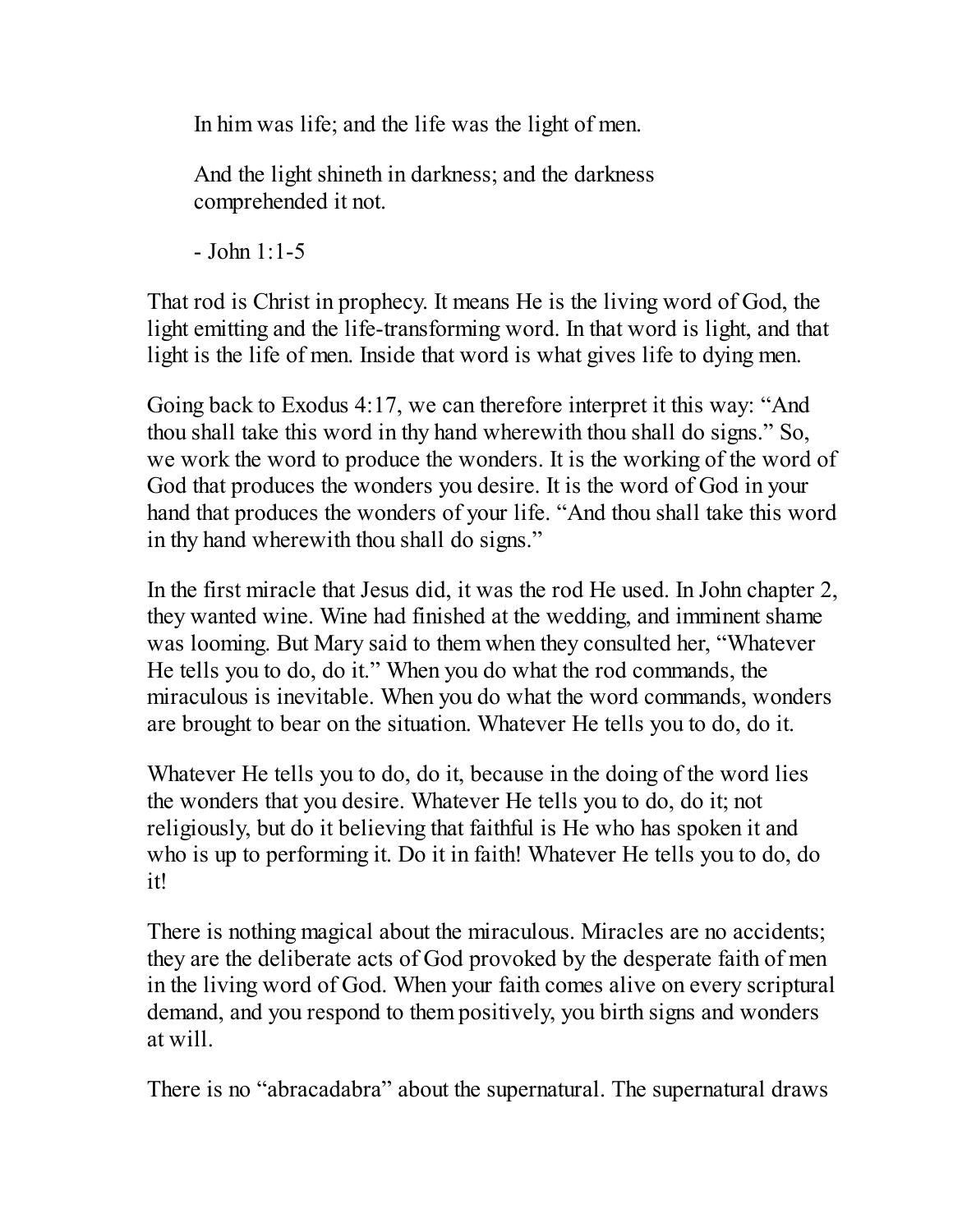essentially on your obedience of faith to the demands of scriptures. When you do whatever He tells you to do you have committed Him to perform His word; you commit Him to confirm His word. And signs and wonders are essentially divine confirmations of your obedience of faith to the word of God.

God was working with him, confirming the word with signs following (Mk. 16:20). That means when you put the word of God to work in faith, God is committed to confirming it, and His confirmation is what results in the release of signs and wonders.

What you do with the word of God is what determines the wonders you experience and command. Your obedience of faith to His word is what puts you in command of the supernatural. Paul said, "I'm not ashamed of the gospel of Christ, for it is the power of God unto salvation" (Rom. 1:16).

Some of the things He tells you to do may not appeal to your common sense, but you can't operate in the supernatural with your common sense; you need supernatural sense to operate effectively in the supernatural. The Bible says a natural man cannot receive the things of the Spirit of God, neither can he know them, because they can only be discerned spiritually (1 Cor. 2:14). He may be an intellectual or even a professor of knowledge, but he can't comprehend the things of the Spirit with his natural mind. He has no capacity to grasp the reality of the truth. It can only be done with the help of the Spirit, for the Spirit of God searches all things, ye the deep, deep things of God.

The word of God is the rod for doing signs; it's the rod for doing the supernatural! When you work the word, you birth wonders. When the word becomes your way of life, you become a living wonder among men. Everything they tell you, you agree with them; that's why you become like what they say. Do you want to work in the realm of signs and wonders? Do you want to work the supernatural? Then heed Mary's advice: "Whatever He tells you to do, do it," no matter how unreasonable it may appear. This is the mystery behind operating in the supernatural.

There is obvious economic depression in this nation for instance, but why are we not affected? We disregarded it! The revelation of the word is more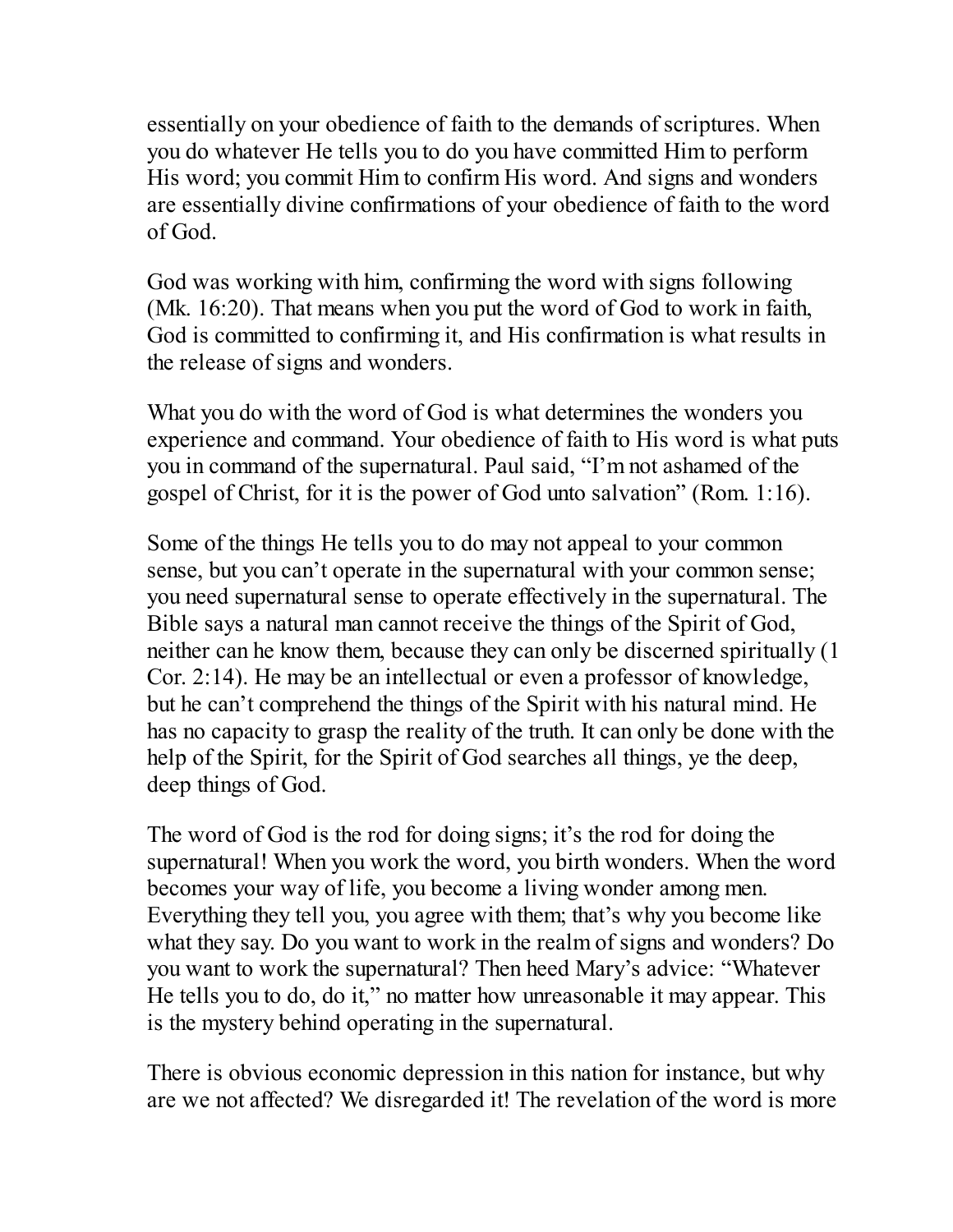important to us than the situation in town. Until you disregard what the devil is planning to place on your life, you may die a victim. That sickness is not in your body; the devil is only seeking to find out if there is vacancy. When an evil spirit comes to town he goes everywhere, seeking a place to rest. So when the doctor says you have cancer, they are only announcing to you cancer is looking for where to stay, are you available? Jesus said when an evil spirit is gone out of a man he goes through the desert places seeking a place of rest.

When the unclean spirit is gone out of a man, he walketh through dry places, seeking rest, and findeth none.

Then he saith, I will return into my house from whence I came out; and when he is come, he findeth it empty, swept, and garnished.

- Matthew 12:43-44

Surely, there are many devils in town, devils of sickness and diseases, seeking a place of rest, seeking where to abide, seeking a place to stay, and the Bible says, "Give no place to the devil" (Eph. 4:27). It also says, resist the devil, and he will flee from you (Jms. 4:7). The Bible says you should resist him steadfastly in the faith (1 Pet. 5:9).

It is working the word that makes a believer a living wonder. Every discovery in the book that is mixed with faith in your heart becomes an instrument for signs and wonders. The word of God is God's instrument for the working of signs and wonders. Never mind the mockers; focus on the proofs, for only fools doubt proofs.

Faith In The Word

It is true that you are a member of God's supernatural family, and that you live in heavenly places. But to maximize your life in this new kingdom, faith is a principal requirement. Faith is a requirement for working the supernatural.

Faith is your license for living a profitable life. Everything about God and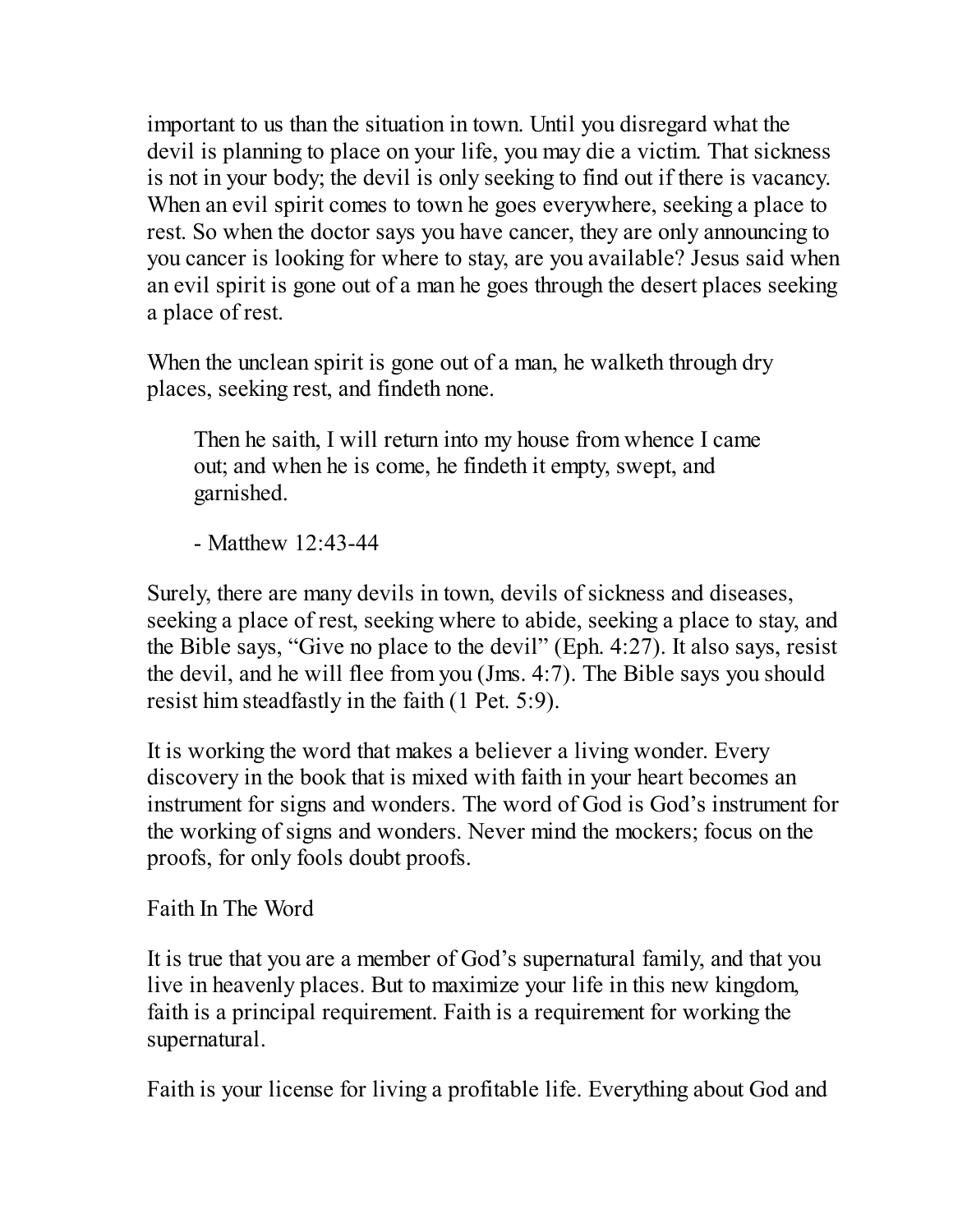heaven is supernatural. It's clear that God has designed that everything about you and I be supernatural too. But how do we actualize it?

The Bible says these signs shall follow them that believe. You cannot actualize the supernatural life style that God has ordained for you without faith. Faith is the only way to live in the reality of the supernatural world. How does faith get the job done?

The Bible says when faith is in place, the word of God is converted to the power of God.

For I am not ashamed of the gospel of Christ: for it is the power of God unto salvation to every one that believeth…

- Romans 1:16

It is faith in the word that converts it into power.

In the story of the woman with the issue of blood, when she touched Jesus' garment, He said somebody touched me, virtue is gone out of me (Lk. 8:40- 48). At the end of all that transpired, Jesus said to her, "Thy faith has made thee whole." Through her faith in Jesus (the word), she tapped into virtue for her healing. When faith in the word of God comes alive in you, you tap into the virtue that the word carries, causing you to become what the word says.

We're also told that through faith they obtained a good report. So, faith is a means through which every evil report is converted to good report.

Now faith is the substance of things hoped for, the evidence of things not seen.

For by it the elders obtained a good report.

- Hebrews 11:1-2

Every evil report is converted to a good report at the instance of faith. No matter the evil report you are faced with right now, faith in the word of God will convert it into a good report.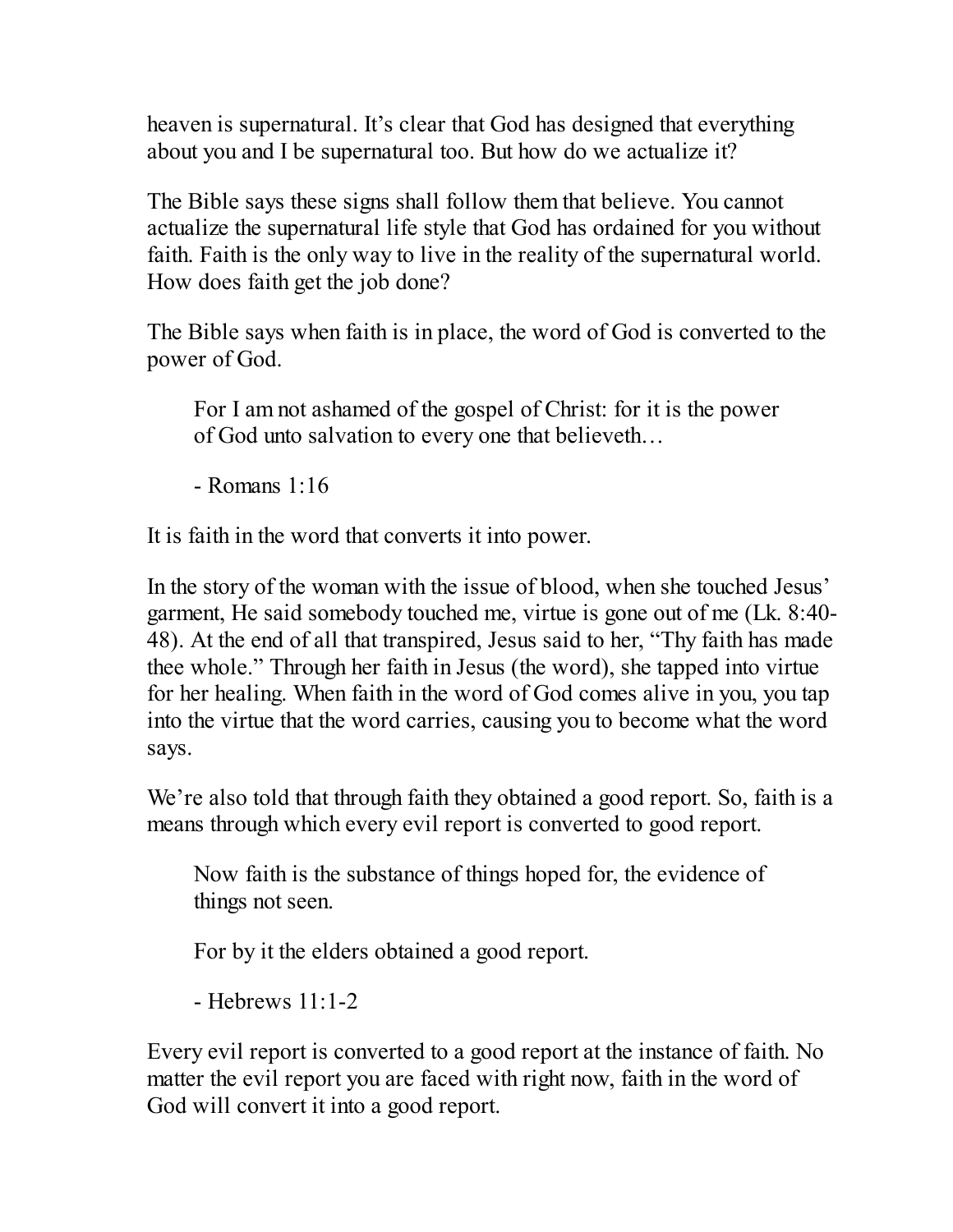A young man named Michael came down from Germany. His doctor had given him only six more days to live because he had leukemia. He decided to take the risk to come down here to Nigeria. Unfortunately, I wasn't available until after the third day. By then he had only three more days to live. On that Sunday morning, he sat in our church service, where the word of God came alive in him. He met me at the end of that service, and I prayed with him and anointed him, and he returned back to Germany. He got back having just one more day to live, according to the medical prediction.

After the first week of arriving back in Germany, when his doctor saw him, he questioned, "Are you still alive?" The second week passed, the third and the fourth weeks also. All comprehensive tests carried out showed that leukemia was no longer traceable in his blood! Michael is still alive today. He and his family were all at Shiloh 2003, six months after his supernatural healing. Faith in the word of God converted the evil report he had been given to good report! Faith is God's grand design for maximizing your supernatural status in the kingdom. Faith is all it takes!

Another man from the United States of America heard on the internet that the following Sunday was our Covenant Day of Healing, and decided to travel down with his child who had an acute case of sickle cell anaemia. This child was on medication every two hours. As a result, both husband and wife could not afford to work at the same time. They took turns working, one must be in while the other is working, so they could dispense their child's medication. This man brought his child to our church in Lagos, and sat through a Sunday service. God's power came down via His word. At the end of the service, they met me and I prayed for the child, and they returned to New York. The child was set free from then. It was a terminal case, but Jesus cleaned him out through and through!

Every evil report is convertible via faith. How does faith get the work done? The Bible says in Ephesians 6:16:

Above all, taking the shield of faith, wherewith ye shall be able to quench all the fiery darts of the wicked.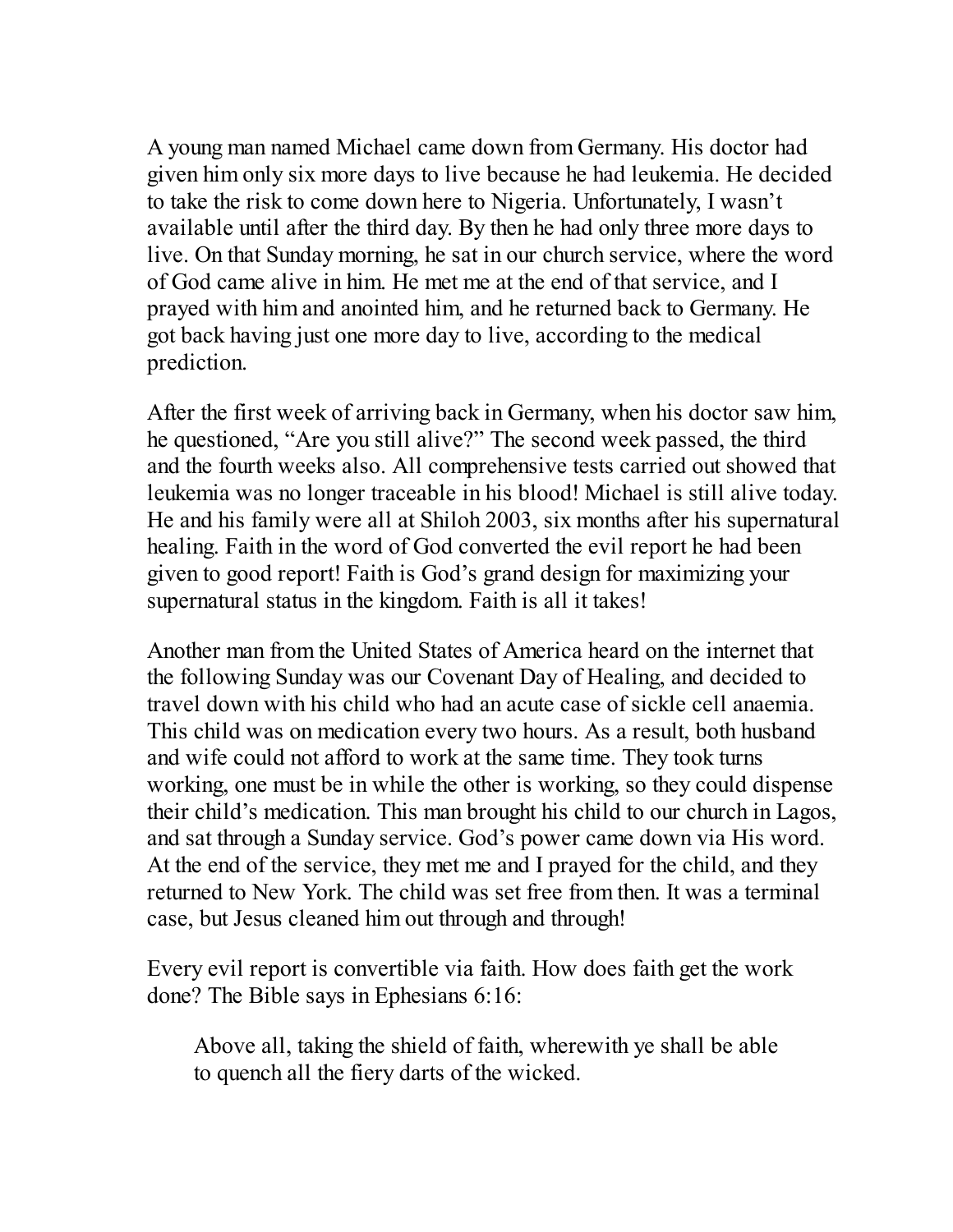That you are in heavenly places does not mean the devil will not attempt to attack you. Remember he fought in heaven, so he can fight anyone, anywhere (Rev. 12:7-11). But with the shield of faith (in God's word), you can quench all the fiery darts of the devil.

So faith delivers the promises, faith quenches all the fiery darts of the opposition, and faith converts every negative report into good reports. Faith converts the word of God into the power of God, and faith enables you and I to tap into the virtue that brings the word of God into effect in our lives. It takes faith to operate in the supernatural, which is your birthright as a covenant child of God.

The Bible says He came unto His own, and His own received Him not; but as many as received Him, to them gave He power to become the sons of God, even to as many as believe in His word (John 1:11-12). You are empowered to become what the word says through faith. Faith enables you to manifest your sonship in the midst of conflicts.

#### <span id="page-28-0"></span>Be Grateful

Working the word is what makes a believer a living wonder. To operate in the supernatural, therefore, it pays to do all that the word says. In 1 Thessalonians 5:18, the Bible says:

In every thing give thanks: for this is the will of God in Christ Jesus concerning you.

God is saying here, "If you want to see Me at work, then in everything give thanks." The Bible says this is the will of God in Christ Jesus concerning you. Don't complain, don't murmur, don't explain; but in everything give thanks! Why? It is the will of God! And what does that do for you?

For ye have need of patience, that, after ye have done the will of God, ye might receive the promise.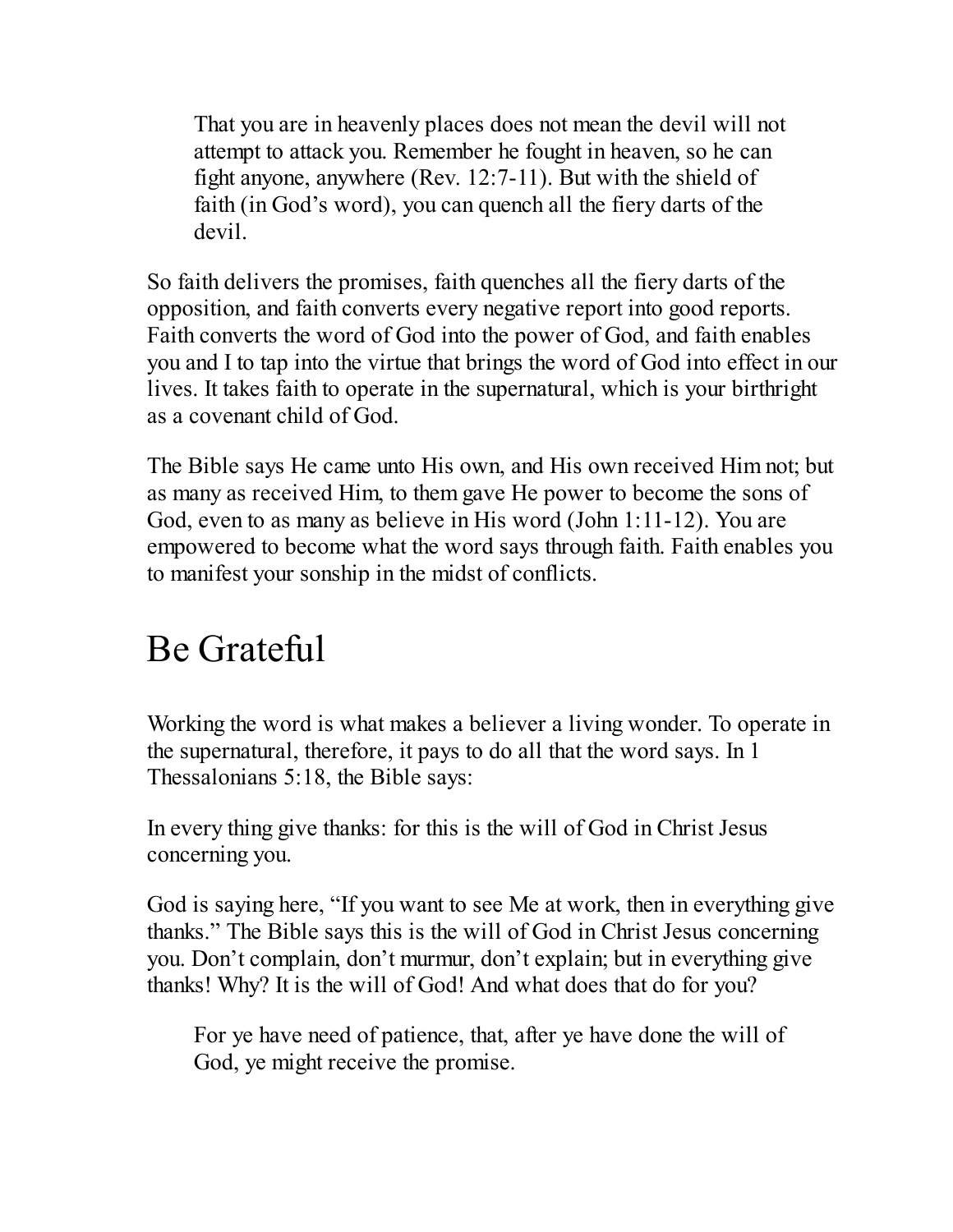- Hebrews 10:36

When you give thanks in truth and in deed, you are doing the will of God concerning that situation, thereby moving God to confirm His word by a sign. It is then that you obtain the promise.

When faced with the challenge of feeding the multitude in the wilderness, Jesus had only five loaves and two fishes to work with. His disciples said, "What are these among so many?" But Jesus simply gave thanks and began distributing the meal. Because He had done the will of God, God opened the heavens, and there was more than enough food to feed five thousand men, minus the women and children!

Thanksgiving is a covenant switch for the miraculous. Thanksgiving turns God on, while ingratitude puts Him off. Do you want to walk in the supernatural, then make your choice! Thanksgiving turns God on, but murmuring and complaining puts Him off. And you know, whatever He tells you to do, do it! So, give thanks always!

It may not make sense, but do what the word says. When Jesus gave thanks, the heavens opened, the bread multiplied, the fish multiplied, and they had over and above what they needed. God is launching you into your seasons of over and above through the mystery of thanksgiving.

Jesus gave thanks at the tomb of Lazarus.

…Father, I thank thee that thou hast heard me.

And I knew that thou hearest me always: but because of the people which stand by I said it, that they may believe that thou hast sent me.

… Lazarus, come forth.

- John 11:41-43

When thanksgiving becomes your way of life, you start causing waves in your journey on earth. The supernatural becomes your natural habitat. I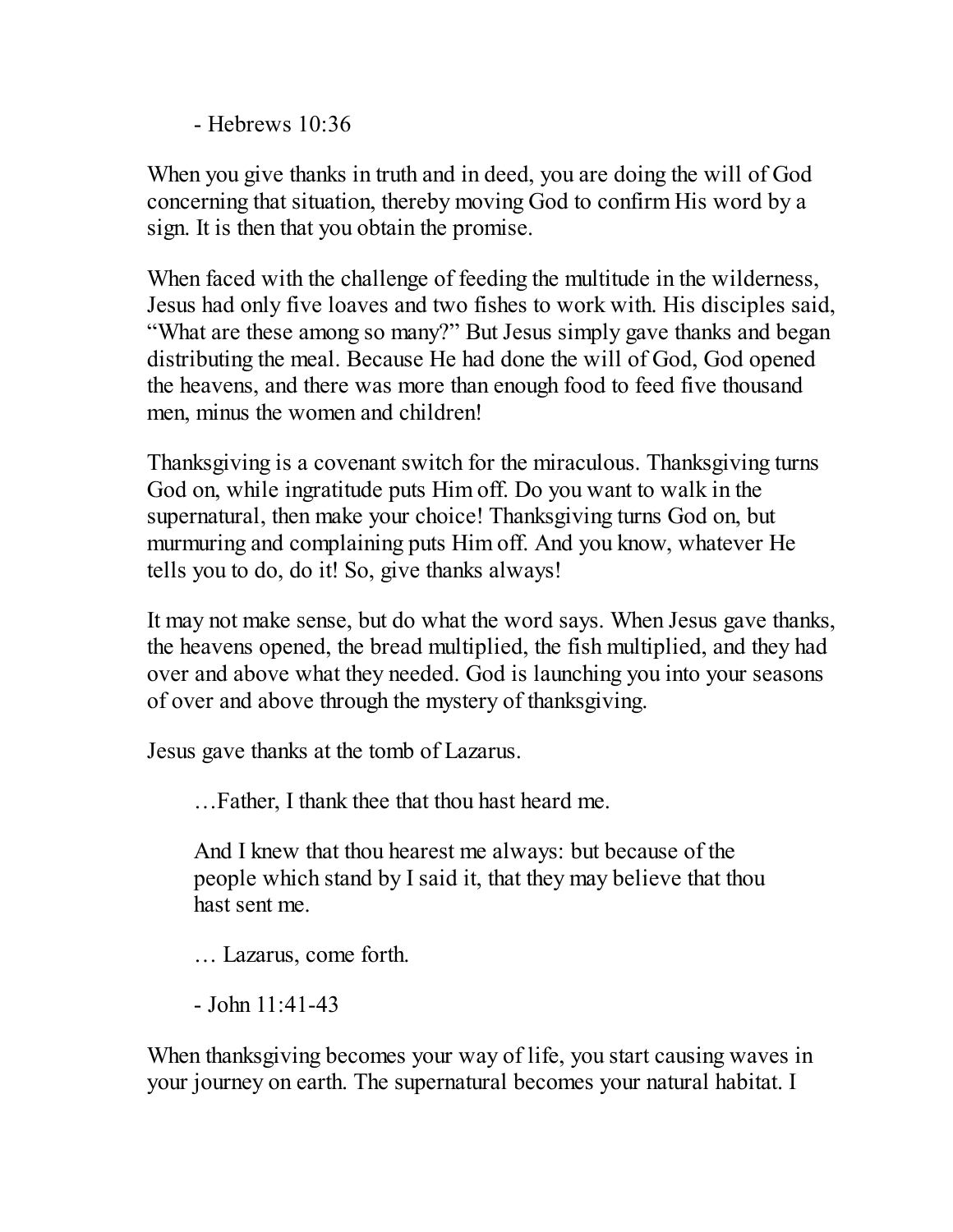have said to God, "Even if You don't answer prayers anymore, the ones You have answered before have made me indebted to You till I die." As a result, I enjoy the supernatural. The moment you assume this position, God won't wait for you to ask Him for anything, He just begins to act faster than you can ever imagine. God does not owe me anything; rather, it is me that owes Him everything. There is nothing He ought to have done that He has not done. Whatever He has not done, I am the one hindering Him from doing it.

The word (the stirring rod for the miraculous) says, "Whatever He tells you to do, do it." It also says, "In everything give thanks, for this is the will of God in Christ Jesus concerning you." It concludes by telling you that having done the will of God, you are entitled to the confirmation of the promise. So, signs and wonders are naturally triggered off by a lifestyle of gratitude. An attitude of gratitude creates the conducive atmosphere for the supernatural.

"Thou shall take this rod in thy hand wherewith thou shall do signs." The word of God is the instrument for the working of miracles. Every discovery in the book (the Bible) that is mixed with faith in your heart becomes an instrument for signs and wonders in your life. It is the instrument for a life in the supernatural!

# Chapter FOUR

#### <span id="page-30-1"></span><span id="page-30-0"></span>The Name Of Jesus

The supernatural is the natural habitat of every born again child of God. It is your birthright if you are redeemed. The supernatural is the only Biblical factor that lends credibility to Christianity. Minus the supernatural, Christianity will be another heap of frustrated human religion. Christianity is the direct importation of the life of God into our human vessel, so we can operate in His class here on earth. And I believe God to place in your hand all it takes to flow naturally in the supernatural.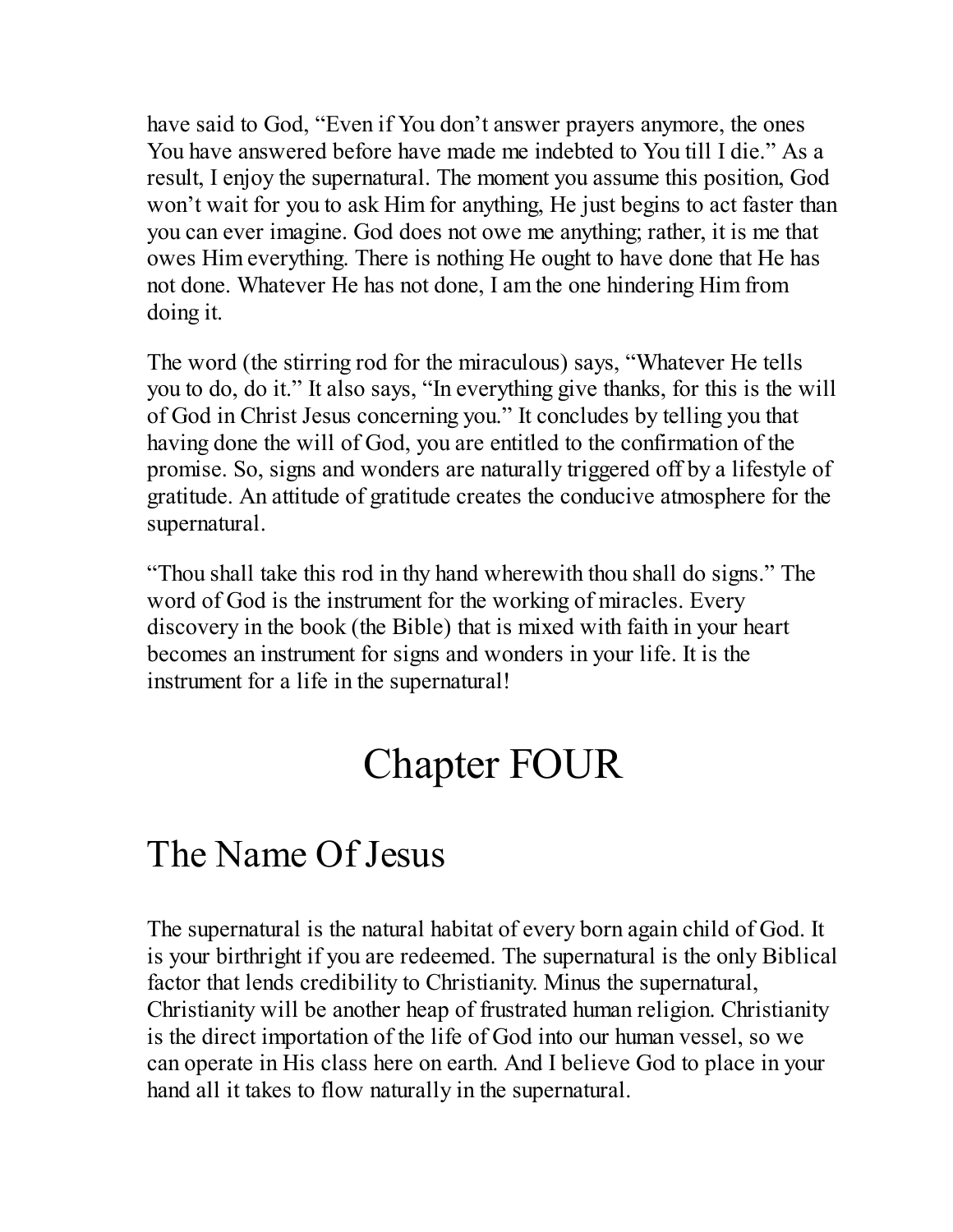In this chapter, I want to discuss another key instrument for working the supernatural. It is the name of Jesus. While departing from the earth, Jesus said something in Mark 16:17-18:

And these signs shall follow them that believe; In my name shall they cast out devils; they shall speak with new tongues;

They shall take up serpents; and if they drink any deadly thing, it shall not hurt them; they shall lay hands on the sick, and they shall recover.

Jesus said the believer will do the supernatural in His name. "In my name…" Signs follow at the command of His name. His name is a divine signal for the provocation of signs and wonders on earth. His name is a carrier of signs, wonders, and miracles, just as mosquitoes carry malaria parasites. Every time the name of Jesus is invoked in faith, signs and wonders erupt on the earth.

Jesus was expatiating on the parable of the sower in Matthew chapter 13. He said that which fell on the good ground are those with a good and honest heart, who received the word and understood it. Therefore, they brought forth fruits, some a hundred fold, some sixty, and some others thirty fold. They all had a good heart and an honest heart. The only variable there was their understanding; and that was what determined the level to which they brought forth fruit.

It, therefore, means that every word from God delivers only to the level of your understanding. So when I say, "In the name of Jesus", it delivers according to the depth of my understanding of what that name carries. When I say, "In Jesus name" and a demon possessed person is loosed immediately, some others may have to say it five times, and it may still not produce. Why? Our understanding of what the name carries differs.

The truth produces to the level of your understanding. So, understanding is what determines the level to which the word of God delivers in a man's life. You may have a good and an honest heart, but understanding is the variable factor that makes some get a hundred fold response, and others thirty fold. Some others may not even get any result. So I pray God that the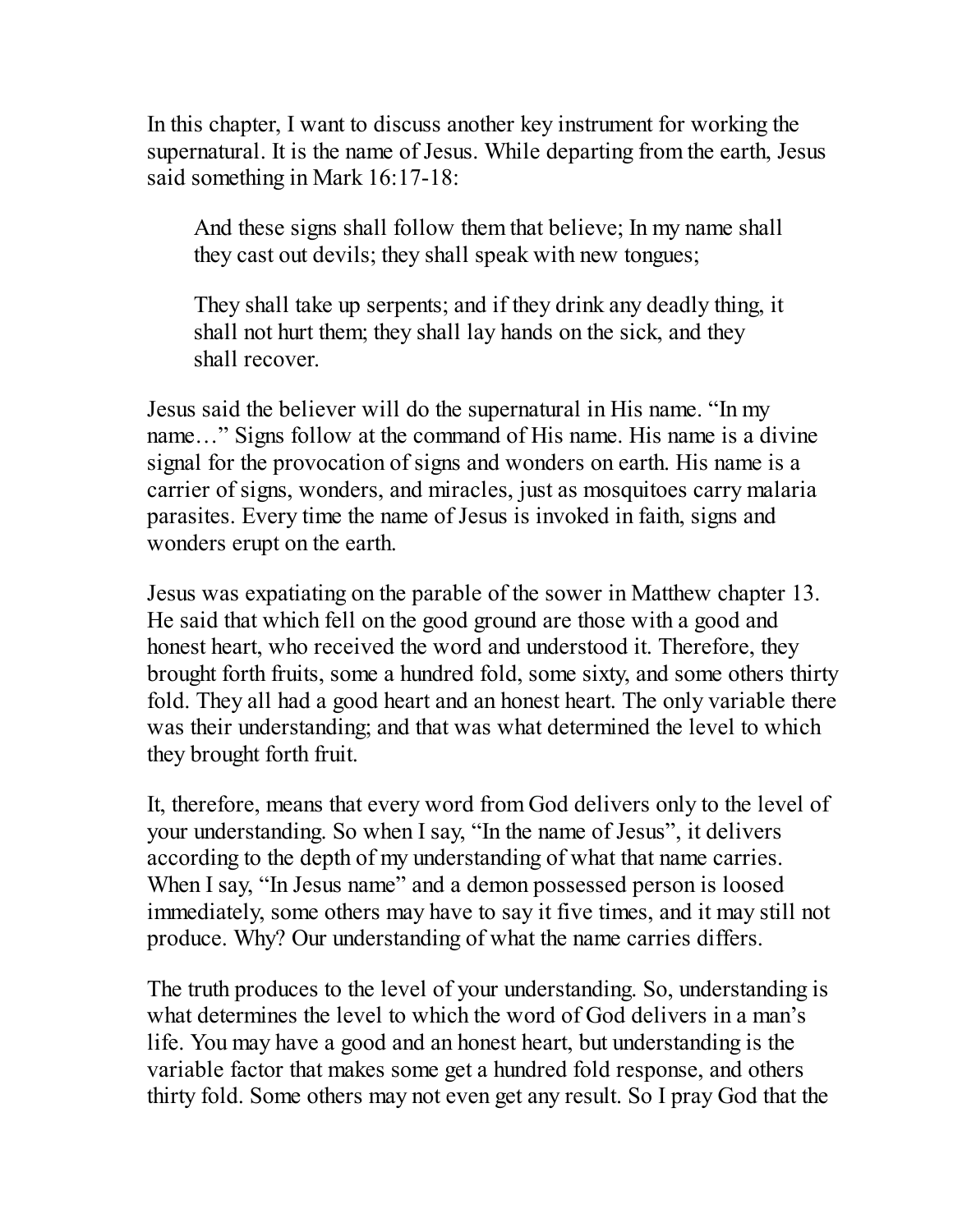spirit of wisdom and understanding will be poured out upon you in a way that you will never recover from, causing you to operate in the supernatural all the days of your life.

You can't miss your place on the earth if you know what the name of Jesus carries. You'll take command over the affairs of life. The name is our staff of authority in the kingdom. Just understanding what it carries makes it work. Believe in the power in the name, and it will work for you; you cheaply become a commander.

The name of Jesus is one of our greatest treasures in the Christian journey. In the school of faith, the name of Jesus remains a highly treasured asset.

What is in that name?

#### <span id="page-32-0"></span>It Is Full Of Wonders

Jesus' birth was prophesied in Isaiah 9:6, and this was what was said about Him:

For unto us a child is born, unto us a son is given: and the government shall be upon his shoulder: and his name shall be called Wonderful, Counsellor, The mighty God, The everlasting Father, The Prince of Peace.

"His name shall be called Wonderful"! That means His name shall be full of wonders! Wonderful simply means to be full of wonder. The name of Jesus is not merely an identification; it is for the manifestation of the sons of God. That name is the mystery behind the manifestations of the sons of God!

"And his name shall be called Wonderful, Counsellor, The mighty God, The everlasting Father, The Prince of Peace. Of the increase of his government and peace there shall be no end, upon the throne of David, and upon his kingdom, to order it, and to establish it with judgment and with justice from henceforth even for ever." The name is not just a name for the identification of the Messiah; it is a name given for the manifestation of the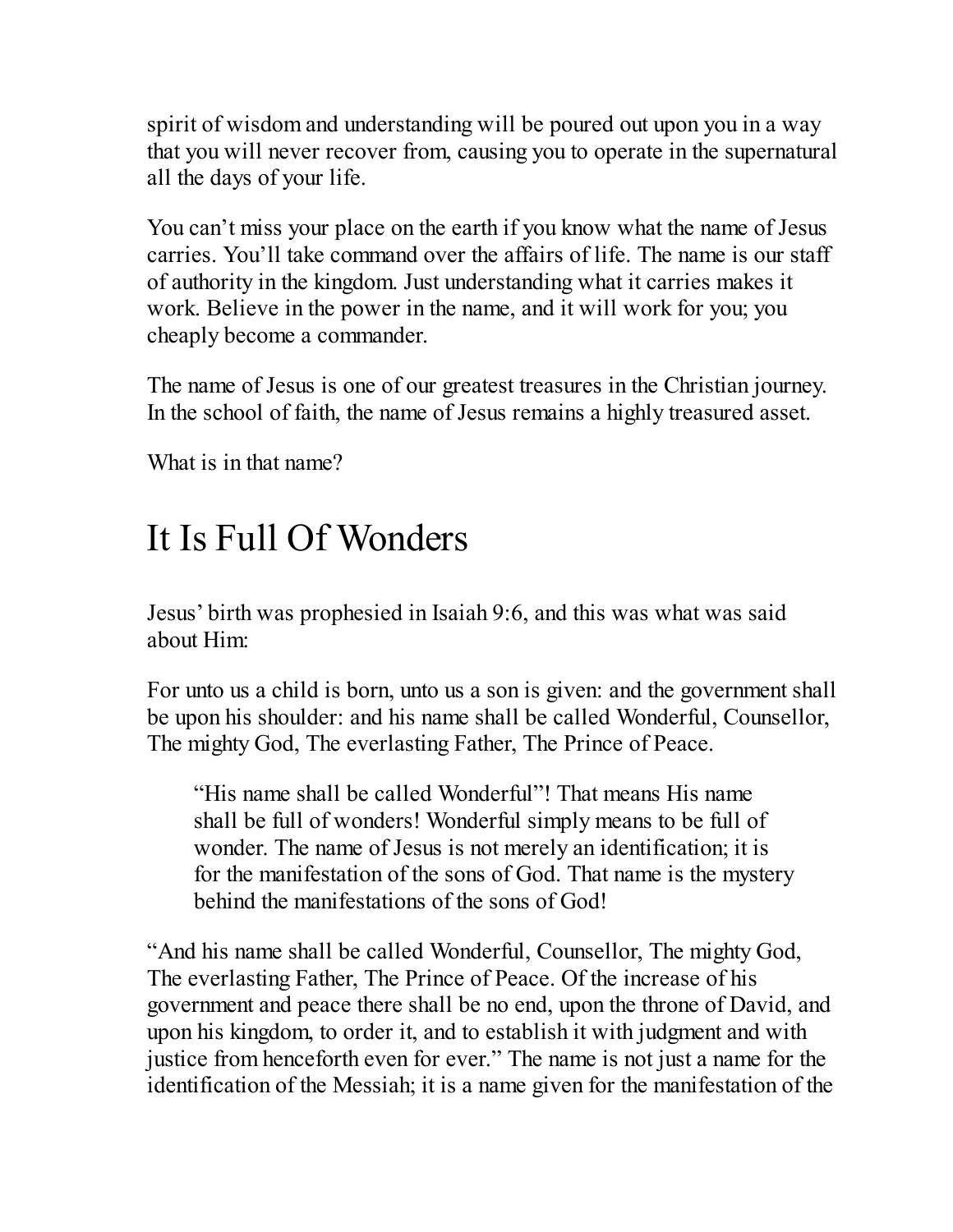sons of God. There is something in that name, and I pray you see it.

It is impossible to function effectively in the supernatural without a full grasp of what the name of Jesus represents. I want your understanding to open up, as this is what makes Christianity different from all intellectual exercise in an attempt to mold man's destiny.

#### <span id="page-33-0"></span>It Is A Gift

There is nothing God gives you that the enemy will not contend with. Paul said in 1 Corinthians 16:9:

For a great door and effectual is opened unto me, and there are many adversaries.

There are always adversaries contending the great doors God is opening for you. But I also heard the word of God say in Philippians 2:5-10:

Let this mind be in you, which was also in Christ Jesus:

Who, being in the form of God, thought it not robbery to be equal with God:

But made himself of no reputation, and took upon him the form of a servant, and was made in the likeness of men:

And being found in fashion as a man, he humbled himself, and became obedient unto death, even the death of the cross.

Wherefore God also hath highly exalted him, and given him a name which is above every name:

That at the name of Jesus every knee should bow, of things in heaven, and things in earth, and things under the earth;

He gave Him a name above every name that at the name of Jesus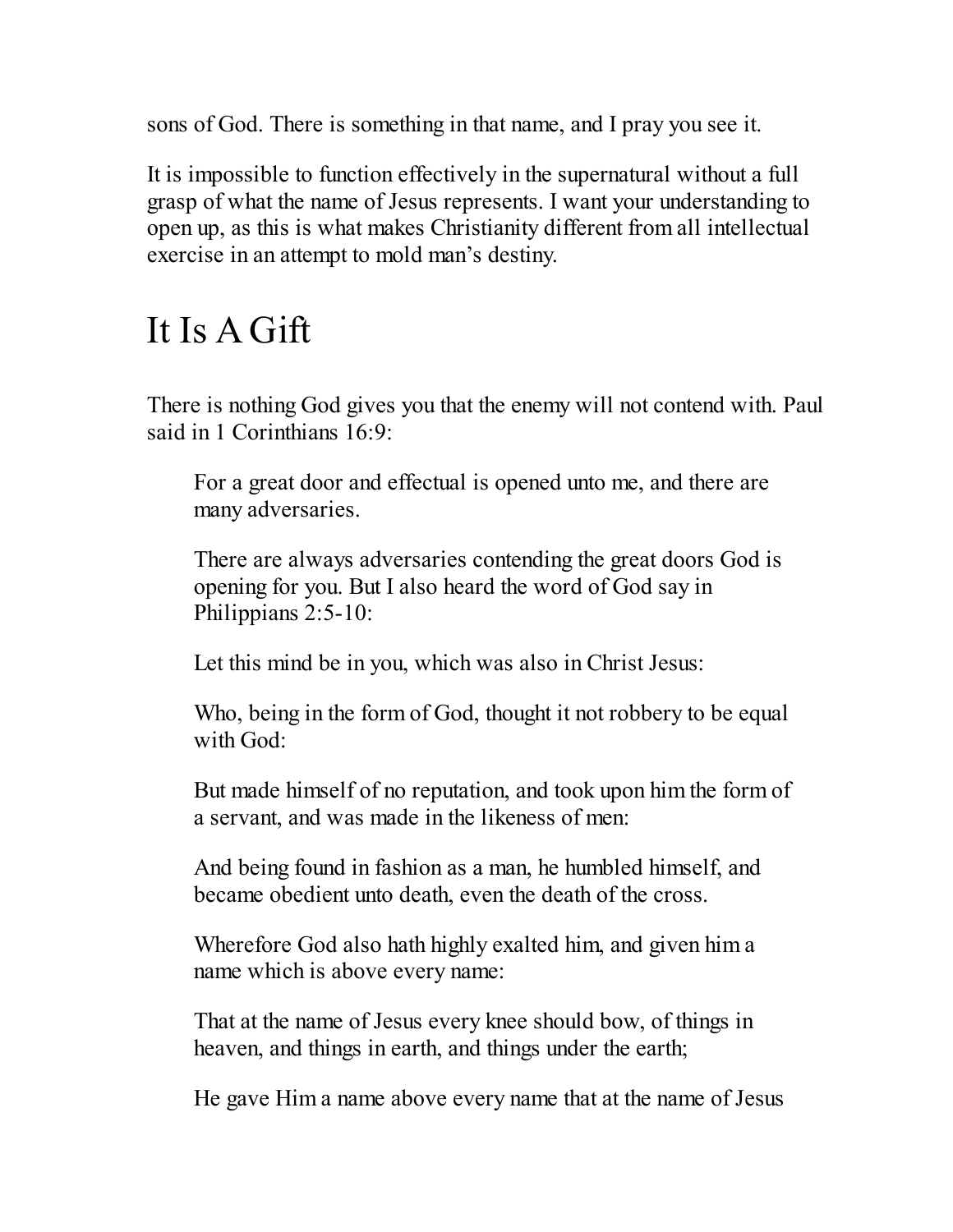every knee must bow, of things on earth, of the battles fighting you from under the earth, and of the ones fighting you from the air. At the name of Jesus, every knee must bow!

The name of Jesus is a gift of the Father God to His Son, Jesus. The supremacy of that name is a gift. And we are told in Romans 11:29 that the gifts and callings of God are without repentance. That means whatever God has given, He has given. The gift of God upon Elisha was still functional even in his grave, how much more the gift of God upon the ever living Son of the most High, Jesus Christ the Righteous? The wonders in that name is a gift of the Father God to the Church, to operate in the supernatural.

God said to Abraham, your name will no longer be Abram, your name shall be called Abraham, for a father of nations have I made you. So, whatever God calls a thing or person answers to the name it is called. So, when the Holy Ghost said His name shall be called Wonderful, that means His name shall be full of wonders. It is the gift of God upon His Son, and forever that gift is in place.

So when you call that name, call it with the understanding that it is the irrevocable gift of God to you, and the power and supremacy in that name shall come to bear on the situation. When you say, "In the name of Jesus", you are invoking the integrity of the giver - God. Every time you say, "In Jesus name", you are saying to the Father, "Prove that this name is Your gift, and that it is without repentance; that what this name is loaded with by Your gifting, this name still carries." "This signs shall follow them that believe, in my name that is full of wonders, they shall be commanding signs." From henceforth, whenever you invoke that name, heaven will respond.

God has placed that staff of authority in your hand. The same way the Father gave Jesus that name, has He given you and me the name. He said, "This sign shall follow them that believe, in my name… I'm giving you my name so as to make you a commander of signs."

While on a crusade in 1990, robbers invaded the hotel we were staying in the night. I was already in my Pyjamas when I heard the noise outside. I came out and saw three hefty gun-carrying men. With my hands on my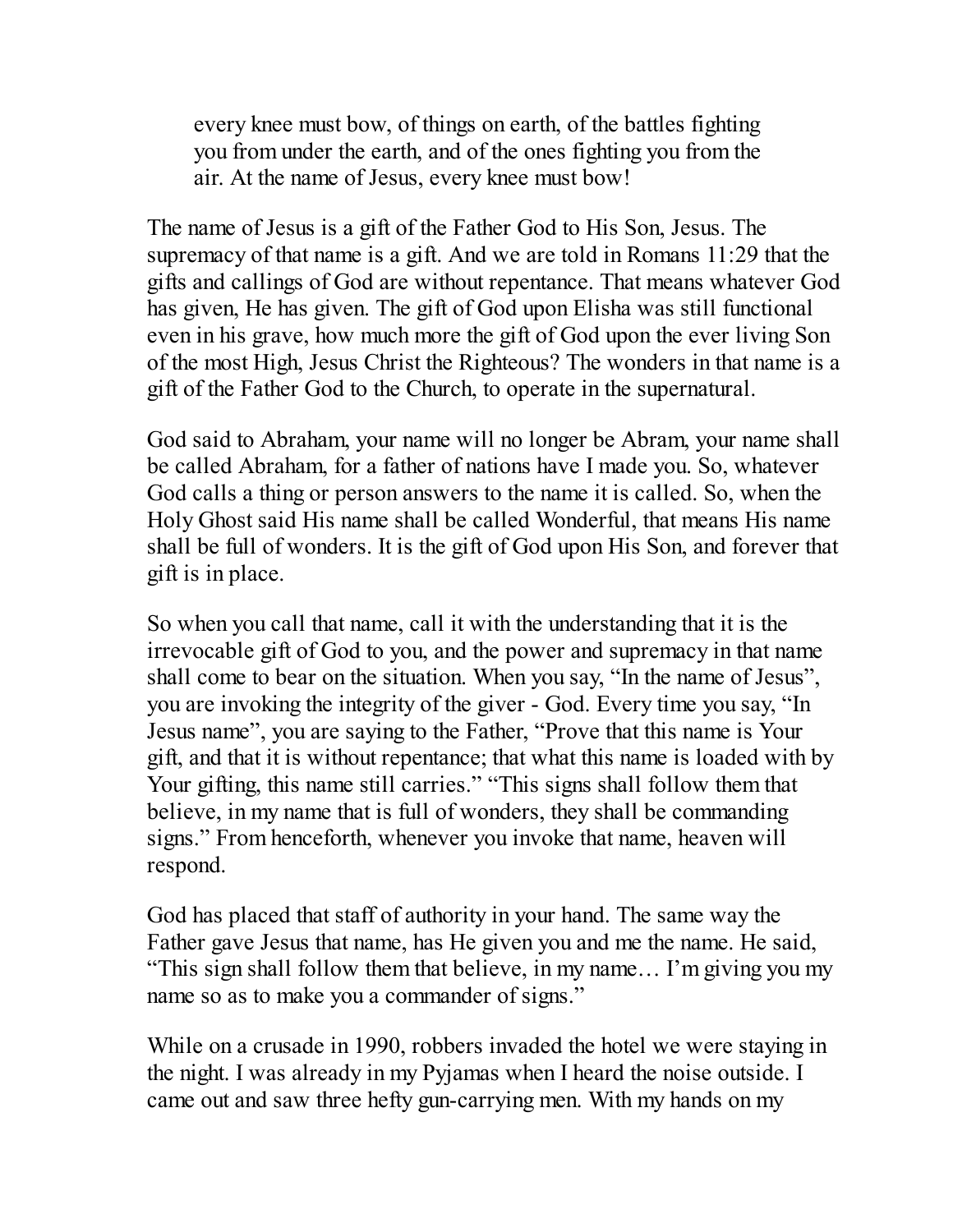waist, I said, "In the name of Jesus..." and they fled! Three hefty men fleeing before a man just waking from sleep, because of the power in the name of Jesus! You have been given that name. Begin to use it with the full understanding of what it carries, and there will be no more molestation on your way, in Jesus' name.

Some robbers invaded a home in Lagos, where they were playing one of our teaching tapes in which I was teaching. The robbers had raided the other flats in the building, and had brought all they had carted away down to this flat. But the head of the gang was arrested by my message on the tape. He removed his mask, and asked the people he had earlier told to lie down, "Can I have that tape?" He collected the tape and told the other robbers not to take anything from the flat. As if that was not enough, the following day, the head of the robbery gang came back as a normal human being and introduced himself, saying, "I am the head of last night's robbery gang; can I have more of the tapes?"

That is power! It's the supernatural at work! The gang leader asked, "Who is speaking?" and they said, "Bishop Oyedepo." Then he said, "Can I have the tape?" The ordinary name of an ordinary boy like me could arrest robbers, can you then imagine the mention of the name of the Almighty – Jesus - the name that is above all names! No more molestation for you. Anyone that dares you from today goes down for your sake, in the name of Jesus Christ!

The supernatural answers to the power and authority the name carries.

#### <span id="page-35-0"></span>A Strong Tower

The name of the LORD is a strong tower: the righteous runneth into it, and is safe.

- Proverbs 18:10

The name of the Lord is a strong tower; you can take cover in it. When the arrows of the enemy are coming, you can take cover in the name. You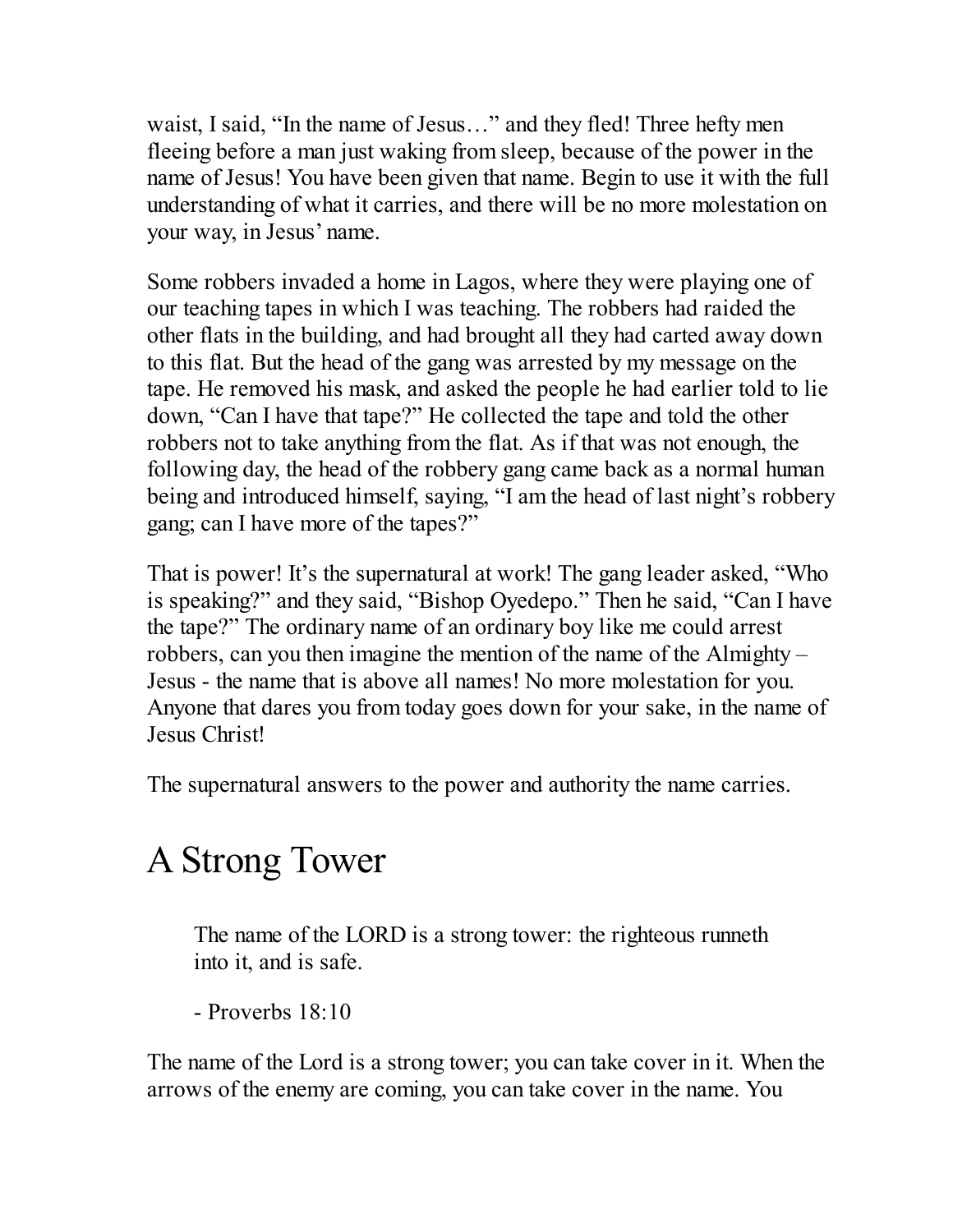simply say, "In the name of Jesus Christ of Nazareth", and you are safe.

Once I was traveling with my wife, and our vehicle was involved in an accident that was intended to be fatal. It was like the forces of darkness were hovering around us. When our driver hit whatever object he hit, and I said, "In the name of Jesus." I said it just once. My wife said, "In Jesus name, in Jesus name." I turned to her and said humorously, "Once is enough." When I mention the name once, it answers to me instantly.

As soon as I declared, "In Jesus name", I knew that the end had been decided, that the vehicle was not going to crash, that I would not have a scratch on my body or on the body of anyone that was traveling with me. While the accident was still in progress, I said to my wife, "We will not hit that concrete pavement." And just about six inches to the pavement, the car stopped. I decree peace to every storm that has been raging in your life, family, business, and mind, in Jesus' name.

Whatever has a name has no choice but bows to the name of Jesus. Therefore, whatever has a name and is upsetting your life, I command it to bow, in the name of Jesus!

#### <span id="page-36-0"></span>It Is Anointed

Christ is called the anointed One. The name Christ means the anointed One. So when you say, "In the name of Jesus", you are invoking the anointing upon the anointed One into operation. When you say, "In Jesus name", you are in other words saying, "My anointing may not be able to carry this, but I invoke the anointing upon the anointed One into this situation by invoking His name."

Because of the savour of thy good ointments thy name is as ointment poured forth, therefore do the virgins love thee.

- Songs Of Solomon 1:3

The name of the Bridegroom is as the ointment poured forth, therefore do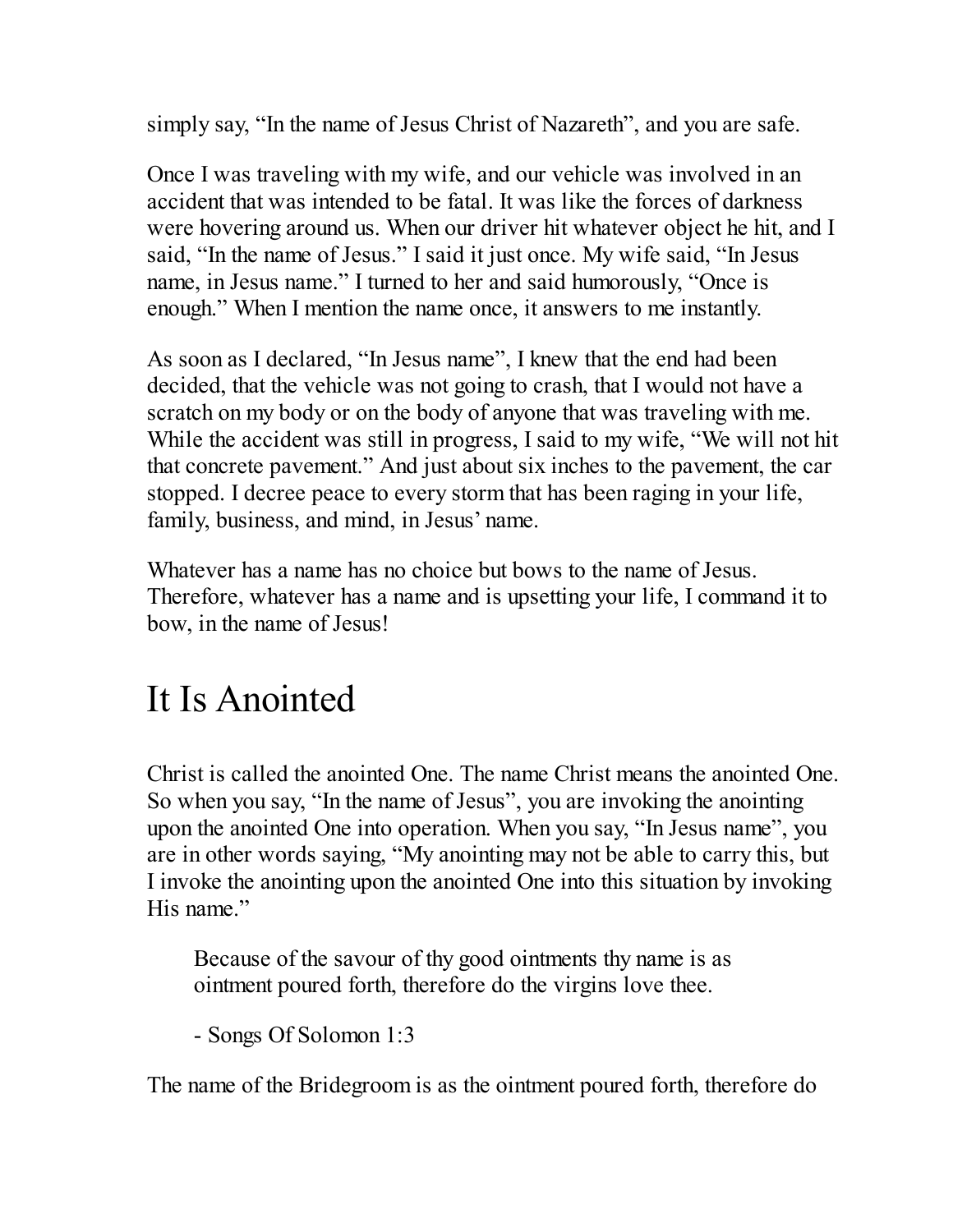the virgins love thee. Every time you invoke the name of Jesus in faith, you are bringing the anointing of the anointed One to bear on the situation. And you know that God gave Him the Holy Ghost without measure. So, when you use that name, you are operating under an immeasurable anointing. Your cup overflows as you engage the name in battle. The anointing on Christ comes on the scene, because His name is like pouring out the anointing that is upon Him. His name is as ointment poured forth.

For the Father judgeth no man, but hath committed all judgment unto the Son:

That all men should honour the Son, even as they honour the Father. He that honoureth not the Son honoureth not the Father which hath sent him.

- John 5:22-23

That means only what will refuse God, will refuse the name of Jesus when you call it. Whatever cannot resist God cannot resist the name of Jesus. It was the name that brought Goliath down. David said, "You come to me with a spear and a sword, but I come to you in the name of the Lord God of Host." I want you to use the name of Jesus against whatever represents a Goliath in your life. You will say, "I come against you Goliath in the name of Jesus Christ. Today I'm bringing down your head for the fowls of the air. I'm getting free from every entanglement and embarrassment, in the name of Jesus!"

So, the name of Jesus is not a mere conjunction in prayer; it is a rod of authority in the school of signs and wonders. It is your staff of authority. So, when you to pray, you breathe faith in, and bring the worth of that name to bear on the situation. When you invoke the name, the gift of God that challenges the integrity of the giver goes into action, and God cannot deny Himself. Also, the anointing of Christ the anointed One is on it, so whatever cannot withstand Him, cannot stand the authority in His name. You then see yourself as Christ standing in human form, and you see Christ reaching out through you to bring out the captives. You breathe faith in, and breathe the name out. "In the name of Jesus!" With that depth of understanding, signs and wonders erupt, oppositions fall apart, and liberty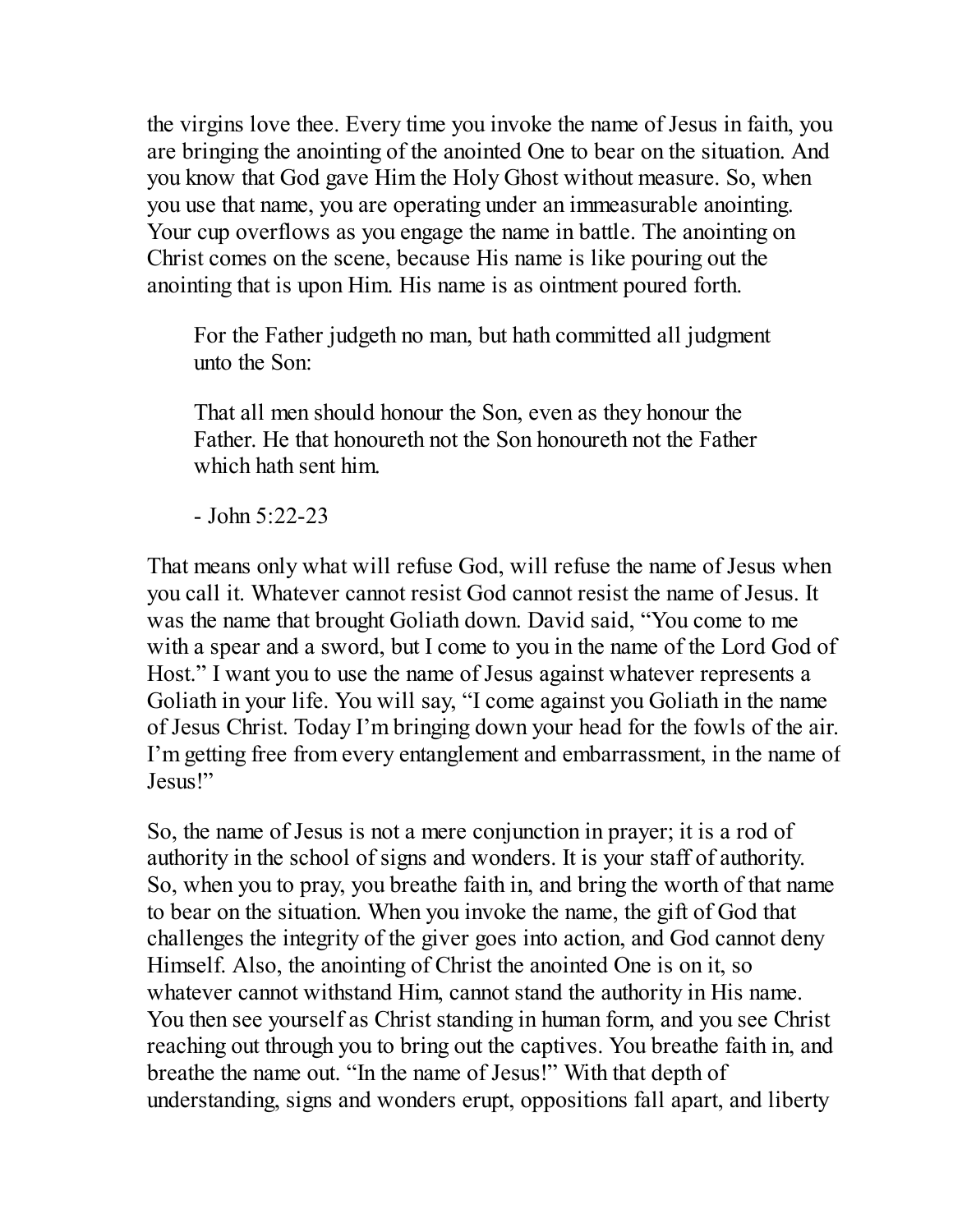and freedom is established. I decree that this staff of authority will never drop off your hands again.

In Acts chapter 3, we see Peter use that name to heal a lame man.

Then Peter said, Silver and gold have I none; but such as I have give I thee: In the name of Jesus Christ of Nazareth rise up and walk.

And he took him by the right hand, and lifted him up: and immediately his feet and ancle bones received strength.

And he leaping up stood, and walked, and entered with them into the temple, walking, and leaping, and praising God.

And all the people saw him walking and praising God:

- Acts 3:6-9

Peter said, "Such as I have", not "Such as I know." The use of the name of Jesus is your privileged right as a child of God. It is your covenant inheritance. You have His mandate to use His name, because you are a believer. "Such as I have!" Walking, and leaping, the lame man entered the temple, praising God. And when they challenged Peter and John, asking, "What is this that you have done?" Peter said it is the name at work! That will be your testimony from now on.

He said it is the name at work. We didn't work it; the name did. "And his name through faith in his name hath made this man strong, whom ye see and know: yea, the faith which is by him hath given him this perfect soundness in the presence of you all" (Acts 3:16). Hear what Peter also said in Acts  $4:9-10$ :

If we this day be examined of the good deed done to the impotent man, by what means he is made whole;

Be it known unto you all, and to all the people of Israel, that by the name of Jesus Christ of Nazareth, whom ye crucified, whom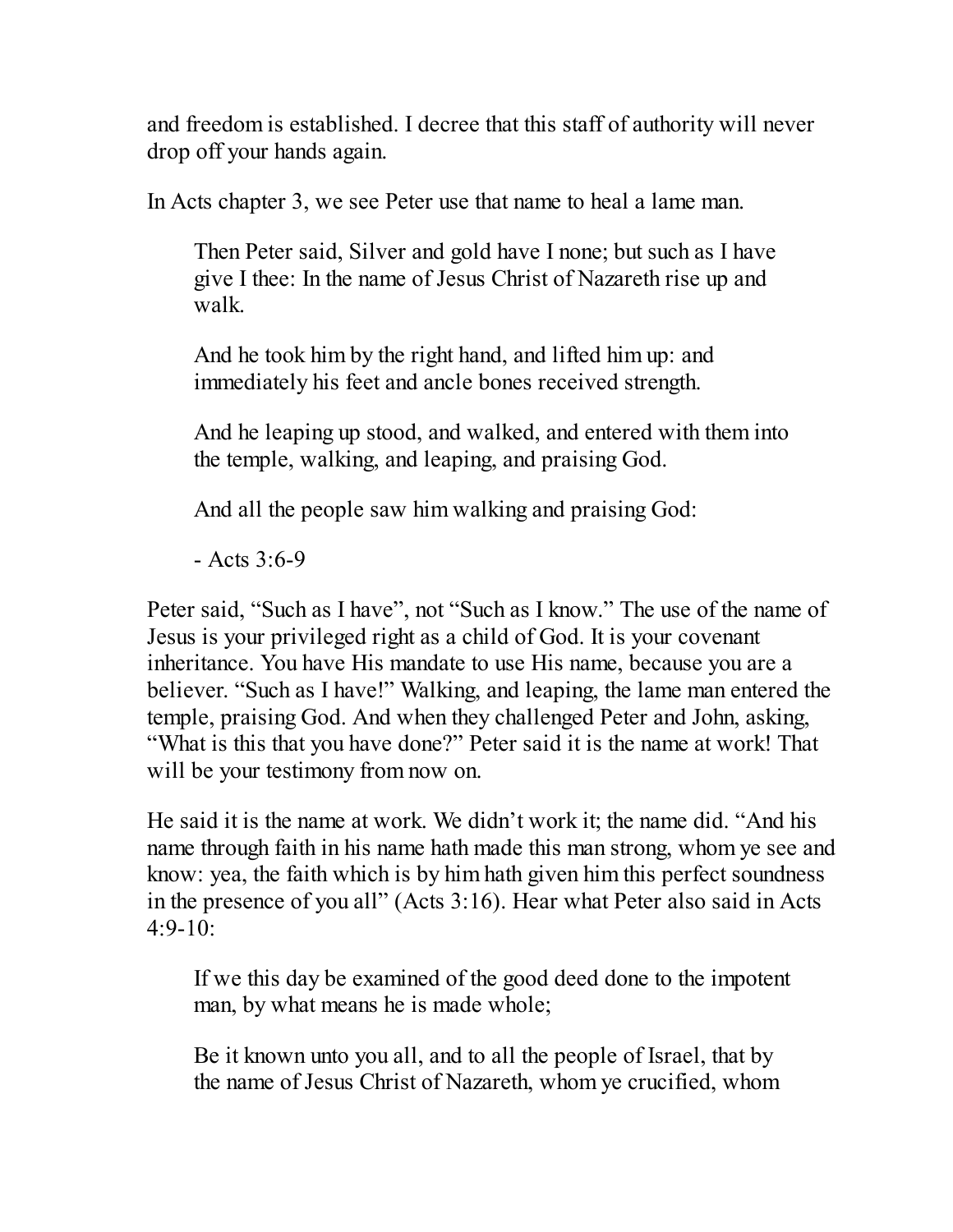God raised from the dead, even by him doth this man stand here before you whole.

Peter said, "We want you to know that the name made it to happen. Faith in the name is the mystery behind this miracle." The name took control of the early Church; the name is regaining control now. The council met and said you must not teach or speak in this name again. The name was a problem to the kingdom of darkness.

Thank God for the freedom of worship we have today, so use the name. Use it every day; use it everywhere. Use it against every opposition, and people will begin to see what the name is working in your life. Every time you are in a vehicle, and it is trying to misbehave, heading for an accident, put it back on course with the name. "In the name of Jesus, peace be still." Every time sickness threatens your home, arrest it with the name, because whatever has a name answers to the name of Jesus.

The name is a wonder working force. That name is full of wonders. And when the name is invoked in faith, wonders flow like a river. Thank Him for the gift of the name. "Lord, thank You for the gift of Your name. Thank You for the staff of authority You have placed in my hand."

# Chapter FIVE

#### <span id="page-39-1"></span><span id="page-39-0"></span>Return To Your Supernatural Roots!

I'd like you to know that living a supernatural life is the only way to recapture the glory that was lost in the first Adam. Adam was a supernatural being in the garden until sin came, and he descended to the natural realm. But the glory of God is only guaranteed in the supernatural.

When Jesus was coming into the world, the Bible said concerning Him in prophecy: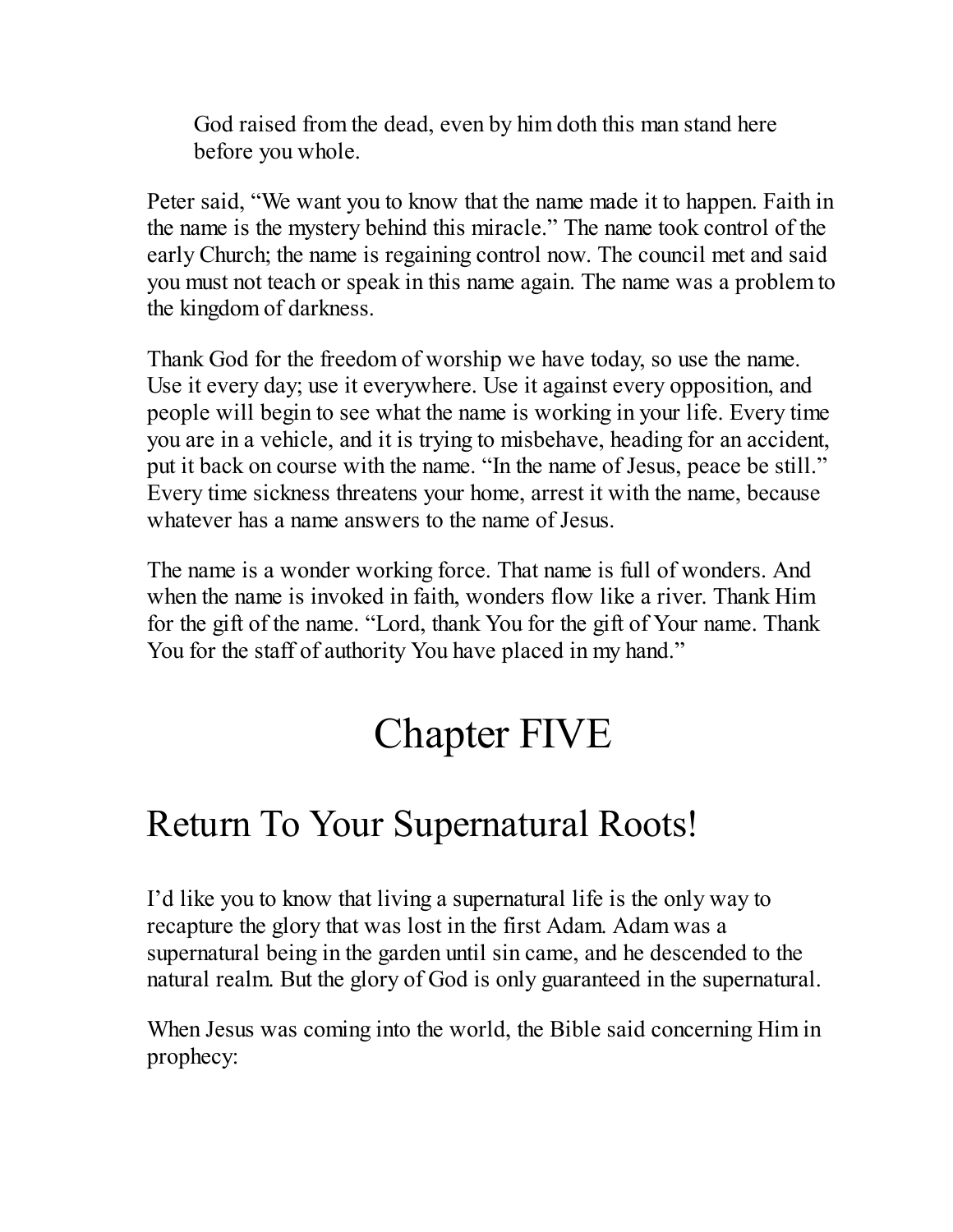Therefore the Lord himself shall give you a sign; Behold, a virgin shall conceive, and bear a son, and shall call his name Immanuel.

Butter and honey shall he eat, that he may know to refuse the evil, and choose the good.

- Isaiah 7:14-15

Jesus was born a sign. Among the signs that was listed that He would manifest is that butter and honey shall He eat, that He may know to refuse the evil and choose the good. That means He will not suffer any lack; He will be in command. And hear what Jesus said about you: "As my Father" hath sent me, even so send I you" (Jn. 20:21).

Friend, you are here as a sign! You are in this world as a sign. New birth qualifies you as a sign. You are a sign to your world. That means you are not designed to live a natural life. The ministry I am privileged to run is not a natural ministry, and everybody knows it, as it is not operating in the natural sphere.

The Church of Christ is a supernatural body of believers. When you become conscious of your supernatural status, you gain command of the affairs of life, and you enjoy God's glory. "The Lord Himself shall give you a sign." You are given as a sign to your world; therefore, things must not happen to you the same way it happens to natural men.

#### <span id="page-40-0"></span>Know Who You Are!

Your consciousness of who you are  $-$  a supernatural being  $-$  is what puts you in command of situations and circumstances around you. You are no longer just a human being after you got born again; you have become a spirit being inside a human vehicle, for that which is born of the Spirit is spirit.

Just as Adam still had a body before the fall, as it was his spirit which died that brought him down to the natural realm, so you have a body like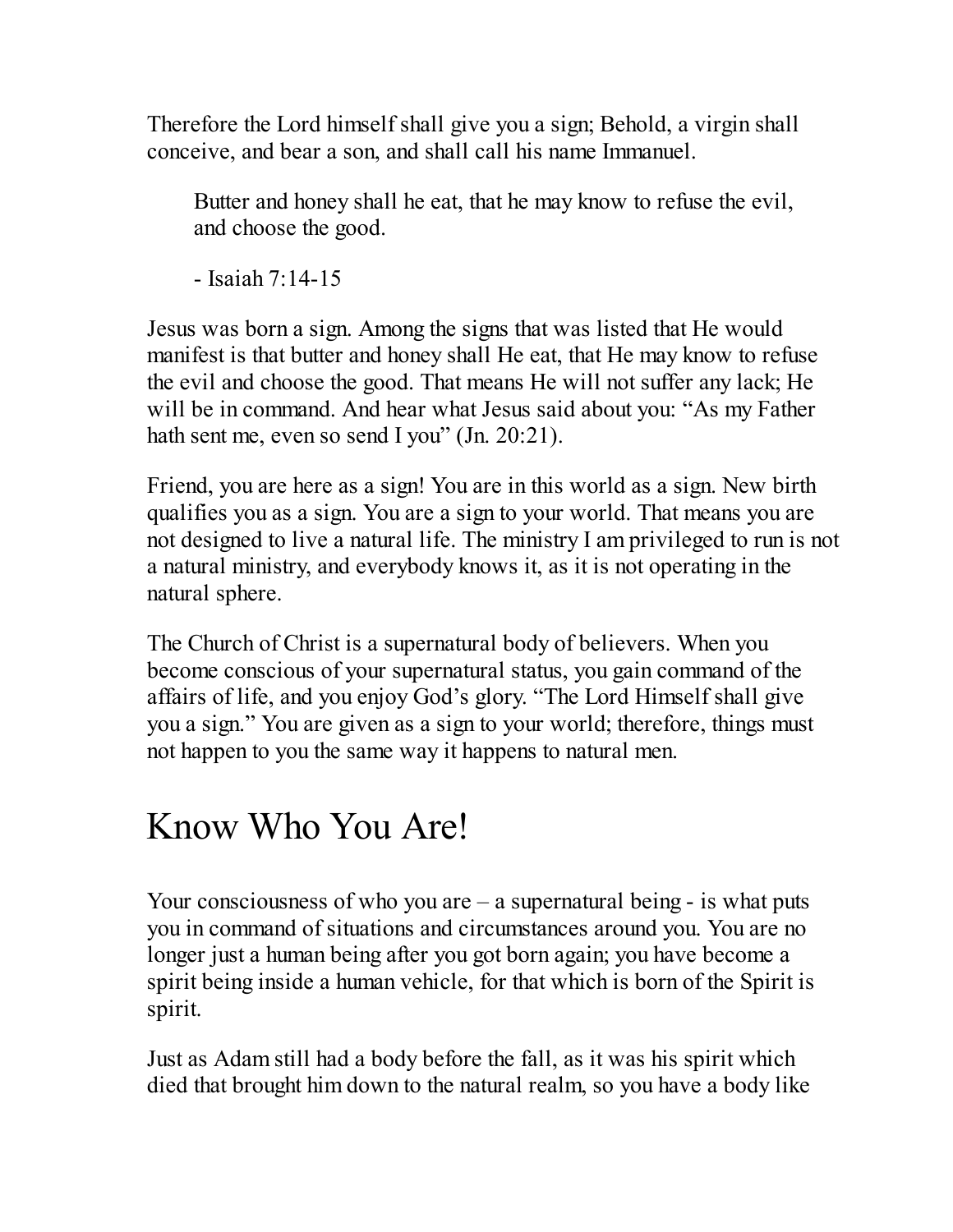Adam's before the fall; but inside you now is a living spirit, which is what makes you a supernatural being. But because we live in a natural environment, most of us have lost the consciousness of our true status, which is the supernatural. But it's time to return to our supernatural status in Christ! It's time to recapture our lost glory of the supernatural, so we can regain command in all areas we had lost it.

They know not, neither will they understand; they walk on in darkness: all the foundations of the earth are out of course.

I have said, Ye are gods; and all of you are children of the most High.

But ye shall die like men, and fall like one of the princes.

- Psalm 82:5-7

Why would they die like men and fall like one of the princes? Because they know not, neither do they understand who they are, so they lose control and suffer what natural men suffer. But no more, because you are returning to your supernatural roots!

Jesus said to the Pharisees, "Ye are from beneath; I am from above: ye are of this world; I am not of this world" (Jn. 8:23). He had a supernatural mentality, He was conscious of His source. He said, "I am from above, you are from beneath, that's why I am different. I know where I come from; I am not in doubt of my roots. I know I am connected to the Source above, that's why My life on earth isn't like yours."

I'd like you to understand that you are from above on a mission here below, therefore, you have the immunity of the place you come from, just as ambassadors do. You are not like everybody here on earth; there is something unique about you. That is why the Bible says you are a peculiar people, you are a royal priesthood, and you are a holy nation. You have been chosen to show forth the praises of Him who has called you out of darkness into His marvelous light. New birth qualifies you to live a marvelous life, a live that makes men marvel at you.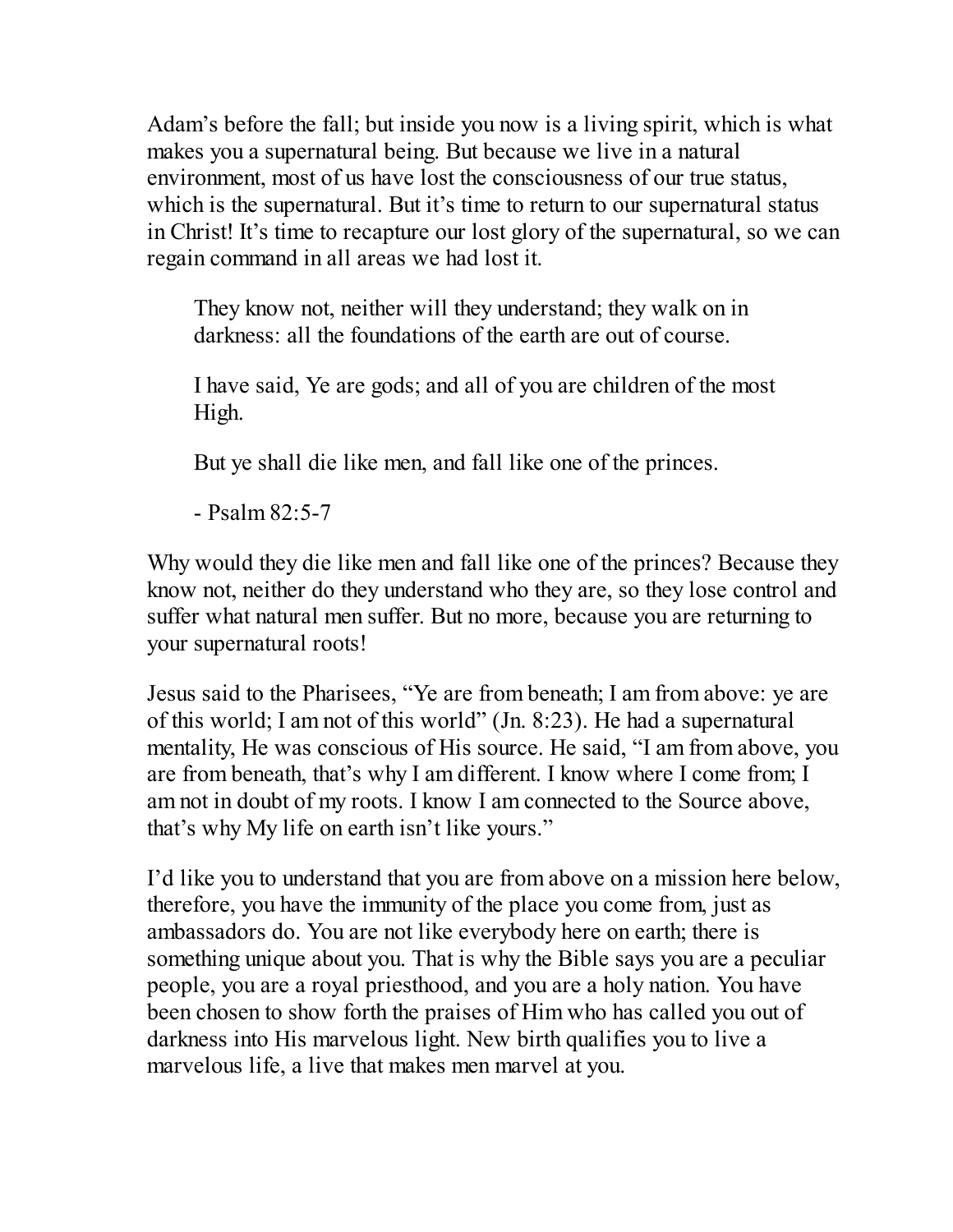Do you want to start living that marvelous life? Then get back to your supernatural roots! You have been set apart to live a marvelous life, don't disappoint destiny. You are to show forth God's praises; that is, people will praise Him as they see you, because of the marvels around you, just as it happened to the sister in this testimony.

*"I am from Living Faith Church, Ado-Ekiti. I am a businesswoman; I sell gari (cassava meal). Last Friday, I traveled to Oyo State from Ado Ekiti to buy gari as usual. I sat in the front seat with the driver, who had initially objected to my sitting there. He had ordered me to the back seat, but I refused, telling him that my God is not a backbencher.*

*On getting to a town called Fiditi, the brake of our vehicle failed. I was fast asleep then. The vehicle kept swerving on the road, in the driver's bid to gain control. The panic from other passengers was what woke me up. In fact, one of them tugged at me, wondering how I could still be asleep in such a situation.*

*There were two trailers behind us and two others in front. There was no way of escape; every passenger in the vehicle was in panic. I woke up and declared that the God I am serving has never failed me, and will not fail me now. I had my mantle (prayer cloth) from Shiloh 2002. I told God to prove Himself as He did for me before at Ekiti, when He delivered me from an accident. I struck the steering wheel, the gear and driver with the mantle, and declared that the vehicle should stop, and it stopped at gear two. The power of God upon the mantle stopped the vehicle.*

*The people were amazed at what had happened. They began looking at me with awe, supposing that I had strange powers. They wanted to know how I got the power to do that, and I told them I was a member of the Winners Chapel. They all immediately said, 'Bishop Oyedepo, no wonder.'"*

She knew who she has been made, she knew her God, and therefore took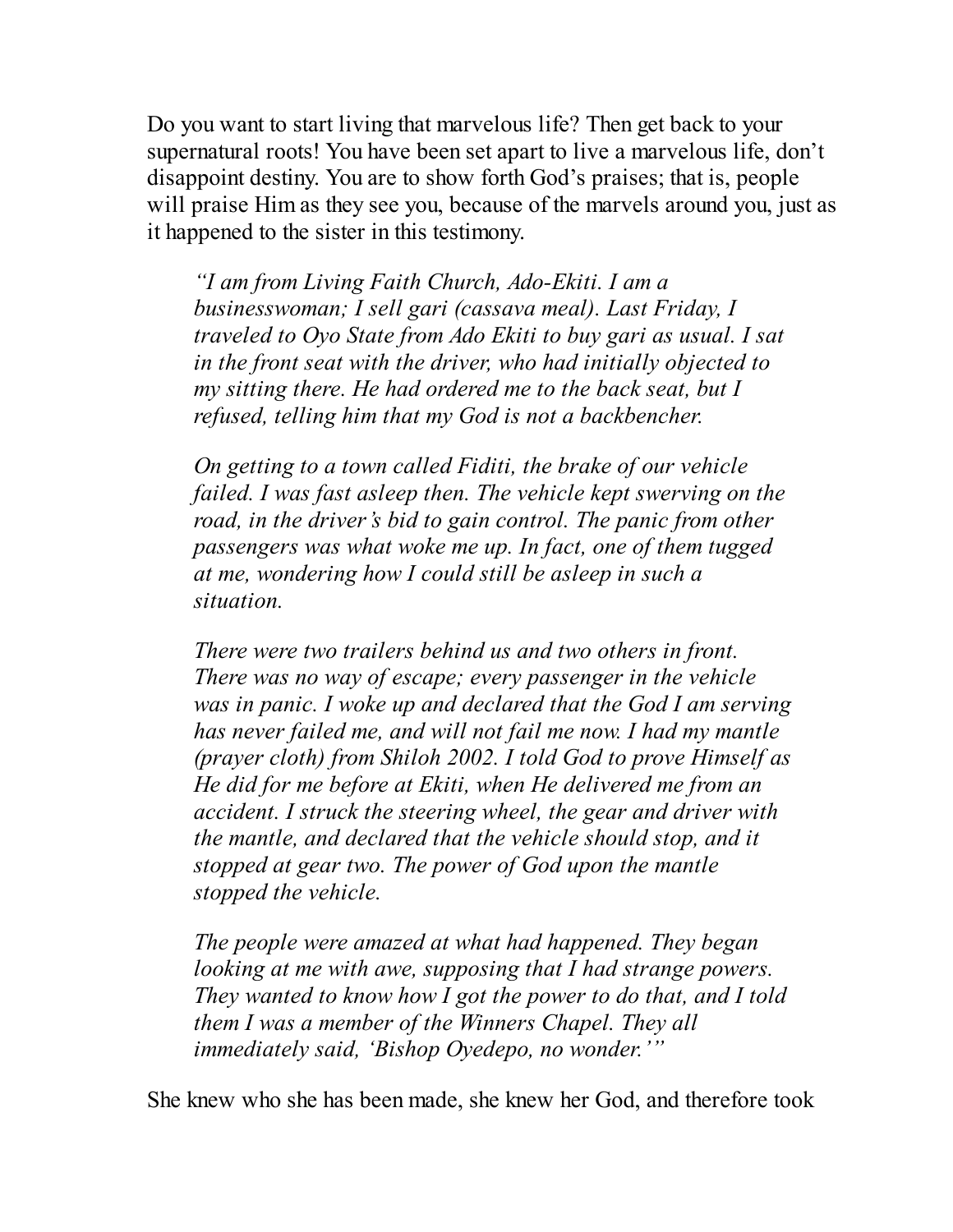charge. I see every pity around you converted to marvels, in Jesus name.

You are a peculiar people! I want you to know how peculiar you are, because your understanding of your peculiarity is what enhances your command of the supernatural. You have been chosen to show forth the praises of Him who has called you out of darkness into His marvelous light. You know life and light are interchangeably used in the New Testament. "In Him was life, and that life is the light of men, and that light shines in darkness and darkness comprehended it not" (Jn. 1:4-5). So, you have been chosen to live a marvelous life. Therefore, every ridicule in your life is converted to marvels, and every pity to envy, in Jesus' name.

The Bible says, "They know not, neither will they understand. I have said ye are not like other men; ye are gods in the likeness of men." God is a Spirit. The Bible also says in John 3:6,8: "That which is born of the flesh is flesh; and that which is born of the Spirit is spirit. The wind bloweth where it listeth, and thou hearest the sound thereof, but canst not tell whence it cometh, and whither it goeth: so is every one that is born of the Spirit." If God is a Spirit and you are a spirit also, then it means new birth brings you into God's realm!

You cannot command His glory of the supernatural as a natural being. Rather, your understanding and consciousness of your supernatural status is what puts you in command of His glory. I don't have a natural perspective to issues. I am too conscious of my supernatural status in Christ. My understanding, mentality, and reasoning is clothe in the supernatural.

Unfortunately, because we live in the natural system, we have lost our supernatural identity unconsciously. Even when we are told who we are, we see it as one of those religious talks and thoughts. We wonder, "How true can that be?" But if you walk through Canaan Land (our church property), you will see how true it is. Management of top banks in Nigeria have come to the Covenant University and are amazed at how such a place can be built debt-free, and especially within such a short time. That can only be the supernatural! Our resources are supernaturally supplied, because no one in our church is levied, nor do we complain about finances. It just keeps coming because of the supernatural perspective that we engage! We are addicted to the reality of supernatural supplies, so it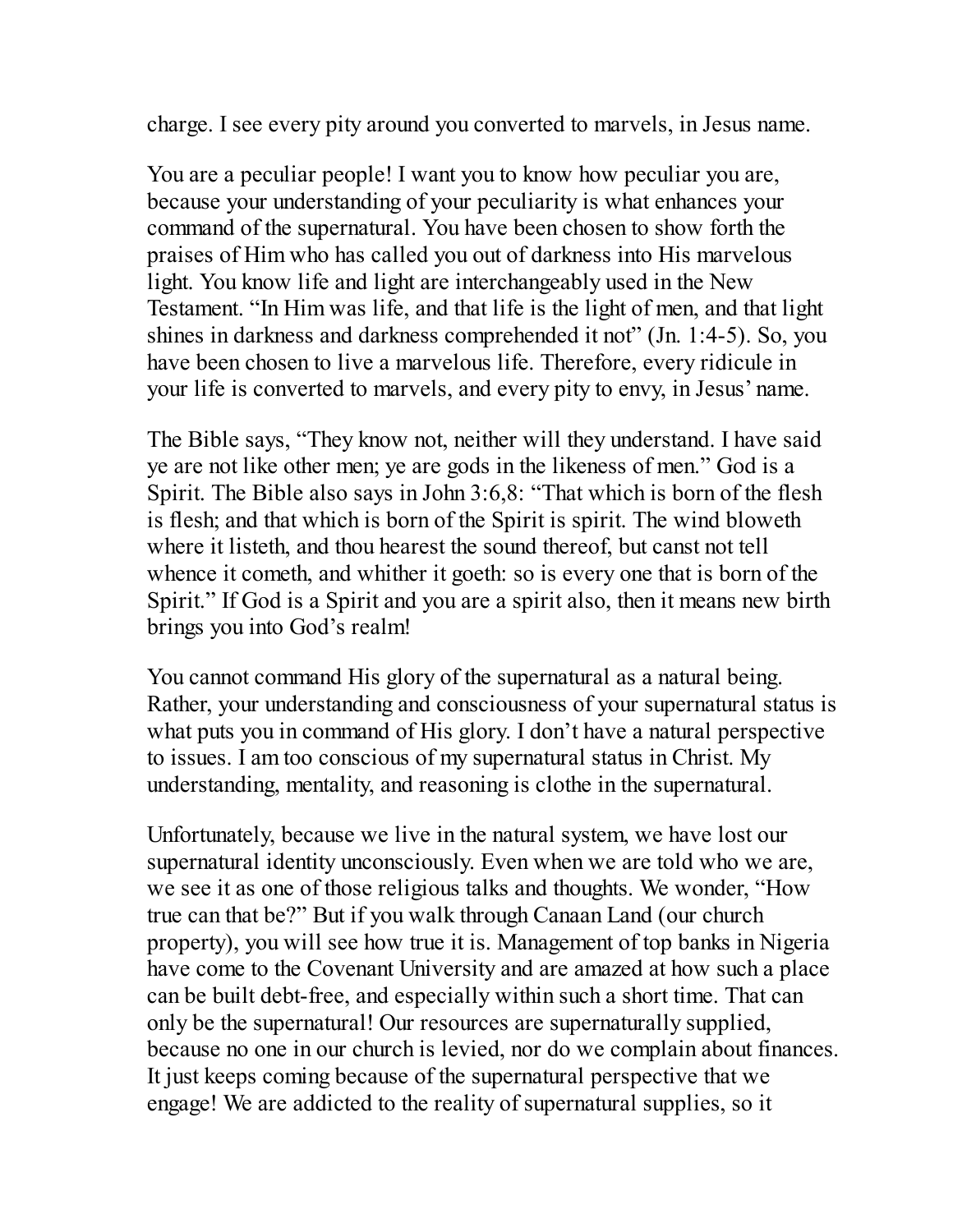answers.

It's time to return! You have been expecting the move of God through a natural channel, that's why you are stranded, that's why you are not operating in the supernatural!

God is a Spirit, and I am a spirit too, so Satan keep quiet! Satan shut up, and get lost! I am from above, I am not guessing it. I am not only from above, I'm also seated in heavenly places, far above where you can function. I am not in your realm, so you can't harass me. You need this mentality to be in command of the supernatural.

One major reason we are not operating in the supernatural is because we have limited it to our understanding of only what God can do. But that's not the whole truth. Your understanding of what God has done in you to make you peculiar, to make you supernatural is actually what puts you in command of the supernatural, because command requires inner strength and confidence in who you are in Him, not just in who God is.

Your consciousness of who you are in Him is what actually determines what you can handle. Your knowledge of who you are in Him is what determines how much command over affairs on earth you will have, because being in command demands that you be strong and of a good courage. That is the only way you can possess every inch of the ground where the sole of your feet has trodden, for it is those who do know their God, who know who their God is and what their God has made of them, that shall be strong and shall do exploits.

We have come to stay with only what God can do, that's why many things remain undone! Is it not to you He said, "If you shall say unto this mountain, be thou removed…?" He expects you to say it, not Him! But what will make you speak to the mountain is the consciousness of who you are; that is what strengthens you to speak to the mountain.

Listen, you are no more an ordinary being! New birth has turned you into an extraordinary being, and that extraordinary status is simply defined in supernatural terms. You are a supernatural being packaged to live a supernatural life that stirs up marvels among men! So stop expecting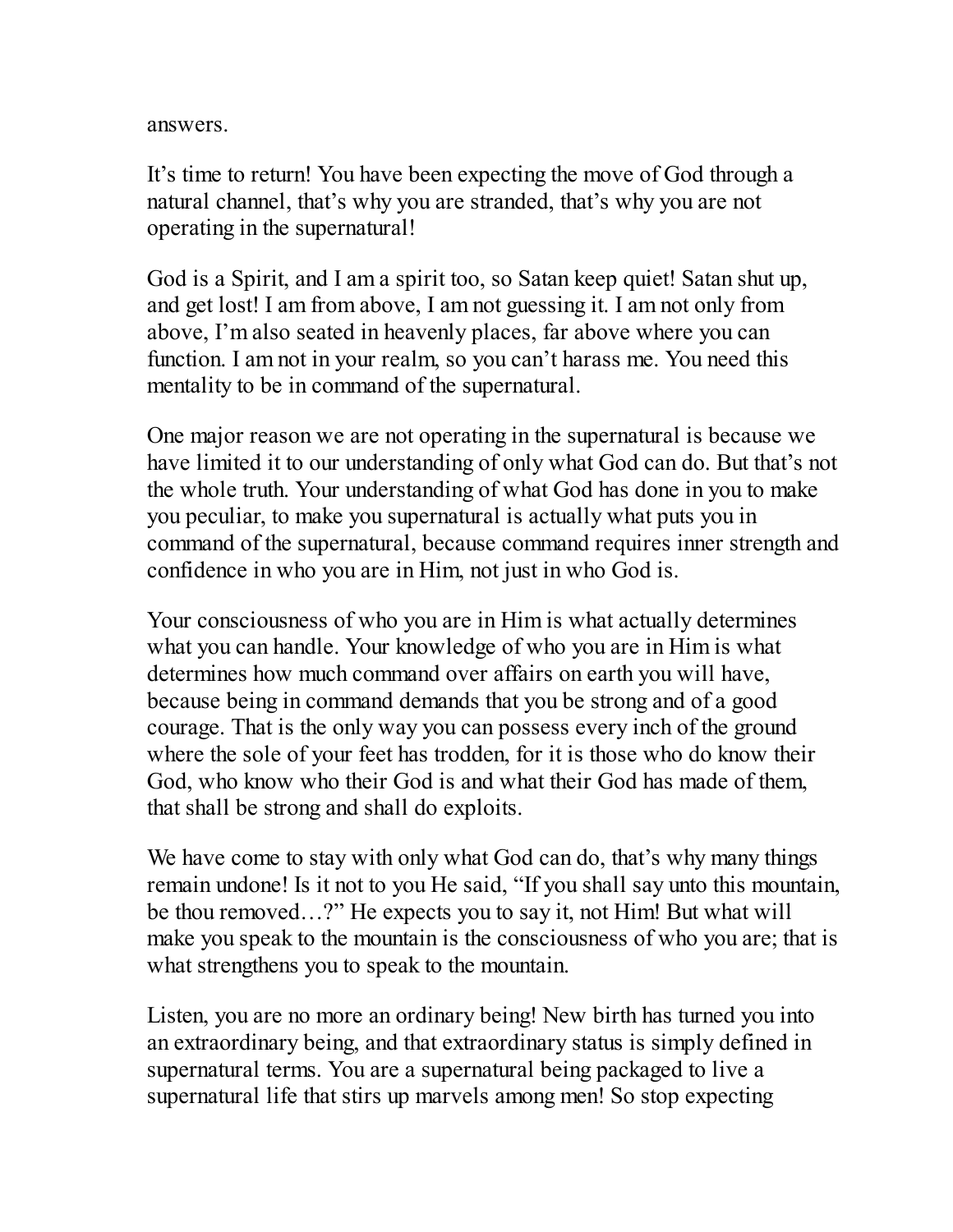natural sequence in your pursuit! I see you breaking forth on the right and on the left. I see every limitation taken off your life. I see you walking in a completely new realm from henceforth!

### <span id="page-45-0"></span>Only Believe!

Jesus said, "These signs shall follow them that believe, in my name..." So, faith is what puts you in command of the supernatural. Jesus also said, "If thou canst believe, all things are possible to him that believeth." That means whatever is written in the Bible is possible in your life, if you can only believe!

But how shall they believe on Him whom they have not heard, and how shall they hear without a preacher, and who shall preach except he be sent? I'm glad to let you know that I'm one of those sent. I'm sent to open up the destinies of the sons of men, to help them appreciate what Christ has wrought to make them live a marvelous life. That is why I have written this book.

In Mark 9:23, Jesus said all things are possible to him that believeth. In Mark 10:27, He also said: "With men it is impossible, but not with God: for with God all things are possible." What does this mean? It means that faith in the word of God brings you into the same realm with God!

"With men it is impossible." This means you are no longer classified as men when you are operating in this supernatural faith. "If you can believe, all things are possible to him that believeth." It means faith takes you off the natural realm into the supernatural realm. When faith is at work in you, you no longer operate within the natural limits; you operate in the supernatural realm, where you are in command.

You are on this earth as a sign. New birth makes you a spirit because God is also a Spirit. You can now operate in the same realm as God (the supernatural) by reason of what He has done for you through Jesus. You have been positioned here on earth as a supernatural being to take charge, and to enjoy God's glory. You are from above. You are created for signs